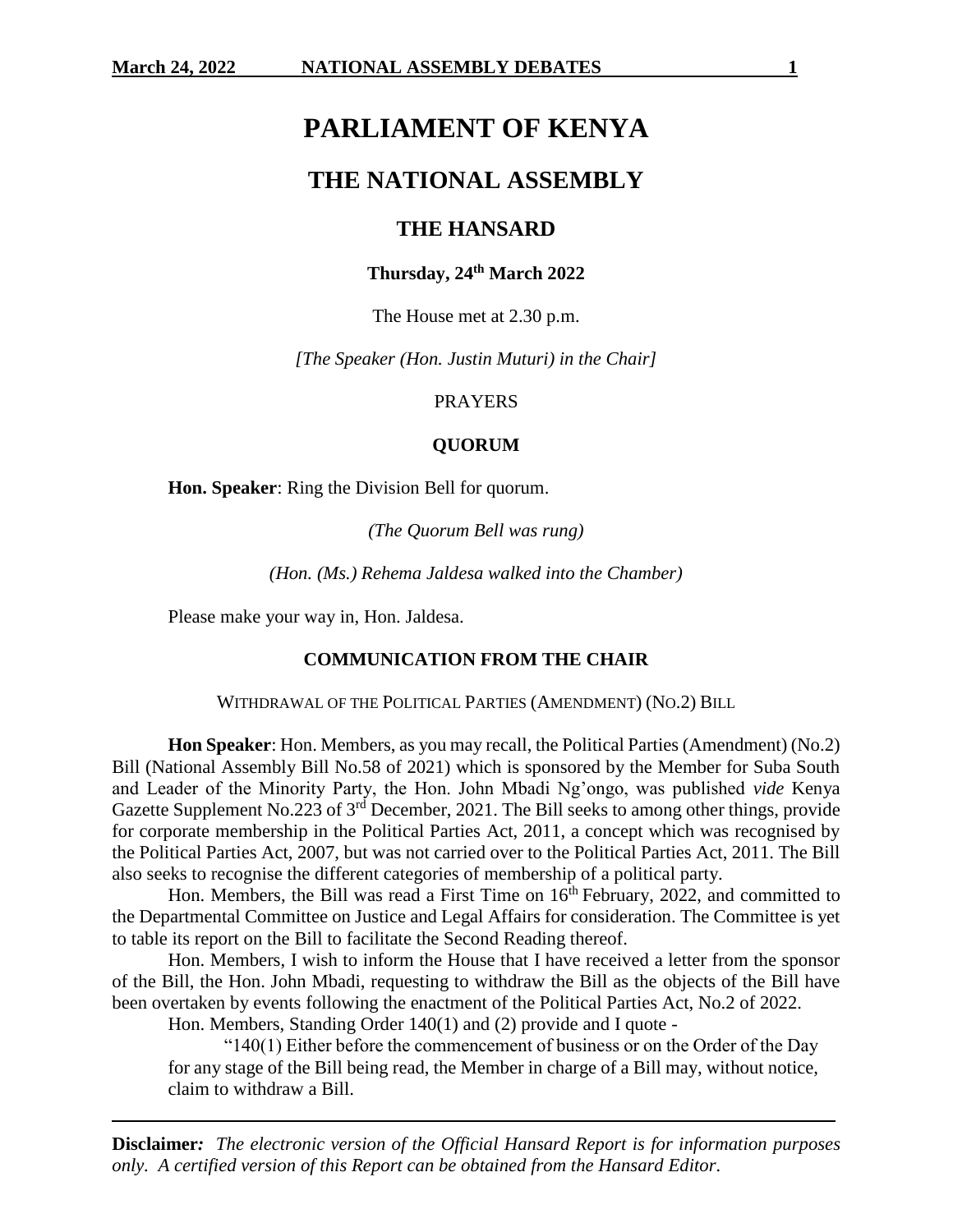(2) If the Speaker is of the opinion that the claim is not an abuse of the proceedings of the House, the Speaker shall direct that the Bill shall be withdrawn."

In this regard, and pursuant to the provisions of Standing Order 140(2), having considered the request by Hon. John Mbadi, and having formed the opinion that is not an abuse of the proceedings of the House, I have acceded to the request and consequently direct that the Bill be and is hereby withdrawn.

I thank you, Hon Members.

## **PAPERS LAID**

**Hon. Speaker**: The Leader of the Majority Party.

**Hon. Amos Kimunya** (Kipipiri, JP): Hon. Speaker, I beg to lay the following Papers on the Table of the House:

Report of the Auditor-General and Financial Statements in respect of the following Institutions for the year ended 30th June, 2020, and the certificates therein: -

- a) Energy and Petroleum Regulatory Authority Staff Mortgage and Car Loan Scheme;
- b) Parliamentary Joint Services;
- c) State Department for Labour;
- d) Office of the Registrar of Political Parties; and,
- e) State Department for Correctional Services.

Report of the Auditor-General and Financial Statements in respect of the following Institutions for the year ended  $30<sup>th</sup>$  June, 2020, and the certificates therein: -

- a) Sotik Technical Training Institute;
- b) Emining Technical Training Institute;
- c) Kenya Plant Health Inspectorate Service;
- d) Eldoret National Polytechnic;
- e) Tourism Research Institute;
- f) Koitaleel Samoei University College;
- g) Bomet University College;
- h) Kipipiri Technical and Vocational College;
- i) Friends College, Kaimosi (Kaimosi College of Research and Technology);
- j) St. Joseph Technical Institute of the Deaf;
- k) Kitale National Polytechnic;
- l) Ramogi Institute of Advanced Technology;
- m) Kenya Animal Genetic Resources Centre;
- n) National Drought Management Authority; and,
- o) Masinga Technical and Vocational Training College.

Report of the Auditor-General and Financial Statements in respect of the following Constituencies for the year ended  $30<sup>th</sup>$  June 2020 and the certificates therein:

- (a) Emurua Dikirr;
- (b) Kajiado South;
- (c) Samburu North;
- (d) Samburu East;
- (e) Tiaty;
- (f) Gilgil;
- (g) Bahati;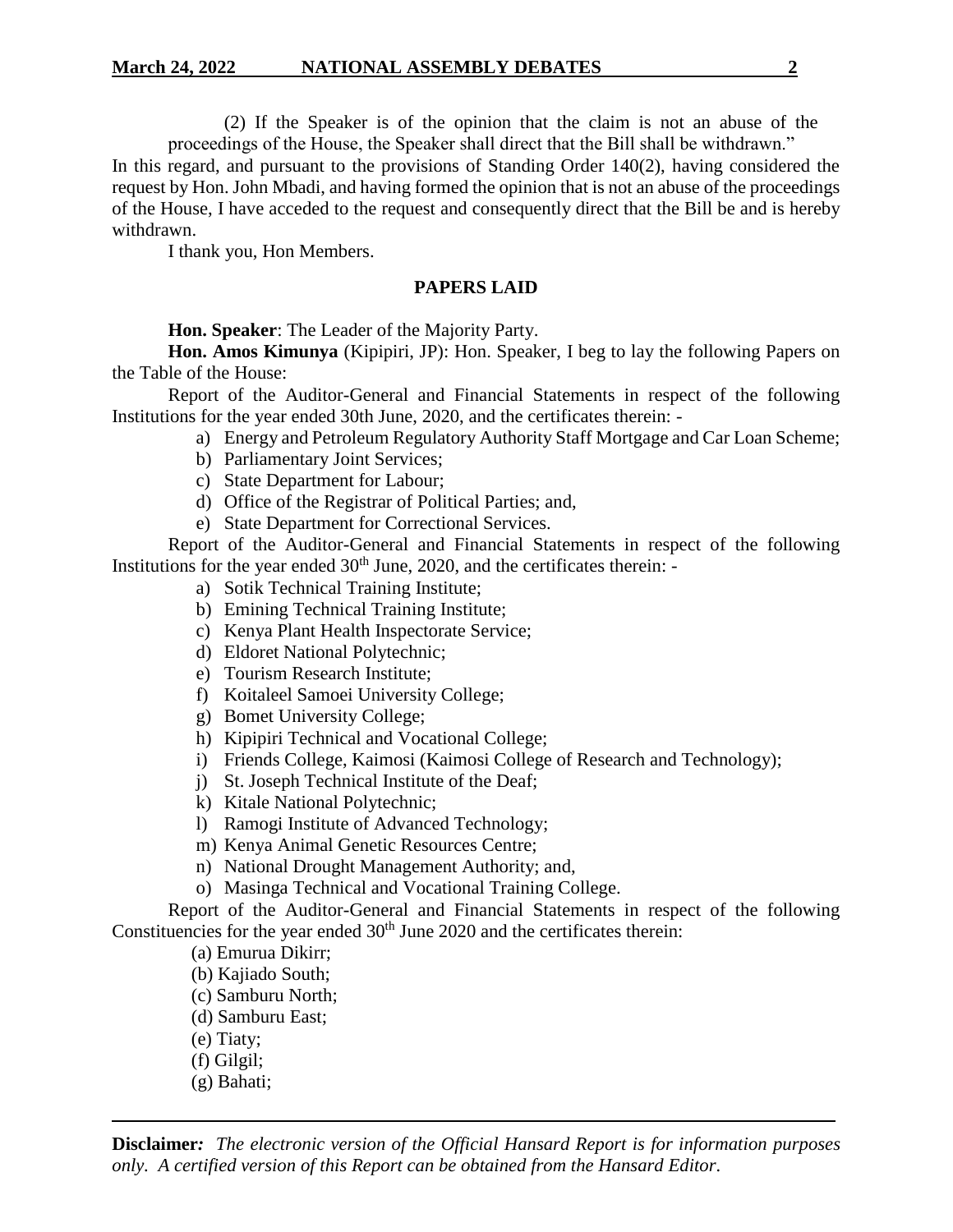(h) Nakuru Town East;

(i) Naivasha;

(j) Bomet East; and,

(k) Ruaraka.

Reports of the Auditor-General and Financial Statements of Friends College Kaimosi for the years ended  $30<sup>th</sup>$  June,  $2018$ , and  $30<sup>th</sup>$  June,  $2019$ , respectively and the certificates therein.

Thank you, Hon. Speaker.

**Hon. Speaker:** Very well. Next Order.

# **QUESTIONS AND STATEMENTS**

# **ORDINARY QUESTIONS**

**Hon. Speaker:** The First Question is by the Member for Kwale, Hon. Zuleikha Hassan.

# Q*uestion No.083/2022*

# LIST OF SNAKEBITE CASES IN KINANGO

**Hon. (Ms.) Zuleikha Hassan** (Kwale CWR, ODM): Thank you, Hon. Speaker. I stand to ask Question No. 083/2022 to the Cabinet Secretary for Tourism and Wildlife:

- (i) Could the Cabinet Secretary provide a list of all snakebite cases reported in Kinango Constituency, Kwale County?
- (ii) Could the Cabinet Secretary also state the timelines within which the family of the late Ms. Mejumaa M. Chone of ID No. 20870894, who was a resident of Kinango Constituency, will be compensated for the loss of life as a result of a snake bite in 2017?

**Hon. Speaker:** The Question will be replied to before the Departmental Committee on Environment and Natural Resources.

The next Question is by the Member for Kisumu West, Hon. Olago Aluoch. The next Question is by the Member for Kajiado Central, Hon. Memusi Kanchory. He had written to me requesting for deferment of the Question. The request was acceded to and the Question is therefore deferred.

# *Question No. 086/2022*

# STALLED CONSTRUCTION OF ILBISIL-ILMOTIOK ROAD AND MAPARASHA BRIDGE IN KAJIADO CENTRAL

# *(Question deferred)*

For the second time, can we have the Question by the Member for Kisumu West? The Member not desiring to be present, the Question is hereby dropped.

# *Question No. 085/2022*

# LAND ACQUISITION BY KENYA AIRPORTS AUTHORITY IN KISUMU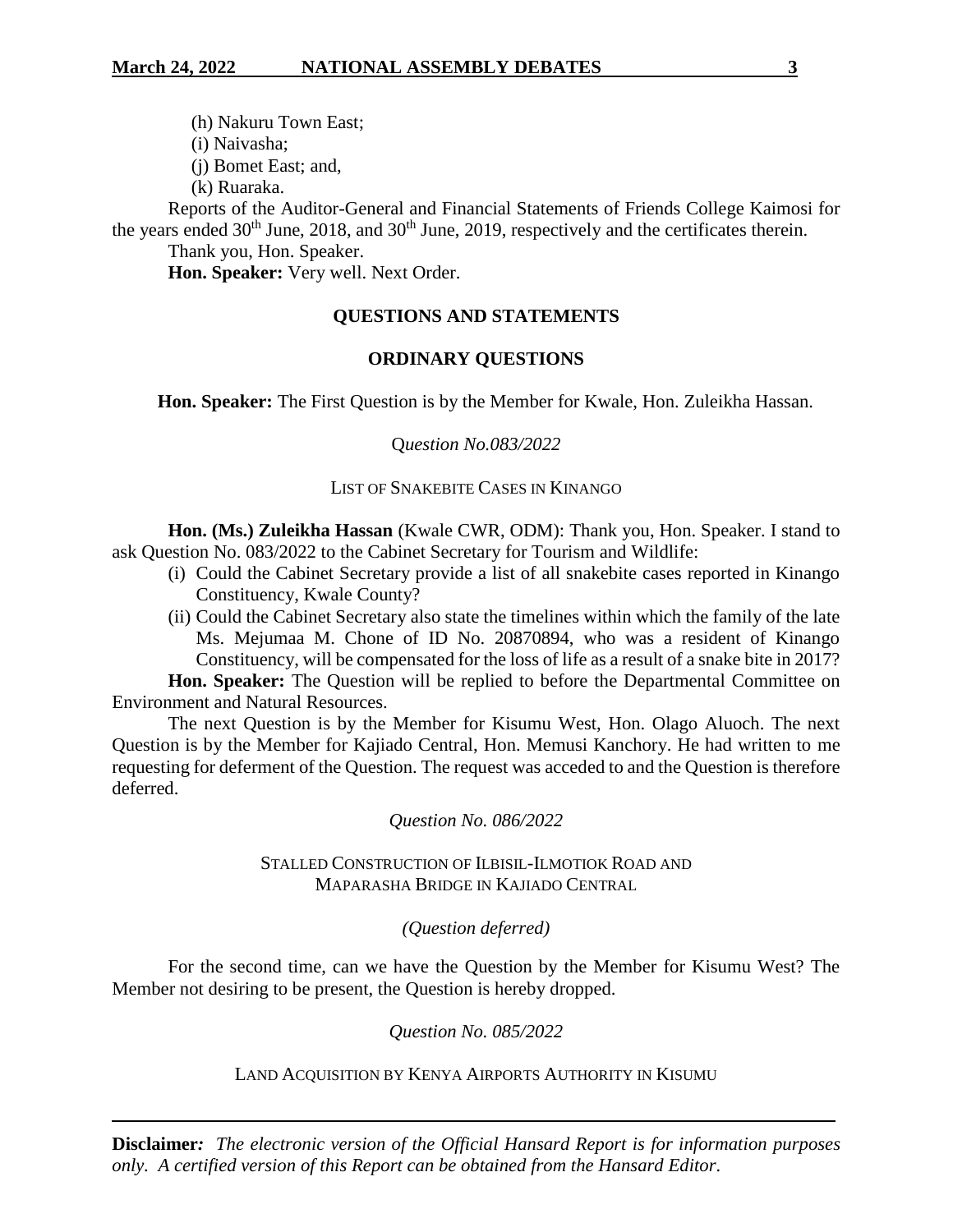Hon. Members, we will move to the next segment. We do not have any request for Statements and, therefore, we will move to responses to requests. The first response is by the Chairman of the Departmental Committee on Administration and National Security to a request by Hon. Omar Maalim Hassan, the Member for Mandera East.

Is Hon. Omar Maalim Hassan, the Member for Mandera East in the Chamber? I think I can see him. The Chairman, Hon. Mwathi can proceed to respond. Do you not have a card?

## **STATEMENTS**

# OCCUPATION OF PRIVATE LAND BY SECURITY PERSONNEL IN MANDERA EAST CONSTITUENCY

**Hon. Peter Mwathi** (Limuru, JP): Thank you, Hon. Speaker.

On Wednesday 23rd February, 2022, Hon. Omar Maalim sought a Statement regarding the occupation of private land by security personnel in Barwaqo Location in Mandera East Constituency. The Member sought for the following information:

- 1. Explanation on why the national Government security officers comprising of the GSU, BPU, and RDU are still occupying and operating from the private land in Barwaqo Location during the current deployment in Mandera East Constituency, thus displacing owners of the land.
- 2. Whether the security personnel will relocate to a new site which has been provided by the county government and the necessary infrastructure put in place.

Hon. Speaker, my Committee wrote to the Cabinet Secretary and received the following response, which I beg your indulgence on.

Hon. Speaker, in 2013 and 2014, frequent attacks by the *Al-Shabab* militia resulted to loss of lives and destruction of property, including Government offices and vital installations in Mandera Town. Then, the current county leadership petitioned the national Government to deploy officers to fully secure Mandera Town. Consequently, in 2014, the Mandera County Department of Land, Housing and Physical Planning identified and allocated parts of the then vacant areas in Barwaqo location to the Rapid Deployment Unit (RDU).

The county government put up three pit latrines, a kitchen, officers mess and other ranks mess for smooth settlement of the security personnel, besides providing the new unit with four water tanks and a generator for lighting. Later, the National Youth Service (NYS) also allocated an adjacent portion to the Kenya Defence Forces (KDF) officers, who were settled in the site among other units to beef-up security in the town and support border securitisation project along the Kenya-Somali border.

It is important to note that the said area in 2014 was a vacant open vast land with no human settlement. The demarcations of the plots were only carried out after the officers had settled on the land and after tremendous improvement of security in Mandera Town. The county government has temporary allocated an alternative site to the security personnel at the proposed industrial park, more than four kilometres from the current camp.

However, the officers will relocate after the Government makes arrangement to move heavy deposits of materials, chain links, concrete fencing posts, ballast and sand, which were being utilised by KDF for border securitisation fencing program. All of these Government materials are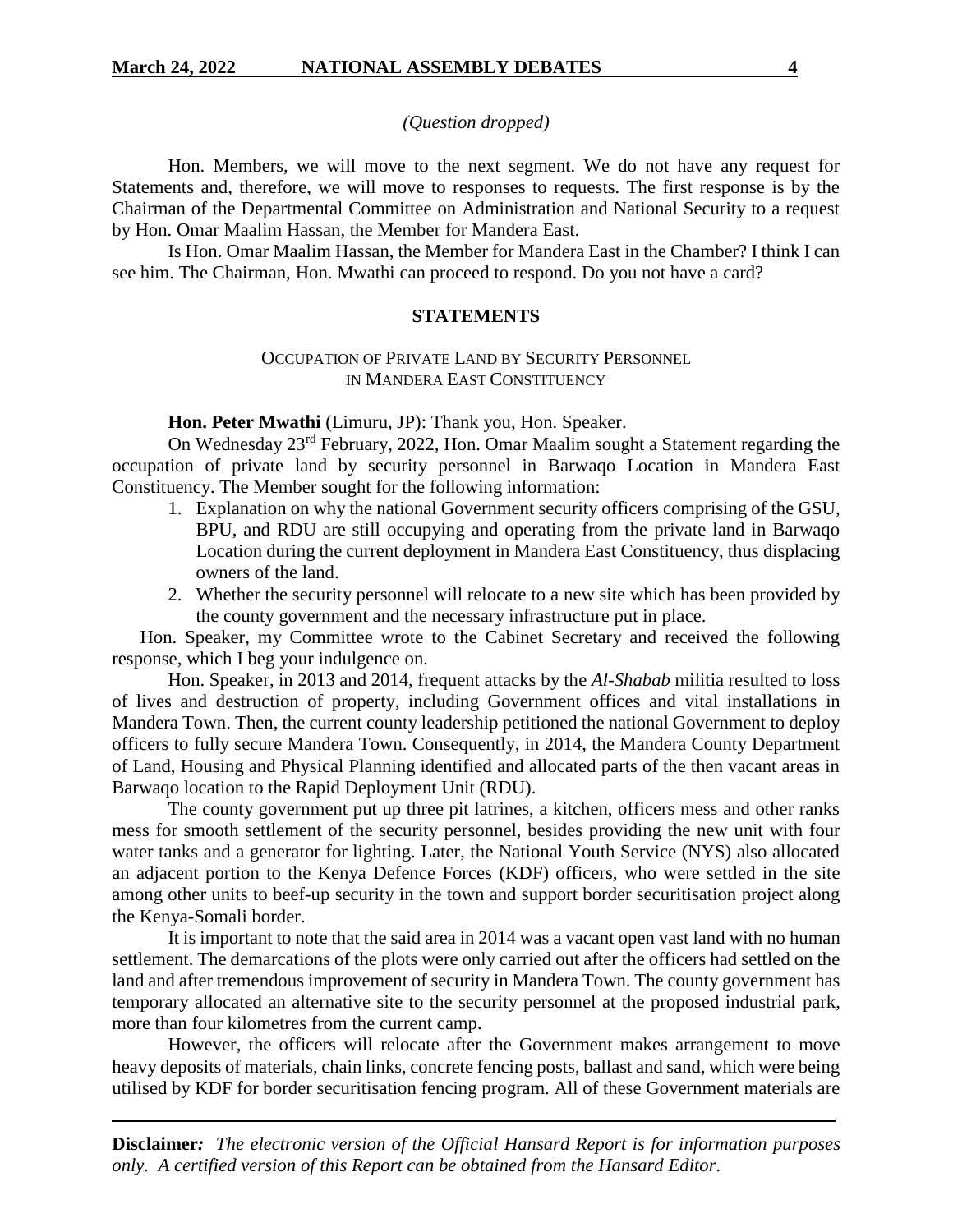being secured by the specialised sections of the National Police Service (NPS) at the moment, and the officers cannot be relocated until the materials have been moved to the alternative sites.

Thank you, Hon. Speaker.

**Hon. Speaker**: Hon. Maalim?

**Hon. Omar Mohamed** (Mandera East, EFP): Thank you, Hon. Speaker. First of all, let me thank the Chairman for responding to this Statement. However, Question No.2 has not been answered, and he has confused me and the people of Mandera East more than before. We know the background he has given is a fact, but I am asking when these officers will be relocated to the new improved site. The Chairman has said that the officers will be moved when the materials are relocated; when is that?

Another issue of concern to me is that since when did the Kenya Police guard materials owned by the KDF? We very well know that the materials he has said were meant for border securitiSation, which has never happened. These materials are property of the KDF---

## *(Hon. George Aladwa walked out of the Chamber)*

**Hon. Speaker**: Hon. Aladwa! Hon. Aladwa, Member for Makadara; can you please make your way back? Just hold on, Hon. Maalim. Hon. Aladwa, kindly note that it is an embarrassment for a Member to come here, log in and then walk out. Please, it is unfair; take a seat even for 10 minutes. I am very observant; the other day you did the same and ran out very fast. I have been watching you as you stand there, pretending the gadgets are a bit of problem, and you want to take off.

#### *(Hon. George Aladwa stood up and walked around)*

Hon. Aladwa, do you want to take off? Please just pay some little bit of attention here. Okay, you can go out now that you have sat.

Proceed, Hon. Maalim.

**Hon. Omar Mohamed** (Mandera East, EFP): Thank you, Hon. Speaker. I want to state that Question No. 2 of my Statement, which was asking when the security personnel will relocate to the new site, has not been answered. This confuses us further, and this House should note and we are learning that the work of the police is now to guard the KDF materials wherever they are. That is another issue that the Chairman must be able to explain, because the KDF has the capacity to move these materials within a fortnight or within a week to clear the plots owned by private individuals. It is not right that the Chairman misleads the people of Mandera and this House, given the facts that are on the ground.

Thank you, Hon. Speaker.

**Hon. Speaker:** Hon. Mwathi.

**Hon. Peter Mwathi** (Limuru, JP): Thank you, Hon. Speaker. I want to concur with Hon. Omar that we do not have a specific date, but there is indication that when the Government moves the materials, then the officers can leave. I would not know about the issue of security and how the KDF made arrangements with the police to guard the materials. It is most likely that the KDF will also accept that the materials are guarded by the National Police Service since they are all guarding and providing security in that area.

In terms of the border securitisation project, I may not be able to comment on the reason it has not taken off, as mentioned by the Member. I think that belongs to another Committee.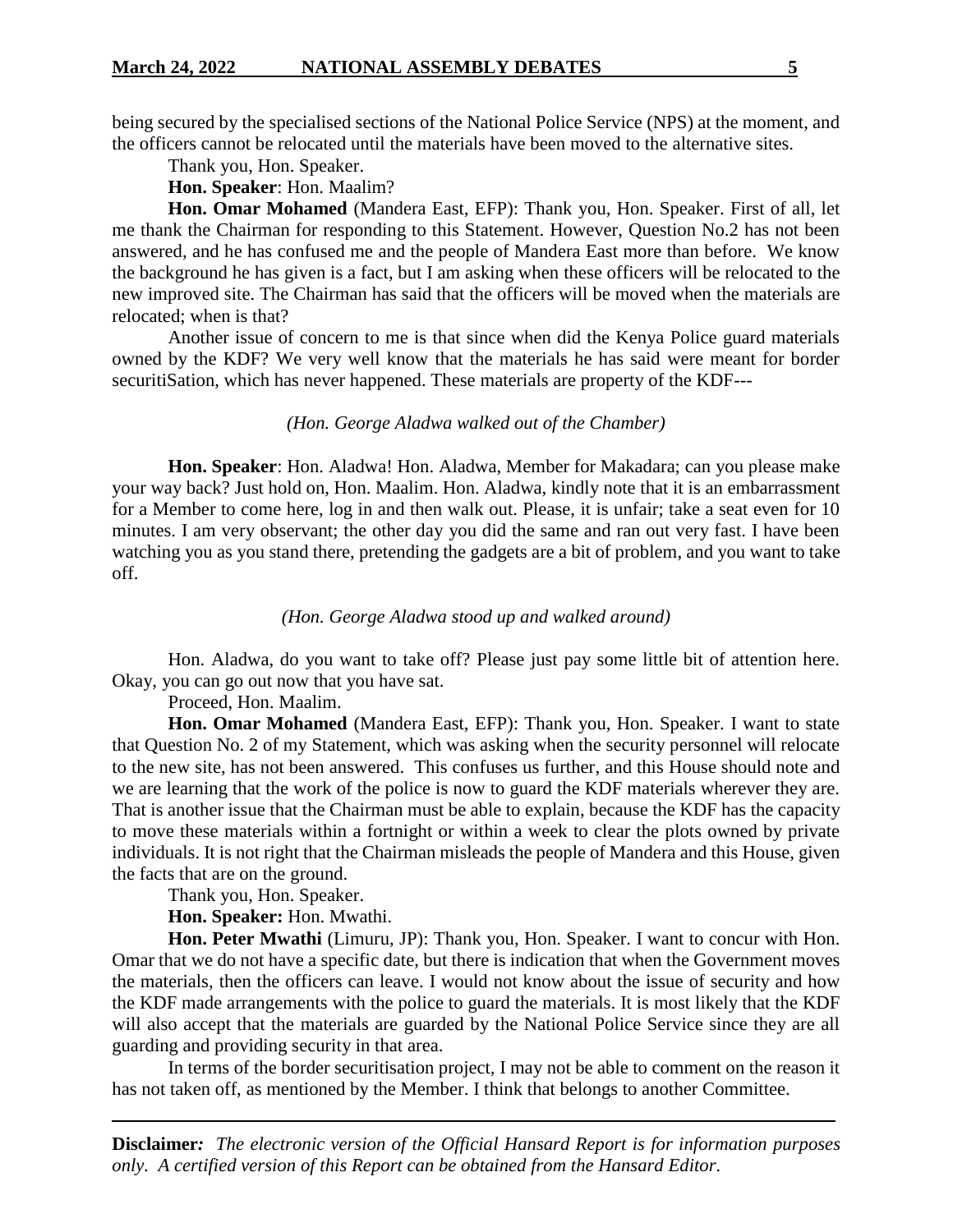**Hon. Speaker:** Very well. The second response was to a Statement requested by Hon. John Mutunga, the Member for Tigania West. The Member did write to request that due to his engagements at the constituency level today, the response be given next week. The Member wrote to request for deferment. I think it is good that he has at least taken the liberty to request that it be read when he is present, and it is good to allow that.

The third response is by the Chairman of the Departmental Committee on Transport, Public Works and Housing Committee to a request by Hon. Benjamin Washiali.

Let us have Hon Pkosing. Hon. Mose, are you responding on his behalf?

**Hon. Shadrack Mose** (Kitutu Masaba, JP): Yes.

**Hon. Speaker:** Very well. You may proceed.

# DANGERS OF OPEN QUARRIES IN THE COUNTRY

**Hon. Shadrack Mose** (Kitutu Masaba, JP): Thank you, Hon. Speaker, for giving me this chance to respond. This is a response to a request for Statement by Hon. Benjamin Washiali, the Member for Mumias East, regarding the dangers posed by open quarries abandoned by contractors in the country. I wish first of all to recap the request and then move to the response.

**Hon. Speaker:** I think you should just go on to the response.

**Hon. Shadrack Mose** (Kitutu Masaba, JP): Thank you, Hon. Speaker.

I will go straight to the response from the Ministry. I have instructed all the three agencies to submit all quarries under the jurisdiction that they are currently in use or have been used and abandoned without restoration and the measures they have undertaken to ensure they have been secured and rehabilitated to safeguard communities living near them against the dangers they pose.

A team of officers from the Kenya National Highways Authority (KeNHA) led by the Western Region manager visited Mukware and Indori quarries on 23<sup>rd</sup> September, 2021, and established that indeed they were unsafe. In cognisance of this, I have directed KeNHA to have Mukware and Indori quarries restored and fenced off so that they do not pose any more danger to the communities nearby.

Already KeNHA has procured one-year framework contract at a cost of Kshs50 million for the Western Region to handle any emergencies that may arise, and M/s Malaba Construction Limited has been instructed to fence off the two quarries. The fencing of the quarry in Lubinu, Mumias East Constituency, commenced on 3<sup>rd</sup> March, 2022, and is to be completed by 18<sup>th</sup> March, 2022.

That is my response to the Statement.

Thank you, Hon. Speaker.

**Hon. Speaker**: Hon. Washiali?

**Hon. Benjamin Washiali** (Mumias East, JP): Thank you, Hon. Speaker. I would like to thank the Ministry and also confirm that indeed the contractor came on site, especially for Lubinu Quarry, and has indeed fenced it off; and I really appreciate. I request the Chairman to thank the Principal Secretary (PS), whom I dealt with on behalf of the people of Mumias East Constituency and especially those in the neighbourhood.

Another prayer I sought was if there is any element of compensation, because we have already lost lives due to the omission by the Ministry to have acted earlier. This is because if they would have covered the quarry, the death of these three family members would not have arisen. So, this is the only other bit that I would wish--- Also, the speed they used to cover Lubinu quarry should also apply to Indori Quarry, because nothing has been done so far.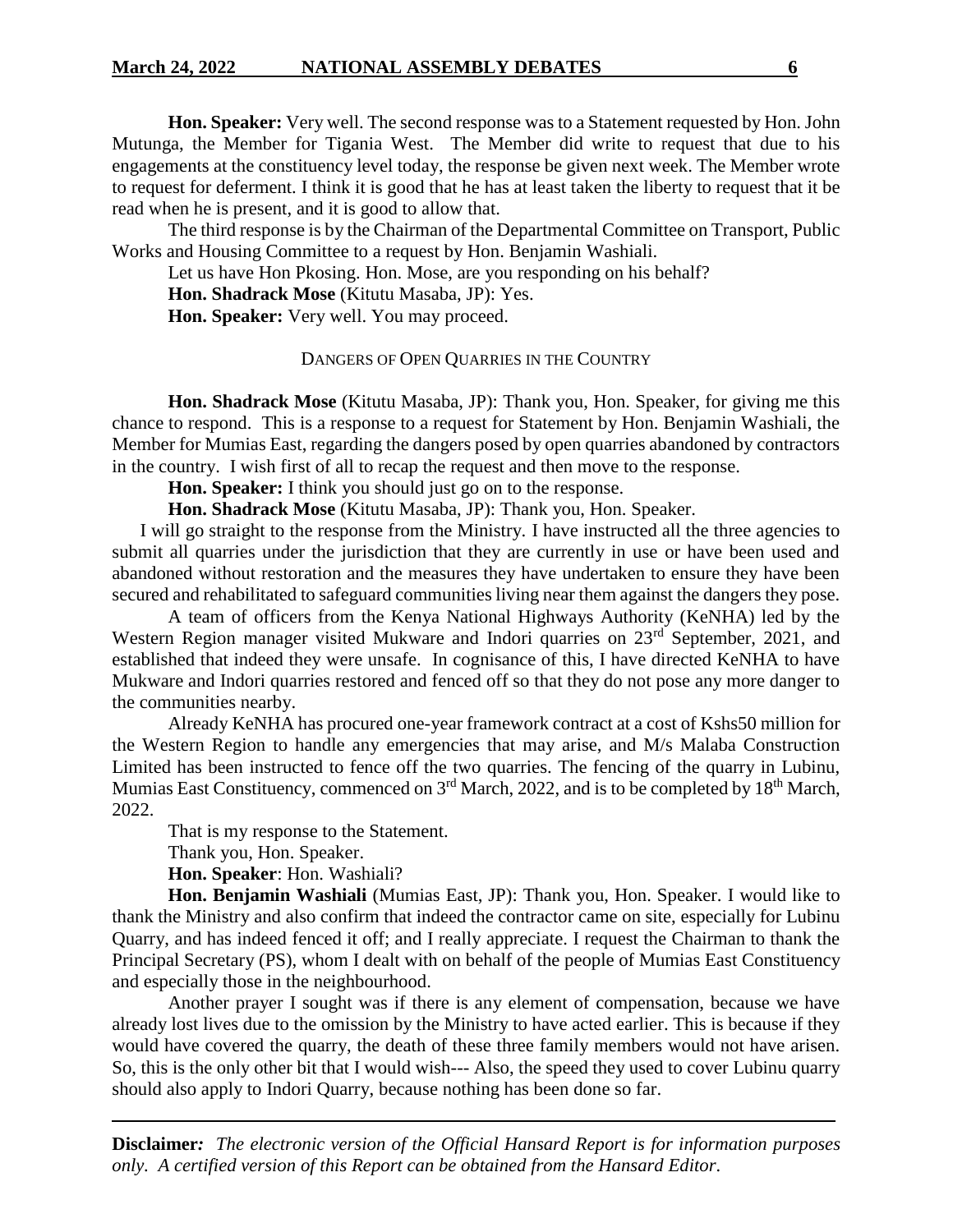Hon. Speaker, I confirm and appreciate the Ministry for having moved very fast.

**Hon. Speaker**: Hon. Mose, any further response?

**Hon. Shadrack Mose** (Kitutu Masaba, JP): Thank you, Hon. Speaker. I think on the aspect of compensation, we need time to deal with it. Maybe Hon. Washiali will indulge us so we are able to deal with this specific aspect.

**Hon. Speaker**: You know for compensation to happen somebody must initiate action. Perhaps, Hon. Washiali, the best situation will be one in which families initiate or lodge claims for compensation so that whoever is concerned might be directed to respond.

**Hon. Shadrack Mose** (Kitutu Masaba, JP): Thank you, Hon. Speaker. Actually, that is the proper procedure.

**Hon. Speaker**: Yes, Hon. Washiali.

**Hon. Benjamin Washiali** (Mumias East, JP): Hon. Speaker, I stand advised. I will approach the family and see whether we can initiate some compensation claims.

Thank you.

**Hon. Speaker**: The next one again is a response by the Chair of the same Committee to a request by Hon. Duale, Member for Garissa Township. He is not in the chamber. Hon. Mose, do you have the response?

**Hon. Shadrack Mose** (Kitutu Masaba, JP): Thank you, Hon. Speaker. I have the response.

**Hon. Speaker**: You can just table it. The other one is a request by Hon. Tandaza, Member for Matuga. Is he in the Chamber? The Member for Matuga is also not in the chamber. Hon. Mose just table all of them.

**Hon. Shadrack Mose** (Kitutu Masaba, JP): Hon. Speaker, the Report is ready and I will proceed to table it.

*(Hon. Shadrack Mose laid the documents on the Table of the House)*

**Hon. Speaker:** Very well. They will come and read. The last segment of that Order is a Statement by the Leader of the Majority Party.

BUSINESS FOR THE WEEK COMMENCING 29TH MARCH 2022

**Hon. Amos Kimunya** (Kipipiri, JP): Hon. Speaker, pursuant to the provisions of Standing Order No.44(2)(a), I rise to give the following Statement on behalf of the House Business Committee (HBC), which met on Tuesday,  $22<sup>nd</sup>$  March, 2022, to prioritise the business for consideration.

Hon. Speaker, let me take this opportunity to officially welcome Members back from the short recess period. It is my hope that we have all had a chance to rest and rejuvenate while also interacting with our constituents, and that we are re-energised for the remaining three weeks.

Hon Speaker, I wish to underscore the fact that we are in very busy season, as a House. It is my hope that the Committees have had some time to consider most of the business at their disposal to give room for consideration and substantive debate by the House. As we are all aware, time is of the essence at this juncture, and there is need to ensure we fast-track all urgent business.

Hon. Speaker, next week on Tuesday, 29<sup>th</sup> March, 2022, the following business has been scheduled for consideration:

1. Report of the Budget & Appropriations Committee on the First Supplementary Estimates for the FY 2021/2022;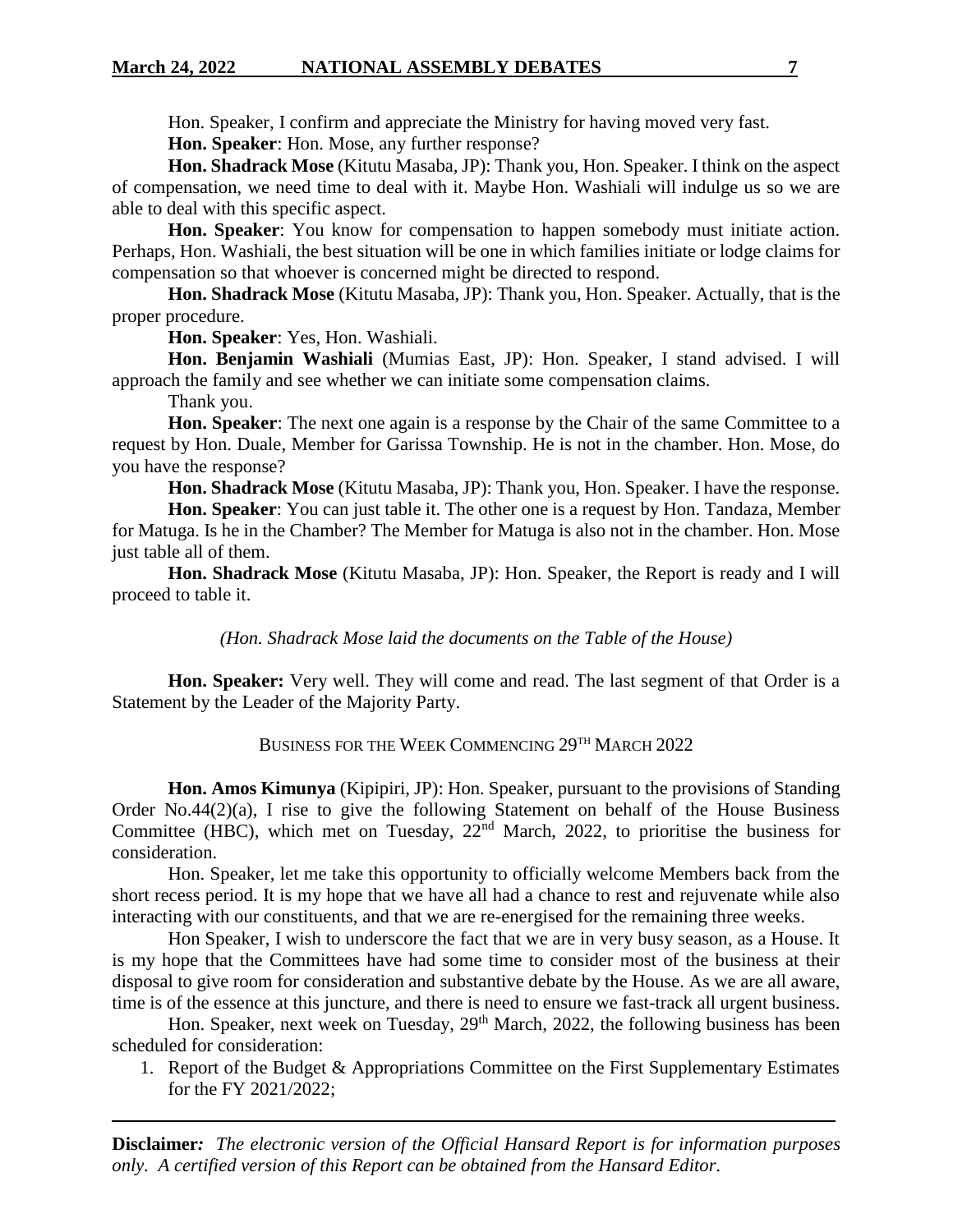- 2. Committee of the Whole House for the following Bills:
	- (i) The Universities (Amendment) Bill, 2021;
	- (ii) The Health Laws (Amendment) Bill, 2021; and,
	- (iii)The Radiographers Bill, 2019;
- 3. Second Reading of the following Bills:
	- (i) The Children Bill, 2021;
	- (ii) The Elections (Amendment) Bill;
	- (iii)The Public Finance Management (Amendment)(No.3) Bill, 2020;
	- (iv)The National Electronic Single Window System Bill, 2021;
	- (v) The Huduma Bill, 2021; and,
	- (vi)The Advocates (Amendment) Bill, 2021.

Hon. Speaker, in accordance with the provisions of Standing Order No.42A (5) and (6), I wish to convey that the Cabinet Secretary for Interior and Coordination of National Government is scheduled to appear before the Departmental Committee on Administration and National Security on Tuesday, 29<sup>th</sup> March, 2022, to respond to the following Questions:

- (i) Question No. 018/2022 by Hon. Abdul Rahim Dawood, MP, regarding the abduction of Mr. Lewis Muthuri of ID No. 26369584;
- (ii) Question No. 019/2022 by Hon. Abdul Rahim Dawood, MP, regarding the pension due to the beneficiaries of the estate of the late PC Japheth Kaumbuthu, Force No. 47163;
- (iii) Question No. 053/2022 by Hon. David Sankok, MP, regarding details of the land allegedly owned by the Deputy President;
- (iv) Question No. 074/2022 by Hon. Godfrey Osotsi, MP, regarding complaints by Transcend Media Group against Safaricom Limited on theft of copyright; and,
- (v) Question No. 079/2022 by Hon. Samuel Atandi, MP, regarding cases of insecurity in Siaya Town, Siaya County.

Hon. Speaker, the House Business Committee will reconvene on Tuesday, 29<sup>th</sup> March, 2022, to schedule the business for the rest of the week.

Hon. Speaker, I now wish to lay this Statement on the Table of the House. Thank you.

*(Hon. Amos Kimunya laid the Statement on the Table)*

**Hon. Speaker:** Next Order.

# **CONSIDERATION OF REPORT AND THIRD READING**

MENTAL HEALTH (AMENDMENT) BILL (SENATE BILL NO. 28 OF 2020)

# *(Several Members stood up in their places)*

**Hon. Speaker:** Is it possible that we can transact this business? There are too many Members who are upstanding. Is it the ones who have completed today's afternoon business?

Hon. Members, the consideration of this particular business in Committee of the whole House was concluded and what remained was for the Question to be put, which I hereby do.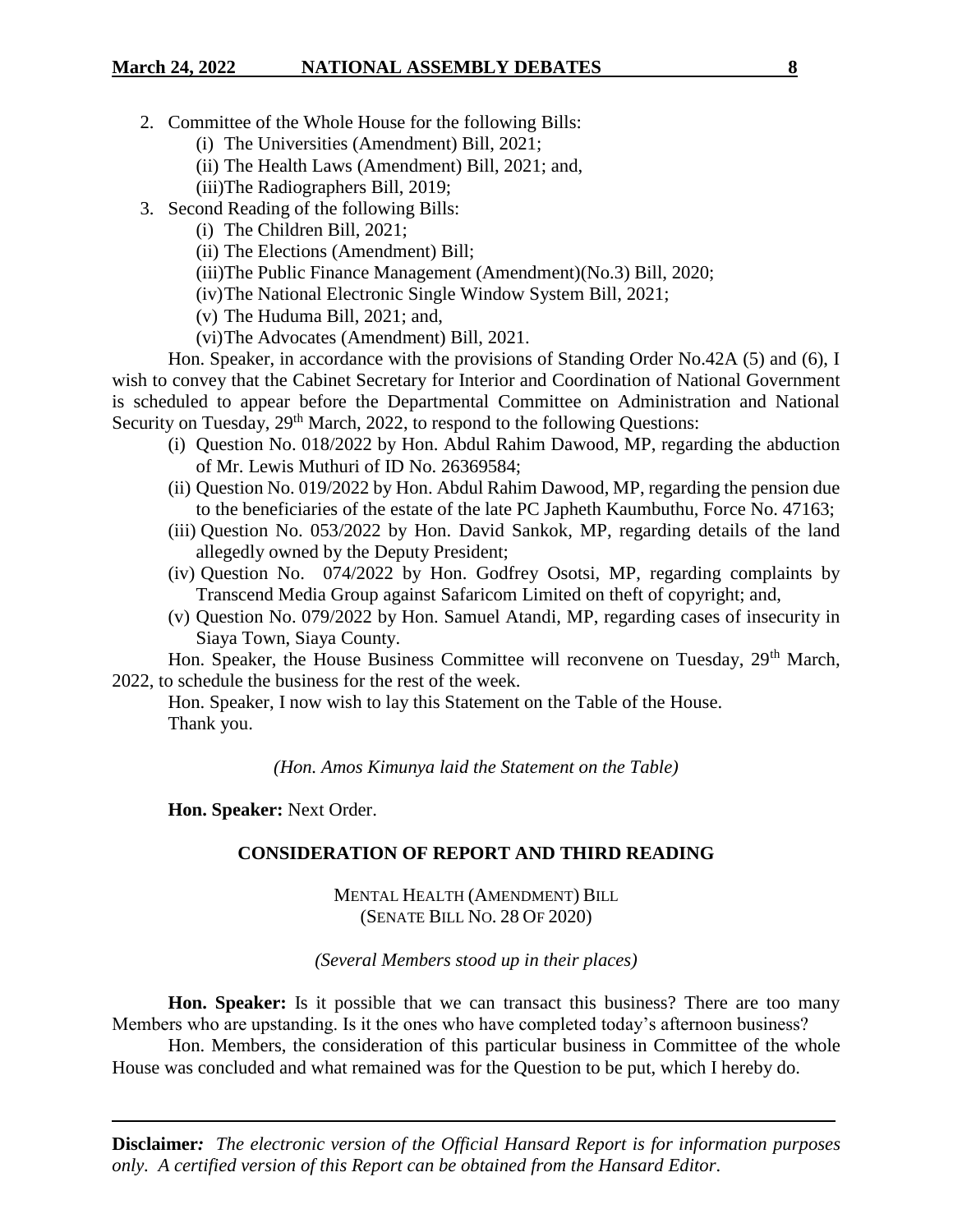*(Question put and agreed to)*

**Hon. Speaker**: Mover?

**Hon. Joshua Kutuny** (Cherangany, JP): Thank you, Hon. Speaker. I beg to move that the Mental Health (Amendment) Bill (Senate Bill No. 28 of 2020), be now read a Third Time.

I also request Hon. Wangwe to second.

**Hon. Speaker**: Hon. Wangwe?

**Hon. Emmanuel Wangwe** (Navakholo, JP): Thank you, Hon. Speaker. I second.

*(Question proposed)*

**Hon. Members**: Put the Question!

*(Question put and agreed to)*

*(The Bill was accordingly read the Third Time and passed)*

**Hon. Speaker**: Next Order.

#### **MOTION**

# ADOPTION OF REPORT ON PFM (NATIONAL ROADS TOLL FUND) REGULATIONS

Let us have the Chairperson of the Committee on Delegated Legislation. Hon. Mbui, are you standing in for him?

**Hon. Robert Mbui** (Kathiani, WDM-K): Yes, I am.

**Hon. Speaker**: I saw your Chairman here; he is one of those who came here for less than two minutes.

**Hon. Robert Mbui** (Kathiani, WDM-K): Thank you, Hon. Speaker. I am representing the Chairperson of the Committee on Delegated Legislation.

Hon. Speaker, I beg to move –

THAT, this House adopts the Report of the Committee on Delegated Legislation on its consideration of the Public Finance Management (PFM) (National Roads Toll Fund) Regulations, 2021, laid on the Table of the House on Thursday,  $17<sup>th</sup>$  February, 2022, and pursuant to the provisions of Section 24(4) of the PFM Act 2012, and Section 6A of the Public Roads Toll Act, approves the Public Finance Management (National Roads Toll Fund) Regulations, 2021 published as Legal Notice No. 222 of 2021.

Hon. Speaker, allow me to go through the background of this Motion. The Cabinet Secretary for National Treasury, under Section 24(4) of the PFM Act No. 18 of 2012, is mandated to establish a fund to be known as the National Roads Toll Fund. Section 6A of the Public Roads Toll Act Cap 407, as amended by the Finance Act of 2020, provides that all tolls expect transit tolls collected by persons appointed under Section 4 shall be remitted to the Fund.

The Fund is to be administered in accordance with Section 24 of the PFM Act, 2012, and the Regulations made thereof. Pursuant to Section 24(4) of the PFM Act 2012, and Section 6A of the Public Roads Toll Act, Cap 407, the Cabinet Secretary made the Regulations which were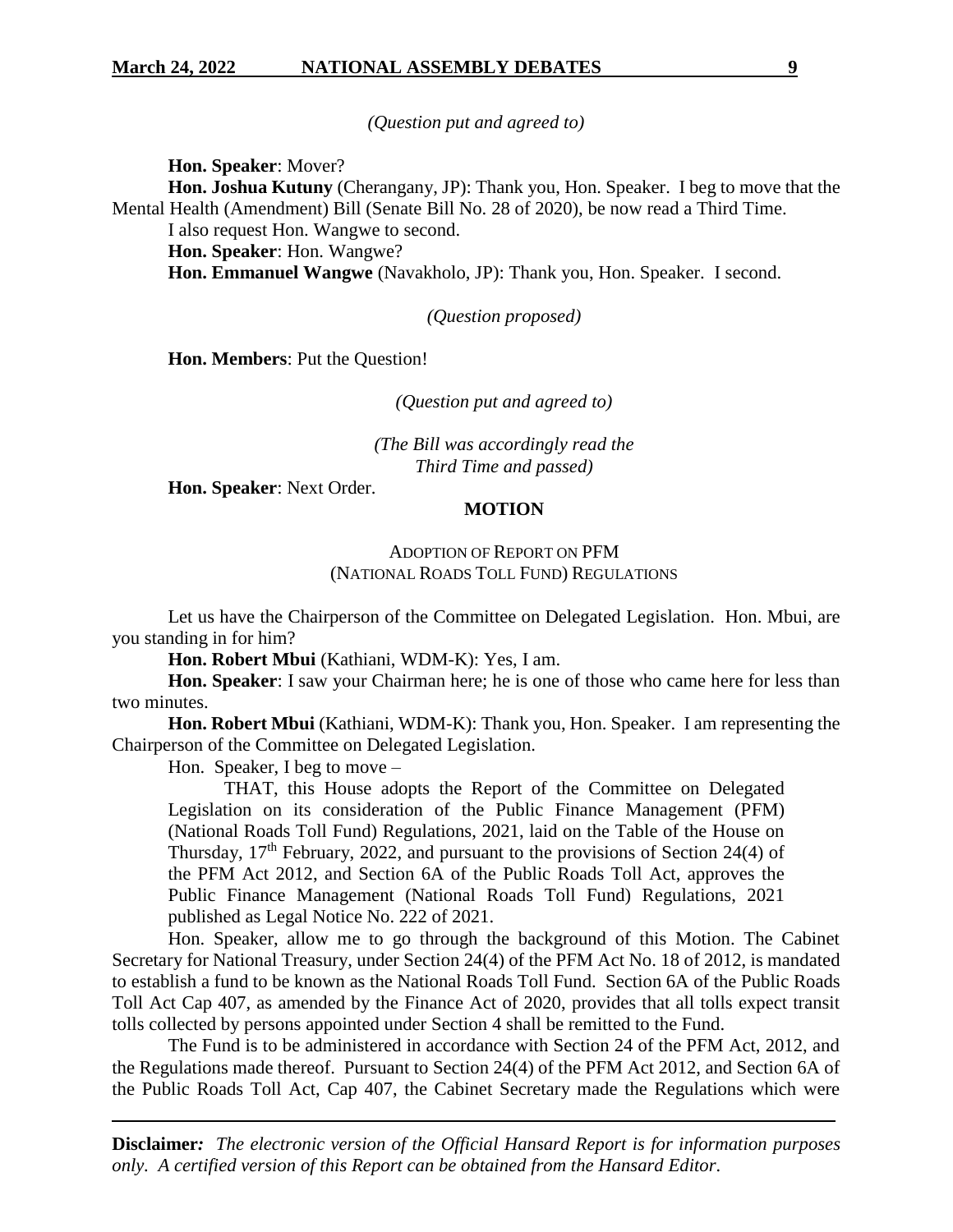Tabled in the House on 16<sup>th</sup> November, 2021, and subsequently committed to the Committee on Delegated Legislation for scrutiny. The regulatory making authority therefore met the statutory timelines contemplated under Section 11 (1) of the Statutory Instruments Acts.

Firstly, the purpose of this regulation is to establish a dedicated fund pool for meeting governments payment obligations contracted under project agreements for road development programs in Kenya, especially, those implemented under the tolling framework.

Secondly, the Fund shall be operated under the budgeting, accounting, reporting and auditing framework of the PFM Act, 2012. The Regulations provide for the way the Fund will be administered and how money will be paid into and out of the Fund and for the control and administration of the Fund. The Fund and the Regulations make it possible for Public-Private-Partnership (PPP) road tolls to be implemented in Kenya, as it gives visibility of the toll revenues and certainty in governance practices to investors as a key bankability requirement.

Hon. Speaker, pursuant to Section 16 of the Statutory Instruments Act, the Committee conferred with the National Treasury and Planning on 15<sup>th</sup> September, 2021. This followed with a meeting with the regulatory making authority and a pre-publication scrutiny meeting on 1<sup>st</sup> September, 2021, in Mombasa to consider the said Instruments. A number of concerns that we have so far addressed and incorporated to the final document rose during these discussions. During scrutiny, the Committee took note that the Regulations in summary provide for the following –

- (a) The definitions, objects and purpose of the Fund.
- (b) The capitalisation of the Fund which shall be appropriated by the Cabinet Secretary.
- (c) The sources of the funds.
- (d) The governance structure of the Fund, which is comprised of the oversight committee, the fund administrator and the secretariat of the Fund appointed by the Cabinet Secretary for National Treasury.

Hon. Speaker, allow me to point out the justification why a fund structure will improve services delivery. The following reasons motivate the preference of a fund structure of a normal budget provisioning:

- (a) It externalises the funding burden from the exchequer, hence permitting for alternative use of freed resources, while at the same time expanding the scope of public services that can be delivered by the Government.
- (b) It enables matching of services to users, hence realigning the logic in service delivery and service access, and promoting principles of equity and sustainable development.
- (c) It promotes fiscal discipline by ring-fencing specific revenue pools to specific public development objectives without fungibility of funds within the wider exchequer.
- (d) It gives visibility to external partners in infrastructure development showing how revenues are raised, how they are administered and establishing obligations for revenue certainty and predictability on specific functionaries.
- (e) It permits for revenue performance monitoring and cash sweeps where surpluses are realised, the beneficiary of these surpluses being the wider exchequer.
- (f) It guarantees accountability and transparency in fund administration by subjecting the fund to budgeting, accounting, reporting, and auditing frameworks of the PFM Act, 2012.
- (g) It also links payments to performance of the public service, therefore promoting discipline, accountability and fairness in public service delivery.
- (h) It provides platforms and mechanism for punishing non-performance and thereby preventing resource waste and promoting social accountability to the citizenry.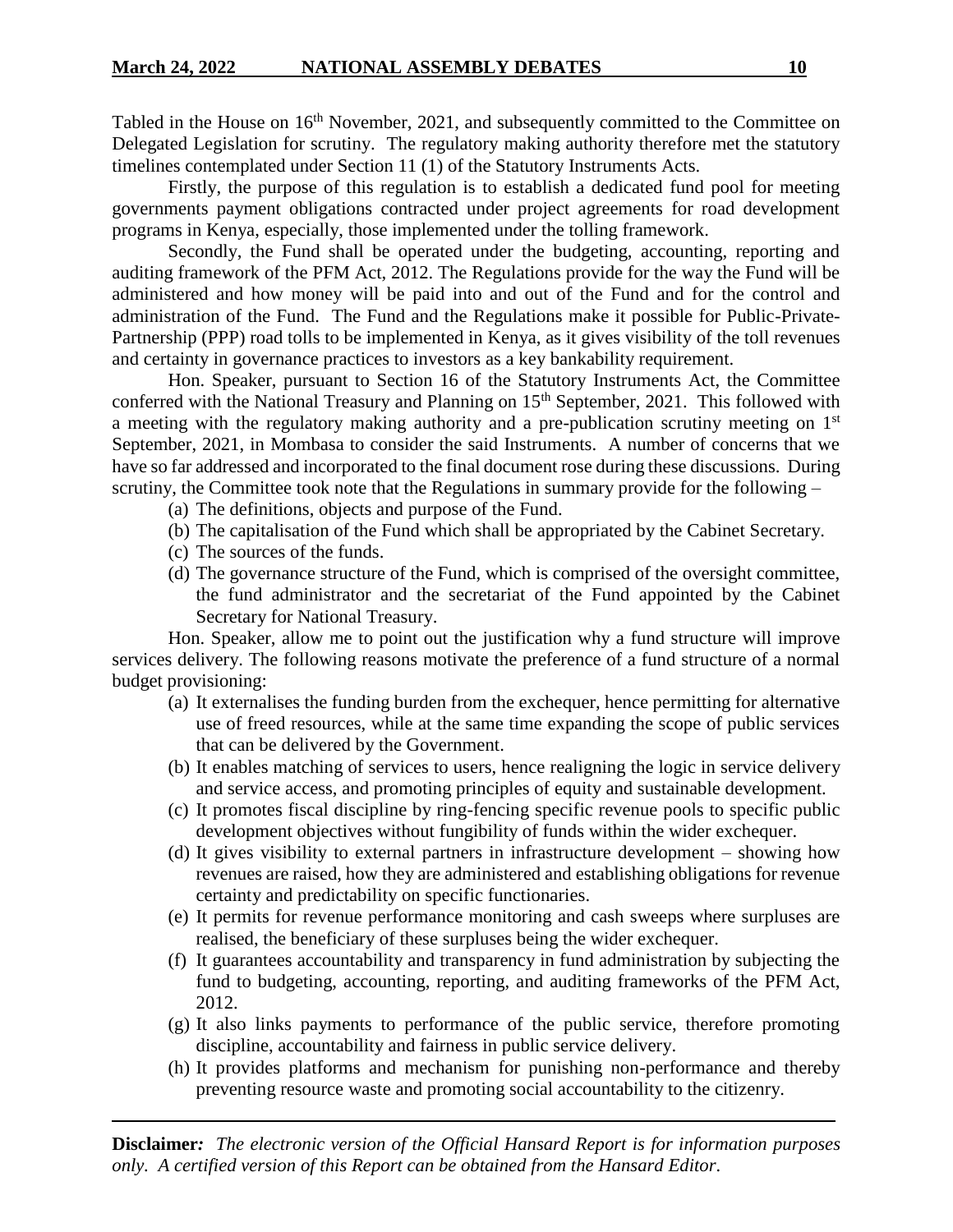Hon. Speaker, having scrutinised the PFM (National Roads Toll Fund) Regulations 2021, in accordance with the Constitution of Kenya, the Interpretation and General Provisions Act Cap 2, the PFM Act No. 18 of 2012, the Statutory Instruments Act No. 23 of 2013, and Section 6A of the Public Roads Toll Act, Cap 407, the Committee made the following observations. First, on the issue of statutory timelines, the Regulations were published in the Gazette on  $3<sup>rd</sup>$  November 2021, *vide* Legal Notice No. 222 of 2021, submitted to the Clerk of the National Assembly on 11<sup>th</sup> November 2021, and laid in the House on  $16<sup>th</sup>$  November 2021, mean that they were within the timelines set out in Section 11(1) of the Statutory Instruments Act, 2013.

On the matter of public participation, Articles 10 and 118 of the Constitution, Sections 5, 5A and the Schedule to the Statutory Instruments Act, as read together with Standing Order 210, require the regulatory-making authority to conduct public participation and sufficient consultations with stakeholders and persons likely to be affected by the Regulations. During consultation with this regulation-making authority that is the Ministry of National Treasury and Planning, they demonstrated through a schedule in the explanatory memorandum that they conducted public participation. The Committee was satisfied with the extent of the public participation.

On the regulatory impact statement, the National Treasury and Planning conducted this regulatory impact statement, as required by the Statutory Instruments Act. Having examined the Public Finance Management (National Roads Toll Fund) Regulations of 2021, in accordance with the Constitution of Kenya, the Interpretations and General Provisions Act (CAP 2), the Statutory Instruments Act No. 23 of 2013, the Public Finance Management Act No. 18 of 2012, and Section 6(a) of the Public Roads Toll Act (CAP 407) as amended by the Finance Act of 2020, the Committee therefore recommends that the House adopts the Report approving the Public Finance Management (National Roads Toll Fund) Regulations LN No. 222 of 2021 in accordance with Section 24(4) of the Public Finance Management Act No. 18 of 2012.

I move and request Hon. Oundo, the Member for Funyula and a member of the Committee on Delegated Legislation, to second.

**Hon. (Dr.) Wilberforce Oundo** (Funyula, ODM): Thank you, Hon. Speaker. I stand to second the Public Finance Management (National Roads Toll Fund) Regulations of 2021.

As the Committee on Delegated Legislation and pursuant with the Statutory Instruments Act, the Constitution and relevant laws, we received, engaged and reviewed the Regulations in line with statutory requirements. We are happy to report to the House that the Regulations met all the requirements of the Statutory Instruments Act, and hence it was very easy for us to approve.

Hon. Speaker, as I stand here, I want to make it very clear to regulation-making authorities that it is always important to do pre-publication scrutiny whereby we engage regulation-making authorities. That is to ensure that gaps and non-compliance with the law and policy are addressed at that point. If that is not done, it becomes extremely expensive to the public because chances are that we will have to go through the entire process when we annul.

It is also good to note that the Committee was satisfied with the extent of public participation. These Regulations have far-reaching consequences or ramifications to the people of Kenya. The Regulations involve people paying funds from their personal pockets for them to use various roads that are put under the Public Roads Toll Act. As we have always said, public participation must be demonstrated and not just perceived. There must be intensive participations between the regulation-making authority and the members of public.

It is important for Kenyans to understand that Government is becoming short of resources; there is scarcity of resources. Therefore, the Government will be unable to provide all the infrastructure that Kenyans want to have. It is always possible that under any financing model,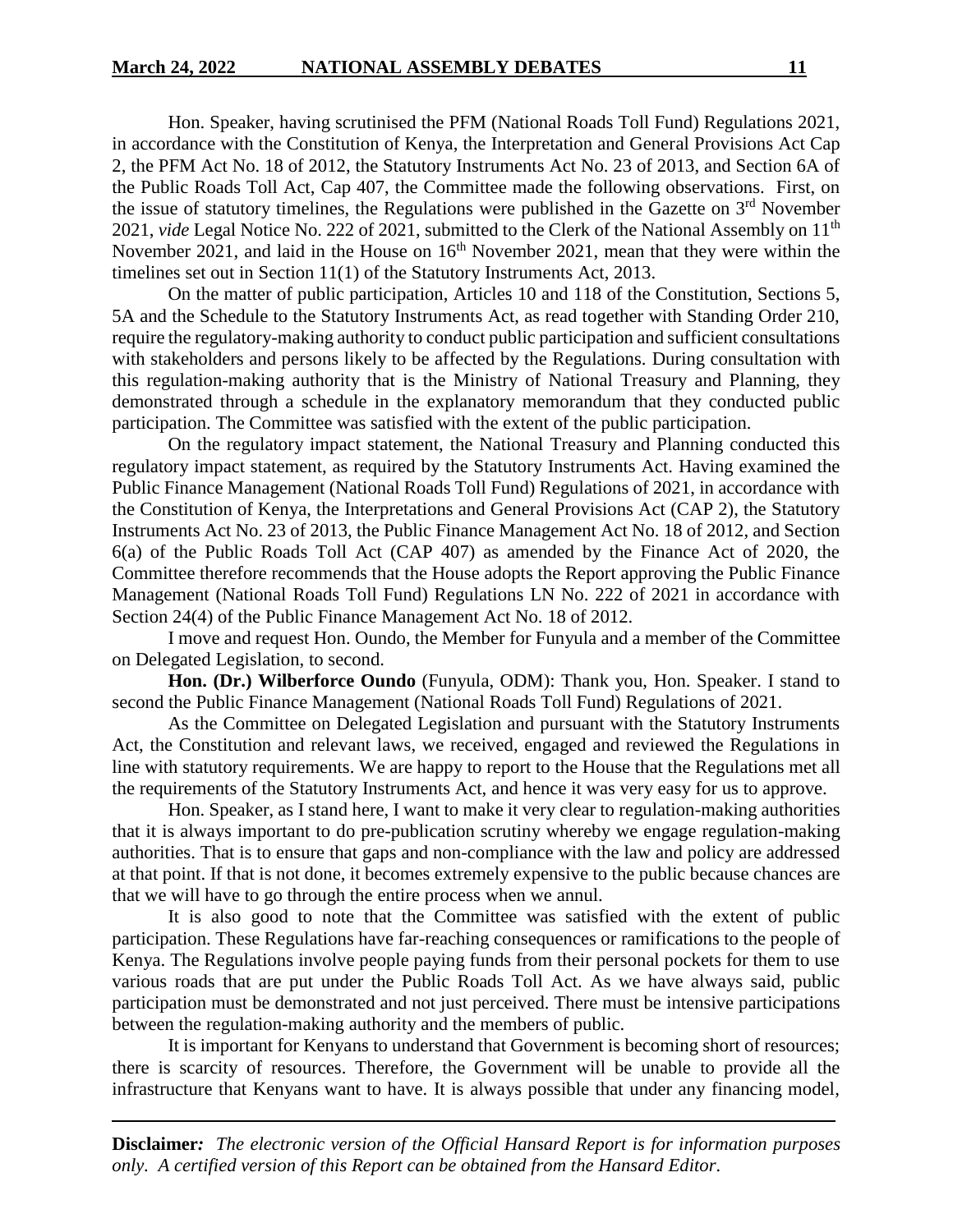there will always be other forms of financing models. That is why Public-Private Partnerships (PPP) are going to become the in-thing in years to come. Those who participate in PPPs need to be assured that there are funds to recoup their investment. The best way to recoup their investments is to use the toll charges. Therefore, we do believe, as a Committee and as the MP for the great constituency of Funyula, that the Regulations are in order.

I second the Regulations. Thank you, Hon. Speaker. **Hon. Speaker:** Very well.

*(Question proposed)*

## **COMMUNICATION FROM THE CHAIR**

#### VISITING DELEGATION FROM REGIS SCHOOL RUNDA

Hon. Members, before I allow debate to commence, allow me to recognise the presence, in the Speaker's Gallery, of two students from the Regis School in Runda. They are Joy Jebaibai and Jasmine Mkora. The students are undertaking various forms of activities and learning in the National Assembly for one week as part of a job-shadowing programme which the school undertakes in various institutions during school holidays. On my own behalf and that of the House, I wish them fruitful engagements during the course of their programme.

I thank you.

*(Applause)*

I note that, as usual, the first on the list is the Hon. David ole Sankok.

**Hon. David ole Sankok** (Nominated, JP): Thank you very much, Hon. Speaker. Thank you for acknowledging that I normally come here very early and leave after you so that I can earn from my sweat. Let me also welcome the students to follow the proceedings of the House.

I support this Report on the Public Finance Management (National Roads Toll Fund) Regulations, 2021. But I really want an in-depth enlightenment on what these toll stations will be doing. If my memory serves me well – and it has always done so – we have the fuel levy currently being levied on our petroleum products so that we can maintain our roads. On these new toll stations and the Regulations on toll stations, I do not think Kenyans will accept, because there is a shortage of fools in Kenya. All Kenyans know that we pay for our roads using the fuel levy levied on petroleum products. We will be paying double. You will pay road levies that are charged on our fuel and then again pay on toll stations. Yes, I know there are some roads that are under PPPs. I think we have to comb through this Report before we adopt it as a House.

Hon. Speaker, I request you, through your powers as the Speaker, to adjourn the discussion of this Report to another date so that we can comb through it. That is so that we do not doublecharge our citizen in the name of toll stations, yet there is that fuel levy that is specifically to maintain our roads. Despite the fact that we have PPPs that can be in other projects or infrastructure, but when it comes to roads, I still have many reservations to make. I request you, because this Report was tabled on the Floor of this House yesterday, give us more time because we need to go through it.

With those few remarks, I beg that you pend this discussion until a later day. Give us more time to peruse the report so that we do not double-charge our citizens, who already have a heavy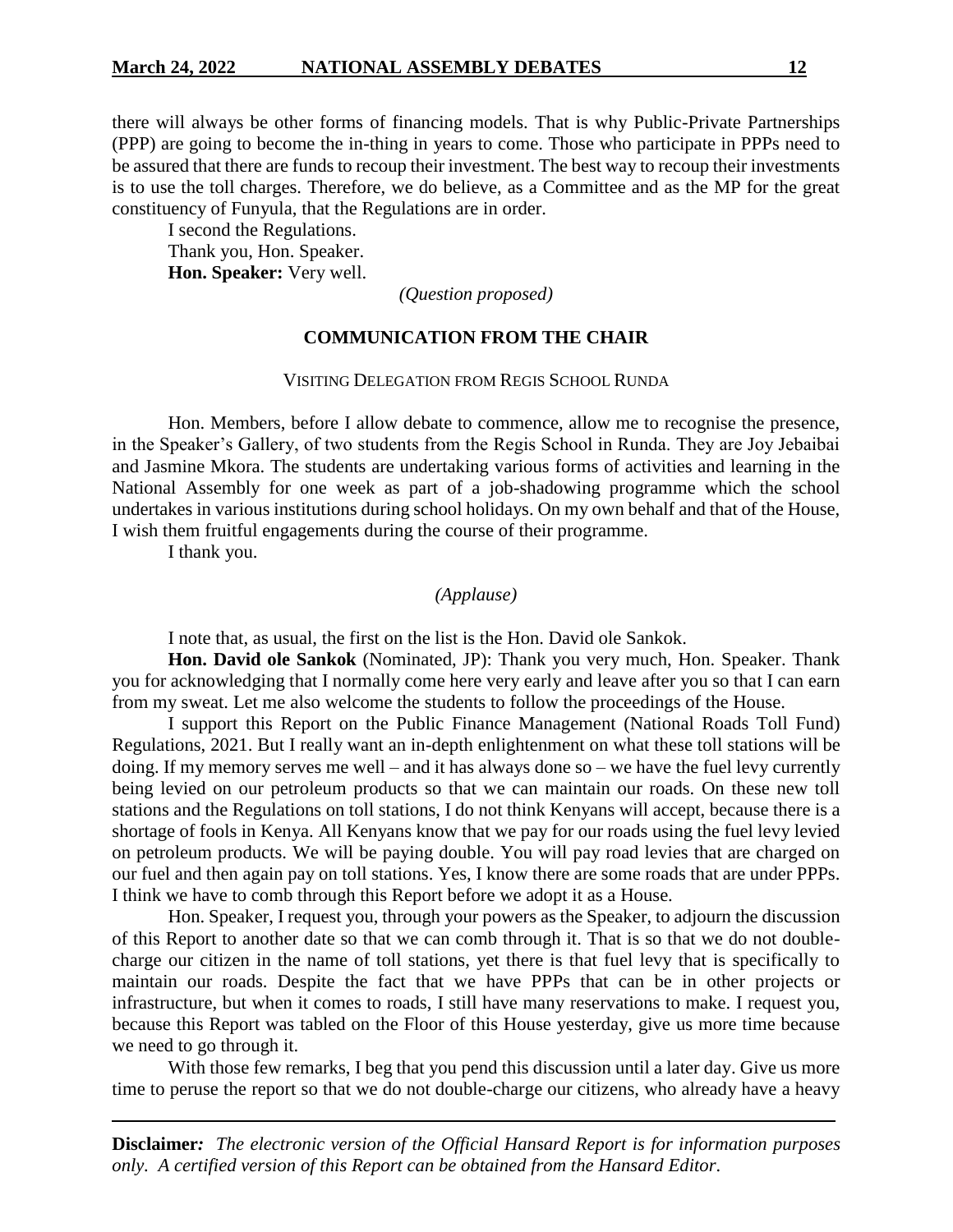burden from food prices and taxes. We tax them on fuel so that we maintain our roads. In the 1990s, we did away with the toll stations. We do not want to see them on our roads in the current dispensation. We must have a law of returning them back before we pass these regulations, or we remove the tax charged through fuels to maintain our roads.

Thank you.

**Hon. Speaker**: Hon. Sankok, maybe you have not looked at the Motion. You have said that the Report was tabled yesterday, but the Report was laid on the Table of the House on Thursday,  $17<sup>th</sup>$  February, 2022. So, it was laid more than a month ago.

**Hon. David ole Sankok** (Nominated, JP): That is noted, Hon. Speaker. I think we have been so busy because of the forth coming elections. However, we still need to comb through this Report. We will double charge our citizens. Why were the toll stations removed in the first place? It is because---

**Hon. Speaker**: Now, if you have not gone through the Report with a tooth comb for more than one month, you are likely to finish tooth combing it in the next two weeks.

**Hon. David ole Sankok** (Nominated, JP): I am well guided and I agree with you, but I do not support.

**Hon. Speaker**: That is okay. The Member who was next on the list and was given the Floor and unfortunately went out is the Member for Butula. Hon Oyula Maero; you were the one who was next.

**Hon. Joseph Oyula** (Butula, ODM): Thank you, Hon. Speaker. I intended to contribute on the next Bill, but I will also say something on this one. Road tolls, even though punitive, support the exchequer with revenue. So, it is not a fee that we should dismiss immediately. We need to look at the Report as proposed. Road tolls support the exchequer. Most developed countries have managed to maintain their roads through road tolls. Therefore, it is a Report worth looking at, and it should be adopted by this House because of the support road tolls give to the exchequer. If we rely only on the revenue collected through the exchequer, we cannot maintain our roads properly and construct new roads. Construction of roads is very expensive. Most of our roads have not been good for lack of revenue. There is no short cut. It is we, as Kenyans, who should pay for construction of our roads if we have to avoid borrowing at all. Otherwise, we will keep borrowing and expanding our debt just because we do not want to raise revenue. As I support, we need to get more time to go through the Report. However, it is a worthwhile Report that is seeking the adoption of this House.

Thank you.

**Hon. Speaker**: Member for Lagdera, Hon. Garane Hire. He is not there.

Hon Kimani Ngunjiri.

**Hon. Kimani Ngunjiri** (Bahati, JP): Thank you, Hon. Speaker for giving me this opportunity. In simple language, what we can say – we have gone oversees and we have seen how roads are maintained – is that there will be two roads. One road belonging to the public-private partnerships (PPPs), and the other to the Government. So, in simple terms, we will have a road for the poor and a road for the rich. When you have money, you can pay and move quickly; and if you do not have money, you will use the other road, which is levied at 22 per cent. That is a simple thing to make Kenyans understand. We are dividing the roads. One for the rich who want to go fast where they are going, and the other for the poor that will still be maintained at 22 per cent. That is simple language. That is how I understand. We have been in America and other countries, and we know how toll stations work. We cannot stop them from doing that. I am not saying that we should not pass the regulations. We just need to be careful with the 22 per cent that brokers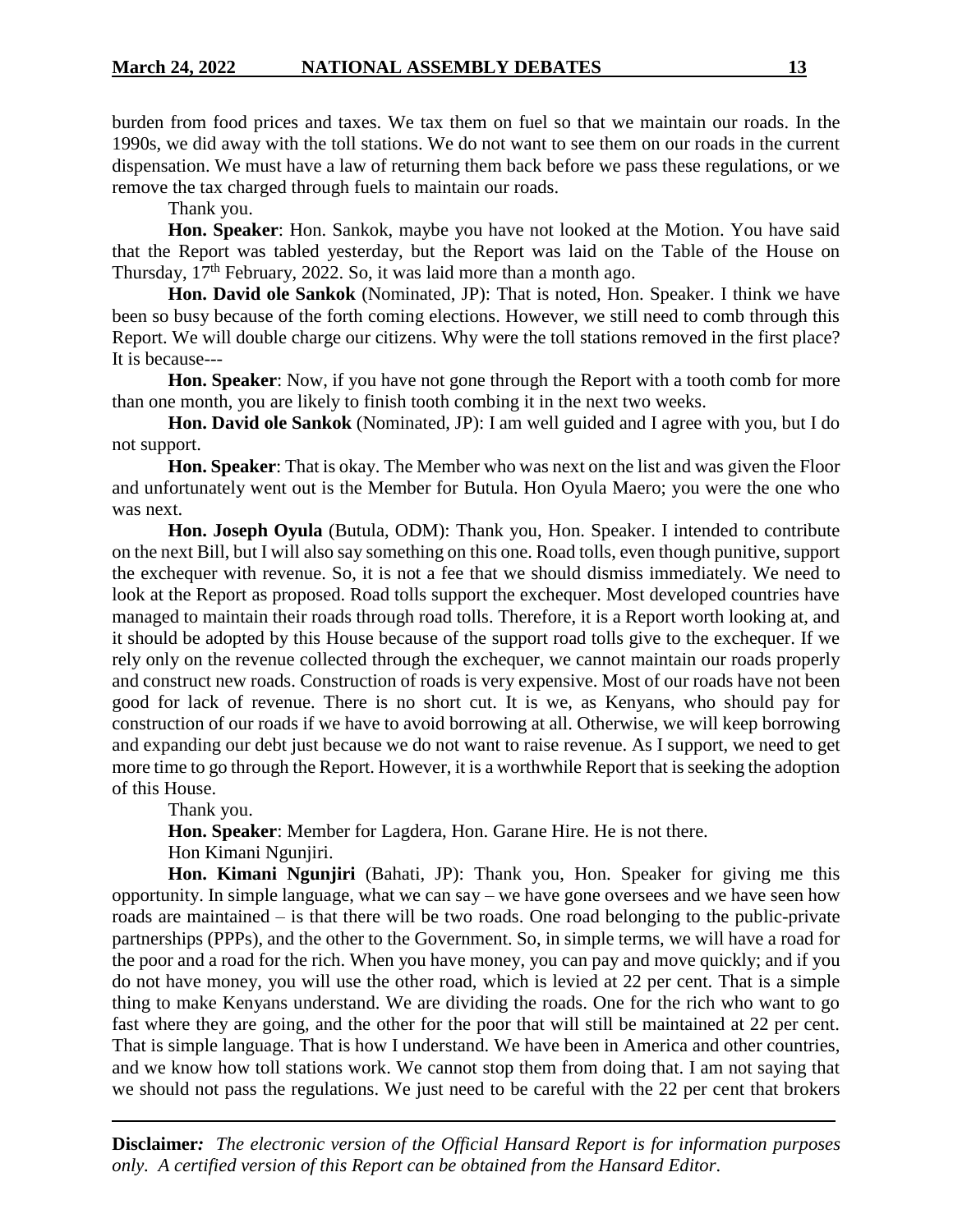steal which is meant for maintenance of roads. We know that some people are stealing that money instead of using it to maintain the roads for the poor people. Some of them are using that money to vie for political seats because they work in the concerned Ministry As other Members have said, we need to be careful with our understanding. My understanding is that there will be two roads, one for the poor and the other for the rich.

God bless you, Hon. Speaker.

*(Laughter)*

**Hon. Speaker:** The Leader of the Majority Party.

**Hon. Amos Kimunya** (Kipipiri, JP): Hon. Speaker, I rise to support the Report of the Committee and the work they have done in terms of approving this PFM National Roads Toll Fund Regulations, 2021. To allay the fears of Hon. Sankok, the essence of tolling is to facilitate the wider picture of roads being done through PPPs, for example, the express way that is underway. We have agreed that there will be tolls and it has been publicised. Without these regulations, it will be difficult for a private developer to have the tolling in place. Expressway is not the only road that is done through PPP. The road to Mau Summit and other roads will be done through the same model. When that is done, the recovery of the investment can only be through tolls. These are predetermined at the point where a developer is given a road to construct. So, the expressway is a public road developed by a private person. The only way of recovering his money is through charging the convenience that people will have when they transit through that road.

I am aware that we had tolls. The most popular one was in Gilgil. They became centers for cartels to make money. The amount of money that was collected was not commensurate to the traffic load on those roads. The rational thing then was to shift that collection from drivers who were paying physically to a fuel levy that was a correlation between usage of road and consumption of fuel. The more you are on the road, the more you consume fuel. Initially the levy was Ksh5.90 per Kilometer, which was increased to Ksh9. It has since been increased further. That money helps in terms of management and maintenance of roads. We do not see the potholes we used to see in the past. There is still some leakage on utilisation, as Hon. Ngunjiri has said. We all see that. Fortunately, MPs have been given the responsibility of overseeing that money through the Constituency Roads Committee. So we, MPs, need to reflect on what we do. Do we oversee the construction of roads in our constituencies to help achieve the objectives set out?

My understanding of these regulations – and I believe I am right – is to facilitate collection of tolls where a road is designated that there would be one on that road; and there would be adequate public participation on that. This is to ensure that Kenyans are not double taxed on fuel and at the toll station on the same road.

However, when you opt to use a private road, then you a need to be prepared. It is the case when you opt to go to a private hospital. In as much as it is on public land, you are expected to pay some extra money. Much as the Government has committed to provide public healthcare to everyone through the public health system, it is the same rationale. It is the same with buying private water when water has already been provided for through the national system hence this is no different. I, therefore, ask Members not to judge it wrongly and instead, support the Committee. They have obviously looked through all these, gone through public participation, looked through all these pros and cons of having this Report. We can only trust that they have done a good job and support them.

Thank you, Hon. Speaker. I support.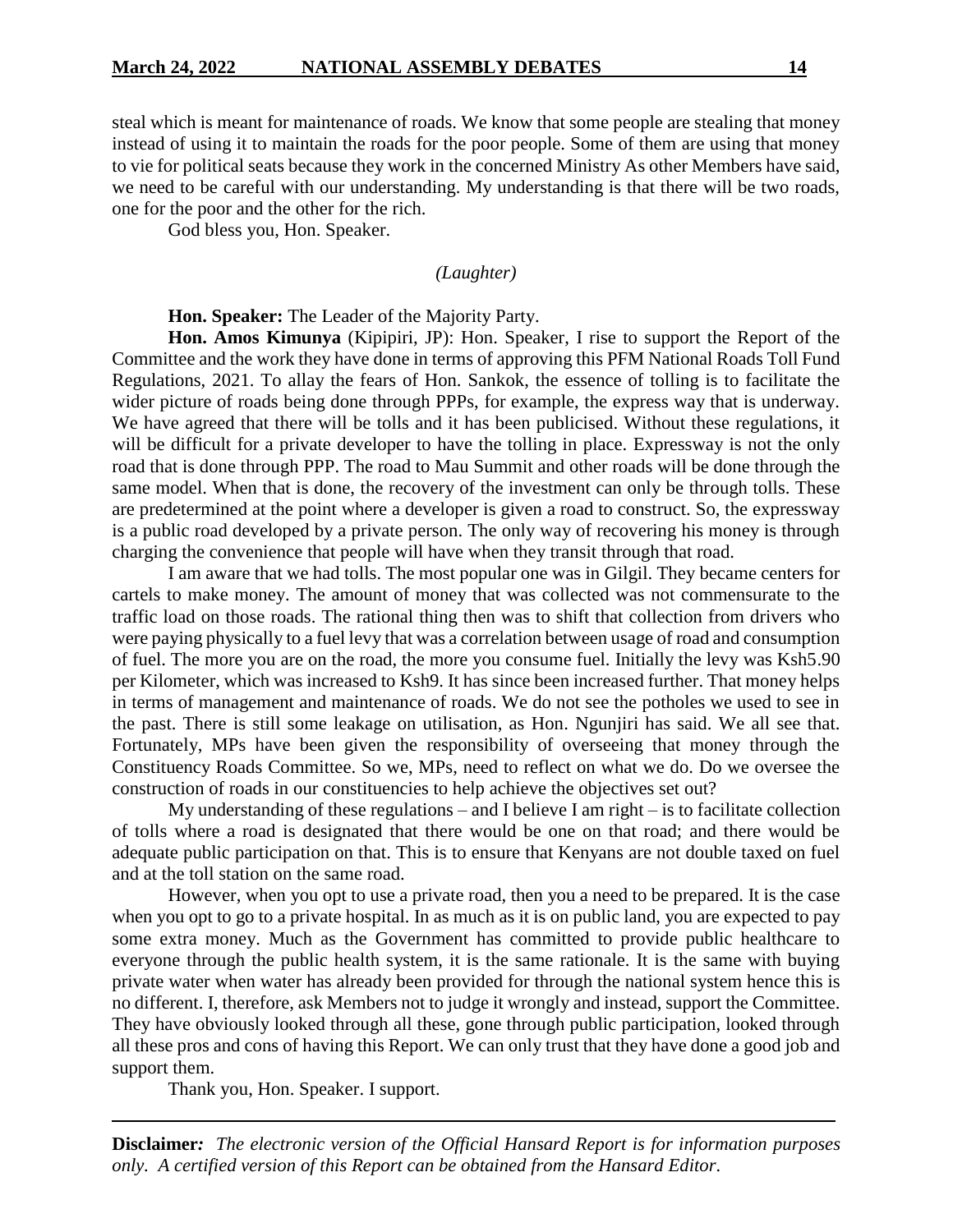## **March 24, 2022 NATIONAL ASSEMBLY DEBATES 15**

**Hon. Speaker:** I see no other desire to contribute. I, therefore, ask the Mover to reply. Hon. Mbui.

## **Hon. Robert Mbui** (Kathiani, WDM-K): Thank you, Hon. Speaker.

I want to thank the Committee for a job well done. On these regulations, what most Members need to understand is that the Committee on Delegated Legislation is guided by the Statutory Instruments Act. We are specifically looking for key things like public participation, and statutory timelines. Once they are demonstrated by a statutory making authority, we do not have a lot of leeway. The Parent Act (PFM Act) already gives them the mandate to make these regulations; and as long as they fit within what is expected by the Committee, we do not go into the gist of the matter.

The idea of coming up with this Fund is an excellent one. At the end of the day, funds are ways by which you can manage these monies. There is more accountability, money is raised and is clear to everyone how much has been raised on these roads and how it is being spent. It is indeed, an excellent idea.

With those remarks, I reply.

*(An Hon. Member spoke off-record)*

**Hon. Speaker:** You can only give information to somebody who is willing to be informed.

### *(An Hon. Member spoke off-record)*

No, he does not want the information. He is no longer in your group.

#### *(Loud consultations)*

He is now, okay. He has already finished. He has replied. We however, cannot put the Question. I wanted to get an indication from the Leader of the Majority Party as per the Business, as it appears on the Order Paper.

## *(Putting of the Question deferred)*

**Hon. Amos Kimunya (**Kipipiri, JP): Hon. Speaker, Business No.10 is a continuation. The Committee had already moved. It is only if there is more debate on it.

**Hon. Speaker:** Has it been seconded?

**Hon. Amos Kimunya (**Kipipiri, JP): I think so.

**Hon. Speaker:** I saw the Chair, Hon. Wamunyinyi, hovering all over. Hon. Oyula, are you the one who moved it? No, you seconded the Motion. Hon. Odhiambo has a balance of four minutes.

Next Business?

## **BILL**

#### *Second Reading*

THE NATIONAL GOVERNMENT CONSTITUENCIES DEVELOPMENT FUND (AMENDMENT) BILL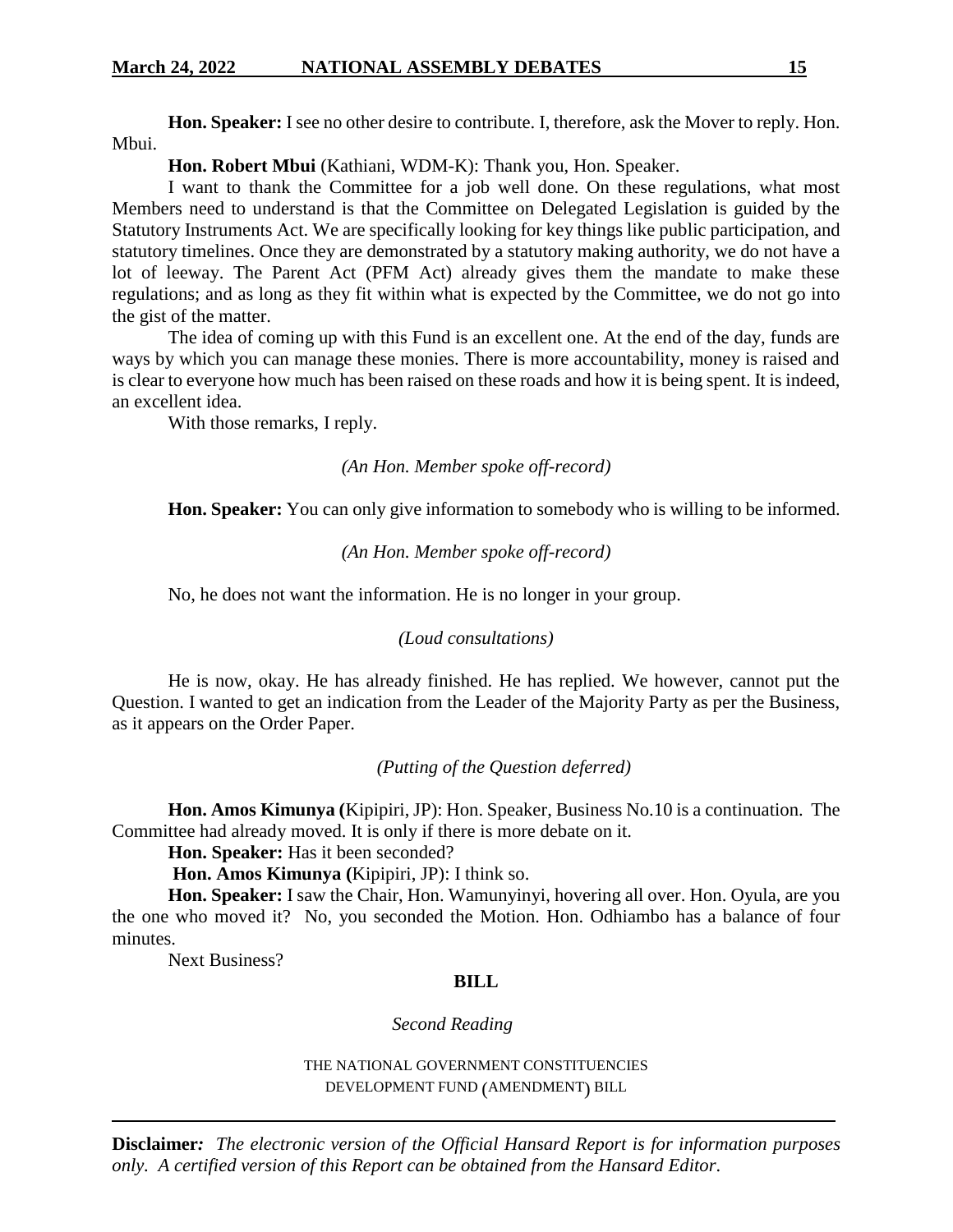*(Hon. Wafula Wamunyinyi on 17.2.2022)*

## *(Resumption on Debate interrupted on 17.2. 2022)*

**Hon. Speaker:** Hon. Wamunyinyi moved it and was seconded by Hon. Oyula, Member for Butula. Hon. Millie Odhiambo was contributing when the House rose, and has a balance of four minutes. Do you feel like you want to donate, Hon. Millie?

## *(Loud consultations)*

**Hon. (Ms.) Odhiambo-Mabona** (Suba North, ODM): Hon. Speaker, because we have many CDF Amendment Bills, I was wondering which one it is. However, now that the Leader of the Majority Party has given me the opportunity; one of the things that many Kenyans do not understand is that CDF is one of the best managed funds in the country. I at times hear people who are ignorant talking about how Members have stolen CDF money. It is not easy, unless the Member connives with a CDF Fund Account Manager. It is close to impossible because our role is largely to oversee. Even as I was supporting, we had indicated that there are certain issues that we had hoped would be brought especially, the issue of increment of the Fund. As I support, we are still concerned. The reason why I am having that confusion is because of the different amendment Bills we are having in relation to CDF.

I support.

**Hon. Speaker:** Hon. Janet Sitienei, do you want to contribute?

**Hon. (Ms.) Janet Sitienei** (Turbo, Independent): Thank you Hon. Speaker for giving me this opportunity.

I believe it is about increasing the CDF Fund from 3 to 5 per cent.

## *(Loud consultations)*

**Hon. Speaker:** Are your machines not working to show you the Order Paper or what? It is No.4 of 2021. Hon. Sitienei, it seems you are through?

Hon. Janet Nangabo, do you also want to contribute to that?

**Hon. Janet Nangabo** (Trans Nzoia CWR, JP): Yes, Hon. Speaker. I am also not seeing the amendments. The CDF is important. My colleagues handling single constituencies are performing very well. I urge my colleagues to support the CDF Bill so that people can feel it on the ground; it has done a lot of good work.

Thank you, Hon. Speaker.

## *(Loud consultations)*

Hon. Members, reading from the memorandum of objects and reasons, the principal objective of this Bill is to amend the NG-CDF Act of 2015 to provide for the opening and operating of constituency accounts in order to facilitate third party transactions. The proposed amendment shall facilitate timely and efficient disbursement of funds to constituencies and establish structures for efficient and prudent management of the Fund. This is National Assembly Bill No. 4 of 2021.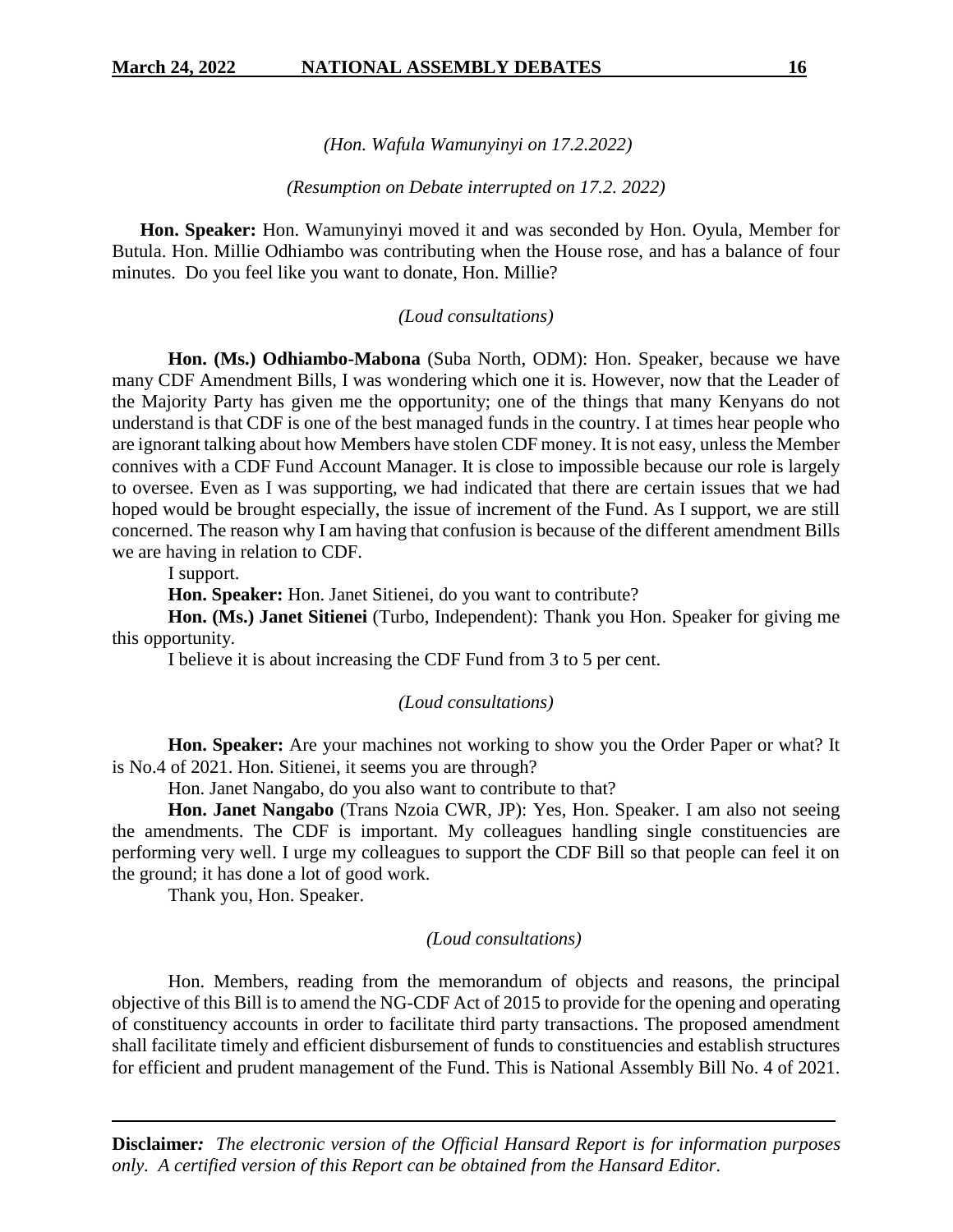I do not see many people desirous of contributing to it. Hon. Janet Sitienei, you said you have nothing to say. You have suddenly found something to say?

**Hon. (Ms.) Janet Sitienei** (Turbo, Independent): Hon. Speaker, thank you for giving me this opportunity. I am sorry; I think I got the wrong Order Paper. I want to add my voice to this Bill. The NG-CDF is a very important fund down in the villages, constituencies and counties at large. Its management is very prudent to enhance efficiency and effectiveness for the purposes of serving the people of this nation.

Just before I make my comments, the NG-CDF funds are well distributed within our constituencies. People think it is a better fund than any other — not even county governments' fund. The funds reach communities. They are able to feel them through school and security projects and through bursaries. Bursaries are loved by the people of this nation because they help poor people. The opening of that account is going to help in the management of the fund. The staff are always forced to open another account so that they can manage the fund independently of the project money. Opening another account will enhance efficiency in managing the CDF account.

Thank you, Hon. Speaker.

**Hon. Speaker:** Hon. Mbui, do you want to contribute now?

**Hon. Robert Mbui** (Kathiani, WDM-K): Thank you, Hon. Speaker. I was struggling to understand the Bill. I rise to support it. The Fund has been a life-changer since inception. People in rural areas who were not getting any development were able to suddenly start seeing things being done in their regions. This is a Fund that reaches the poorest people and the furthest corners of the country. If we talk about devolution in this country, the real devolution is through CDF. In fact, that is why in the consideration of the Constitution there was a lot of clamour for devolution. Unfortunately, 10 years later we can see how it has been poorly implemented.

This amendment proposes opening of two accounts: one account to receive money from the National Treasury for onward transmission to projects and a deposit account for handling third party payments. This has been a major issue of concern. For some reason, CDF payments may be returned. How then would such payment be reverted? Sometimes, mistakes do occur. How does such money get paid back to CDF? The Bill proposes a way by which money can be paid back to CDF through a separate account called a deposit account, so that all CDF money can be well accounted for. I think this is a great idea by the Committee. It will make expenditure of CDF money more transparent.

I know there is another Bill that also deals with CDF issues. Going forward, we may need to consider the possibility of increasing the allocation. If a system works, the English say do not mend it if it is not broken. CDF works so well, but the devolution system has so many challenges. Look at the allocations that are disbursed to constituencies. In Machakos County, the eight constituencies get about Ksh130 million each but the county government receives in excess of Ksh10 billion. Any direction you look — north, south, east and west — the projects you come across that have helped people are the ones that have been funded by CDF. This is a Fund that needs to be protected. We need to look at ways of improving it. We should strengthen areas with weaknesses so that the Fund can continue serving Kenyans. When we will be amending the Constitution after Azimio la Umoja takes over government leadership, we may need to propose that CDF is made constitutional so that we do not end up in court every now and then.

With those few remarks, Hon. Speaker, I support.

**Hon. Speaker:** Hon. Sankok.

**Hon. David ole Sankok** (Nominated, JP): Thank you very much, Hon. Speaker, for giving me this opportunity to support this very important Fund. I do not need to overemphasise the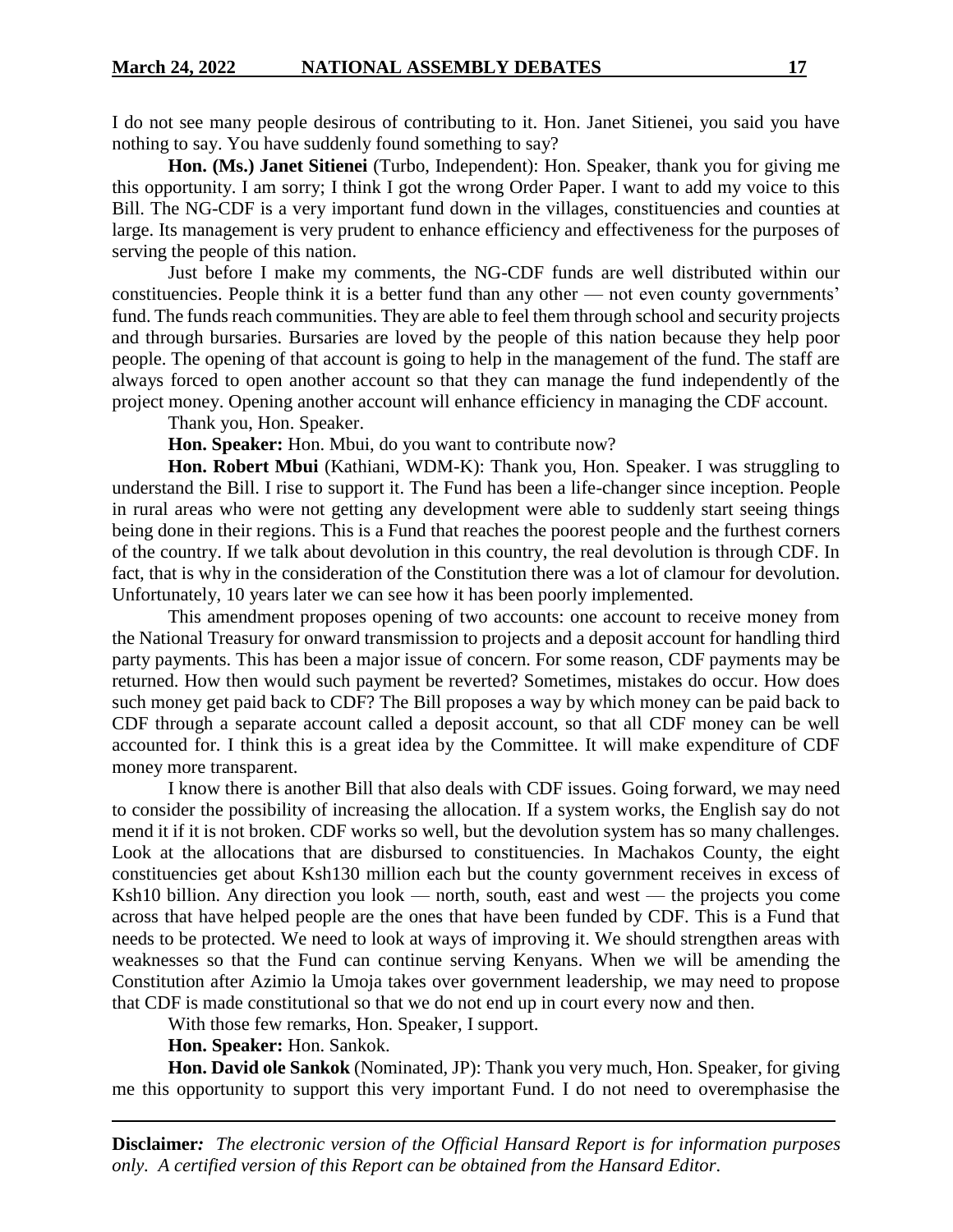importance of CDF. In terms of distribution, it is found in every corner of this country. Its effect has been felt by people on the ground. Time without number, it has assisted special schools and persons with disabilities (PWDs). I get requests from PWDs and when I forward the same to respective Members of Parliament representing respective constituencies, the PWDs are assisted efficiently.

Opening an account for the sake of efficiency is very important. Unlike other funds, like the county government funds and the NYS funds that grapple with pending bills, we have not had any complaints from contractors in projects carried out by CDF. It means this is an efficient fund. The small complaint we have been having is because of delays in paying school fees through bursaries. Sometimes students are sent back home because of delays by the Exchequer. Opening an account that will enhance efficiency is something we have to support. When the Bill on increasing CDF allocation comes to the House, I am sure all Members will support it. Unlike other funds where we have seen more corruption, you rarely get corruption complaints in respect of CDF. We do not really have to overemphasise the importance of the Fund.

Nominated Members of Parliament do not have CDF allocations. As a representative of the nominated Members of Parliament, I support CDF. I hope our elected counterparts will reciprocate so that in the future we also have a kitty. We are normally in a quagmire. Our counterparts can undertake projects; for us, we only come to the House to contribute to Bills, but there is no means to assist our constituencies. As someone who represents PWDs, if I meet a PWD crawling on the streets I have no fund with which to assist him or her. Therefore, I request the County Women Representative (CWR) through the National Government Affirmative Action Fund (NGAF) and the National Council for Persons Living with Disability for some assistance. We should be given a kitty. In fact there is the National Fund for the Disabled of Kenya which owns a lot of property such as Rehema House which is under the Chairmanship of a person who is not disabled. That fund should be brought here so that Members of Parliament (MP) representing persons living with disabilities can manage that fund.

Otherwise, Hon. Speaker, I am being distracted by Hon. Wamuchomba. She is complaining about what I have said that the National Fund for the Disabled people in Kenya is being managed by a normal person. She is the sister of the current President, but she is not a person living with disability. We should be given that fund so that we manage it from this House.

Hon. Speaker, I support so that we can have efficiency in terms of management of the National Government Constituencies Development Fund (NG-CDF).

Let the Member raise her point of order. I am here to answer.

**Hon. Speaker:** Are you through with your contribution?

**Hon. David ole Sankok** (Nominated, JP)**:** Not yet. I just heard her complaining that she has a point of order.

**Hon. Speaker:** You do not hear. Just proceed with your contributions. I want to avoid us speaking about generalities. You know, I read out what are the objects in the Memorandum of Objects on reasons, You can see what is proposed is just about the opening of that account for efficiency while transacting with third parties. So, if we now contribute about what the NG-CDF has done, then we are going to the Act itself and not the object of this amendment.

So, let us limit ourselves to this debate. I believe the Chairman in moving must have explained some of the difficulties that must have been experienced by third parties having transactions with the Committee; that will be a bit more specific.

**Hon. David ole Sankok** (Nominated, JP): Hon. Speaker, you have guided me well with your immense wisdom. I am already through with my contribution that we really need that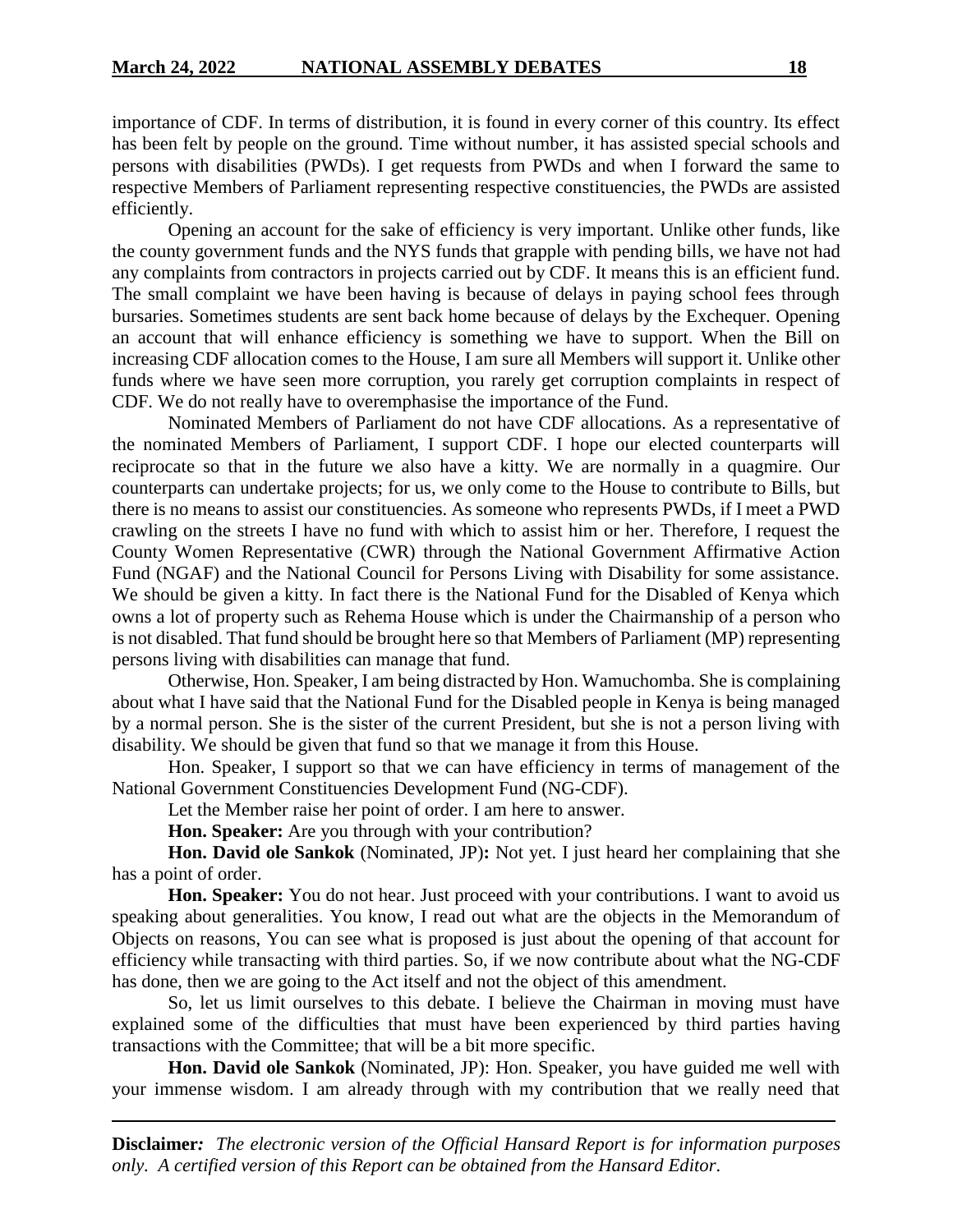efficiency so that we do not delay the payment of contractors and workers. Let us not have corruption cases.

I support and urge the House to join in this.

**Hon. Speaker:** Let us have the Hon. Member for Kinangop

**Hon. Zachary Thuku** (Kinangop, JP): Thank you, Hon. Speaker for this opportunity to contribute and support this amendment to the Act of NG-CDF. As much as there is your advisory on the memorandum and objects on reason of this amendment, allow me first to applaud the founder and the person who brought this Act to Parliament because he is my county man; the former Senator for Nyandarua, for this wonderful initiative. This is the true story of transformation in our constituencies because of the history that was in this country whereby Government money was taken to specific areas for support. This initiative has brought about balance in the whole republic because it does not matter which side of the divide an MP belongs to. They can access Government funds because it is law that every constituency must get about 2.5 per cent of the monies that are expended by the Government.

Hon. Speaker, the objects of this (Amendment) Bill is just to bring efficiency into how the NG-CDF is run by their committees and the behaviour of the board. Even as I applaud and support the proposed amendment, one thing that has caught my eye that I am pleased about is the conduct of the NG-CDF committee members. Section 43 (13) indicates as to how members should behave and why they should be removed from the committee in the event that a member becomes a nuisance and is found to be sowing seeds of discord. At times persons are selected to be members of the NG-CDF committee and they become so difficult so that the running of the committee and the fund becomes hard.

I support the efficiency measures that have been introduced in this Bill. Maybe, I am not trying to pre-empt or anticipate what is in this Bill as it is in this House on the issue of increasing the fund to about 5 per cent so that we can increase the number of projects that we are doing in our constituencies that have been the game changer in our respective constituencies.

Hon. Speaker, I support the proposed amendment.

**Hon. Speaker:** Member for Ruiru.

**Hon. Simon King'ara** (Ruiru, JP): Asante sana Mhe. Spika kwa kunipa nafasi ya kuchangia Mswada huu haswa tunapoongelea maendeleo katika maeneo Bunge yote hapa nchini.

**Hon. Speaker:** Hoja ya nidhamu.

You pressed an intervenetion? When you press an intervention, it shows here. Proceed Hon. King'ara.

**Hon. Simon King'ara** (Ruiru, JP): Asante Mhe. Spika. Ninaomba unichunge ndiposa niweze kuwa na utaratibu wa kunena mawili matatu yale yataleta maendeleo kule mashinani. Nilikuwa nagusia kusema kuwa, ukienda katika maeneo yeyote ya Bunge, hutakosa maendeleo hasa ya kiusalama, masomo na barabara inayoelekea kwa shule yakiwa yamejengwa na kutekelezwa vilivyo na utaratibu uliokomaa kutokana na mgao ule unapatikana kupitia kwa Pesa za NG-CDF. Huu ni mgao unaopewa maeneo ya Bunge kupitia kamati iliyotengwa katika maeneo Bunge yale.

Mhe. Spika, ni vizuri nichangie kwa kusema kuwa, ni kweli kwamba wakati fedha imekuzwa ni vyema kuwa na utaratibu mwafaka, nao huu utapatikana wakati ambapo mianya ile inatumika na walaghai imezibwa na watu kuhusishwa haswa watu wenye kutoka eneo lile. Nimeshukuru sana kuona katika kamati ile lazima mwenye kikao kile awe ametoka katika eneo Bunge lile.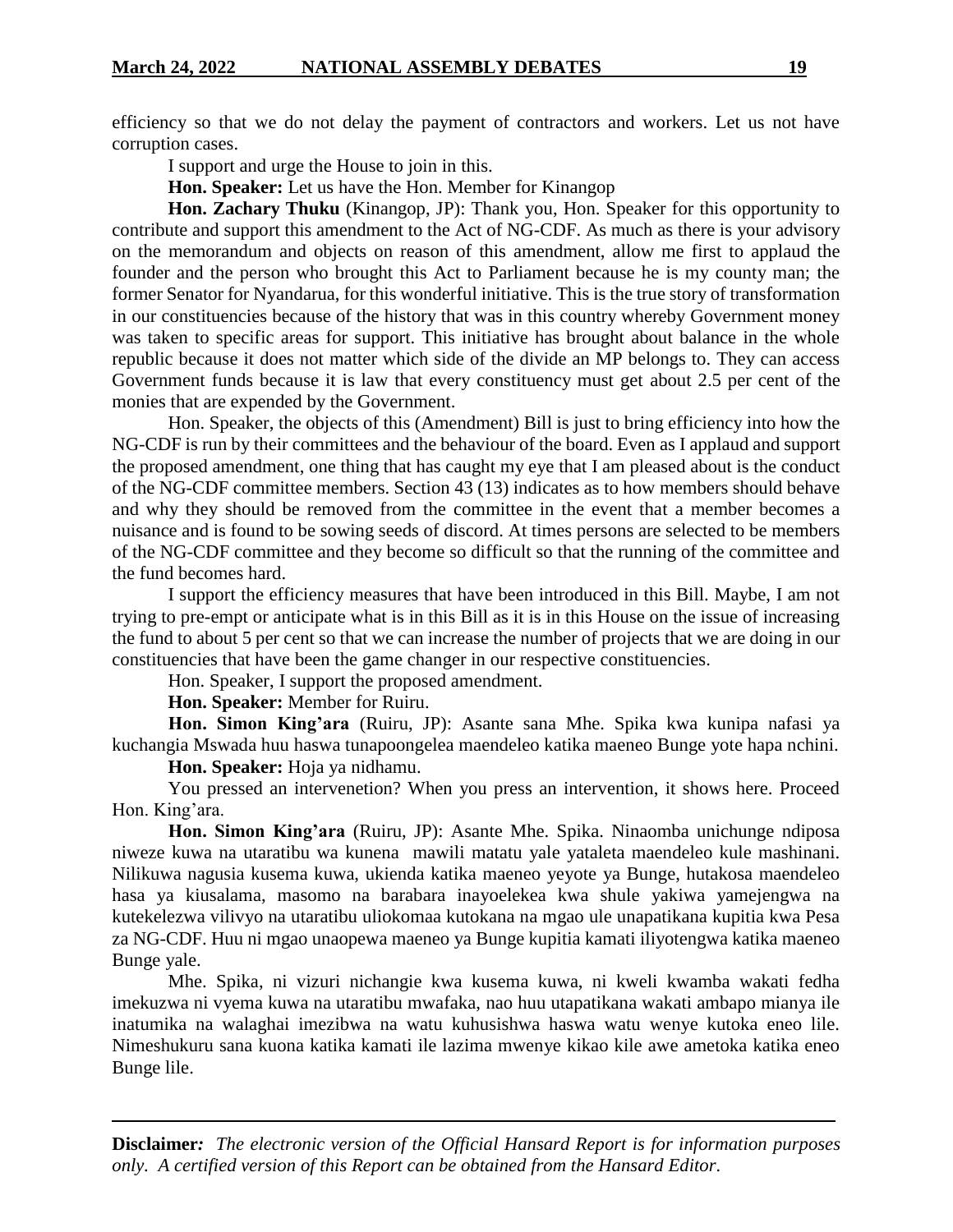Vile vile, kuna nafasi ingine nzuri ambapo ni lazima kuwe na mtu kutoka serikalini ambaye atakuwa ni jicho la Wizara ya Fedha ambao watahakikisha kuwa zile fedha zimetolewa katika zile wizara zimefika mashinani na imetekeleza majukumu yale yanafaa. Hata hivyo, jambo lile sikupata hapa na ningependa lijumuishwe kwa uzito ni kuwa; wakati wa mgao huo uwe na usawa. Hii ni kwa sababu, ukiangalia katika eneo Bunge langu la Ruiru...

**Hon. Speaker:** Do you know what we are discussing? Have you read the Bill?

**Hon. Simon King'ara** (Ruiru, JP): Ndio, nimesoma ndiposa nikasema ile nimekosa...

**Hon. Speaker:** No. You are contributing to a non-existent debate. This one is just talking about the opening of that account. So, if you want to complain about other things, do not when you are contributing to this Bill because the contribution must have relevance to the business.

**Hon. Simon King'ara** (Ruiru, JP): Asante Mhe. Spika kwa kunirudisha kwa laini. Ni jukumu lako kufanya hivyo ndipo tuwe na utaratibu kwa kuchangia. Basi ni vyema kuwe na utaratibu jinsi vile umenikosoa. Kusema ukweli, kusipokuwa na utaratibu kama vile umenikosoa, hata ile pesa haiwezi kupatikana. Kwa hivyo, utaratibu ule umetengwa na kuhusisha watu mbalimbali katika eneo bunge na Serikali kuu. Mhe. Spika, tukipitia mrengo huo ni kama tutaweza kutumia zile fedha kihalali na kisheria. Watu ambao walileta jukumu hilo, walikuwa wameona mbali. Tusipoweka watu ambao wanaujuzi kutoka pande zote mbili, wale wa umma na Serikali, hatuwezi lenga malengo yale yametengwa kutekelezwa na pesa zile.

Kwa hivyo, nimesimama hapa kuchangia na kusema ni vizuri kuendelea kuunda miundo mipya, ile itafanya zile pesa ziweze kutekelezwa vilivyo. Asante, Mhe Spika. Naunga mkono Mswada huu.

## **Hon. Speaker**: Member for Nyando.

**Hon. Jared Okelo** (Nyando, ODM): Hon. Speaker, I thank you very much. I support this Bill on the creation of a third-party account by the National Government-Constituencies Development Fund (NG-CDF). In the advent of NG-CDF which was then CDF, there were no specific roles for the funds. In retrospect, Members of Parliament ended up doing so many things using that same money. Some of them have now been taken over by the national Government through the Executive and devolution through the county governments.

I am a Member of the Special Funds Account Committee. We re-evaluate the usage of NG-CDF. In the course of our interaction with the fund managers and various committees, we realised that some constituencies bought tractors or graders in the past to work on their roads. Part of this function has been taken over by the county governments. They have these machines. Some people hire them from these constituencies. They receive monies which they cannot bank in this major or primary account which is funded by the NG-CDF Board. This third-party account will really help them to have somewhere to channel these monies.

Some of them bought tractors to help plough land for agricultural use by the constituents. They receive monies. They have absolutely nowhere to bank them. They are just misused by those who receive them without the knowledge of the Committee. This is an eye-opener. It will go a long way to help constituencies manage extra monies that will be got from other activities. We have certain constituencies which dug boreholes in certain schools or communities. They receive Ksh3 or Ksh5 per a 20 litre jerrycan. They have nowhere to bank these monies. For instance, if you want to set up an M-pesa account, you must have a bank account, so that money is channelled to a paybill that takes you to a specific bank account. This is very important.

Having underscored the role of this new bank account that is yet to be established, allow me to add that Kenyans are still grappling with the roles of various institutions. They have not distinguished the role of the national Government and county governments. Up to now which is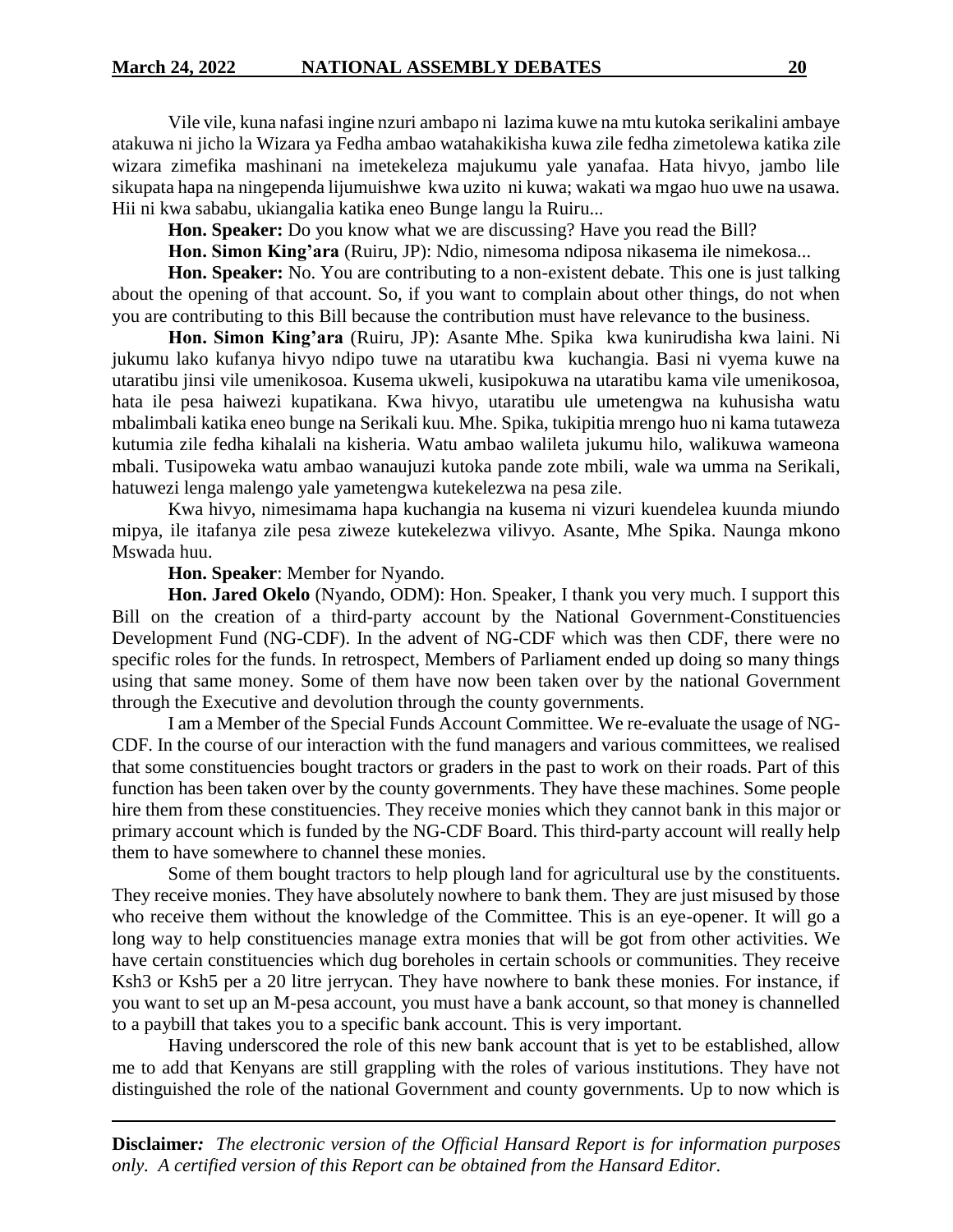12 years down the line in our new constitutional order, they still ask us why there is no medicine in their health facilities. They also ask why they do not have water or their roads are so dilapidated. They do not know the role of a Member of Parliament. When people were going into elections in 2013, they thought that the Senate was the centre of power. Even those who had read and midwifed the Constitution 2010 then had the same notion. Five years down the line with devolution, all of them are trooping back to the counties after they realised that the Senate does not have much power. The governors have it. Even as we try to re-orient these funds, it may also be incumbent upon all of us to enlighten the electorate on the roles of a Member of Parliament, Governor and what the Executive, through the national Government, can do.

Therefore, I support this Bill, Hon. Speaker.

**Hon. Speaker**: Member for Kiambu.

**Hon. (Ms.) Gathoni Wamuchomba** (Kiambu (CWR), JP): Thank you, Hon. Speaker for giving me the opportunity to contribute. I rise to support the amendment of the NG-CDF Act 2015 to provide for the opening and operating of the constituency account, in order to facilitate thirdparty transactions.

In as much as I am not a Member of Parliament who controls this fund, I support this amendment. When the suppliers and contractors of NG-CDF who are also our voters have not been paid, the pressure comes to us, as leaders. Any inefficiency in NG-CDF also affects any other leader whether it is a Governor, Woman Representative or Senator because the people do not differentiate the roles which are played by different leaders. Therefore, every time they see any leader, they throw their problems to us. If the amendment of the NG-CDF will provide for efficiency in its operations, it will bring solutions to the many problems that we have with the contractors and suppliers. As a leader who represents the great Kiambu County, I support this kind of amendment.

It is good for me to note and alert the House that the NG-CDF is a sister of the fund that is controlled, managed or patronised by the Women Representatives. If there is anything that the NG-CDF does not do efficiently and effectively, it affects the deliverables of the sister funds that are available. It is also a challenge for us who patronise the National Government Affirmative Action Fund (NGAAF) to learn from the proposals that have been brought into this House to provide for efficiency in the management of national funds. We can pick a lesson from these proposals and then put them into other sister funds like the NGAAF, so that we can provide efficiency to the people who expect us to do so.

I humbly support this Bill. I congratulate the Committee and the proposer of the Bill for this wonderful proposal that will inform us on applications of other national Government funds. Thank you, Hon. Speaker.

**Hon. Speaker**: Member for Saku.

**Hon. Ali Rasso** (Saku, JP): Thank you very much, Hon. Speaker. I rise to support the National Government-Constituencies Development Fund (Amendment) Bill. The NG-CDF is the most important Fund in this country today that has done wonders. It has done better than billions that are given to our counties that receive Ksh8 billion, 10 billion up to 15 billion that is received by Nairobi County. The Ksh100 million that we receive in our constituencies has done wonders.

What is the reason? The first reason is management of these funds. The Members of Parliament are patrons as opposed to being the executioners of how those funds are used. Secondly, it is the committees that are elected from across the constituency.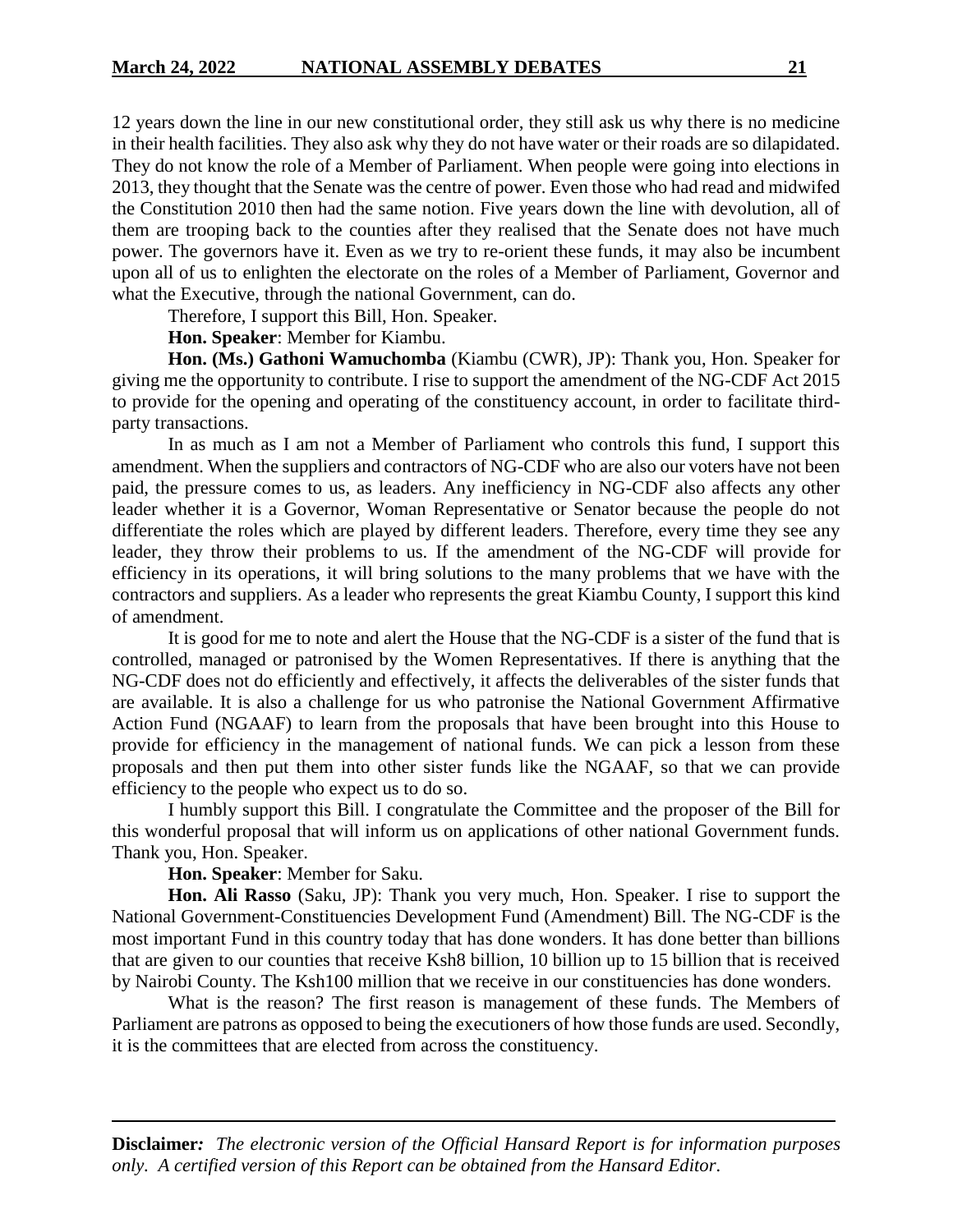Thirdly, there is ownership about the National Government Constituencies Development Fund (NG-CDF) where the constituents know that as soon as that money arrives in Saku Constituency, it is theirs and they want to protect it.

Through this amendment, I see good progress particularly in terms of opening accounts and retaining funds that are not used with time as opposed to returning them to the Exchequer so you demand it year by year.

There are a few concerns. The first one is that this amendment should not introduce any bureaucracy more than it is necessary in the management of NG-CDF. Today, there are many contractors in the counties. Many contractors like working with the NG-CDF because that money is readily available and once a project has been completed and inspected, their money is paid as opposed to the billions in the counties that take almost years for the contractors to be paid. Therefore, my proposal, is that we see it that within 45 days, once funds have been allocated to the project, the NG-CDF Board is informed. That is okay in so far as coordination and management of the Fund is concerned. But it should not introduce any new bureaucracy.

The other progressive thing which I see in this amendment is the introduction from the NG-CDF Board that a particular constituency having given out its money, at disbursement, a single cheque is signed where they confirm that the money has been received by Constituency X or Y.

The other issue which is also progressive is identifying the role of the constituency committee where in the normal sense they are just ordinary citizens, but they are given powers by the NG-CDF Board to have accountability in terms of management of the NG-CDF.

The other issue that I note in this particular amendment is spelling out the duties or the role of the Board. This is really important because the first one is to consider and approve proposals submitted by constituencies. Sometimes there are inconsistencies in how the NG-CDF is applied because they may approve Constituency X to buy buses, vans or ambulances, but do not allow Constituency Y to do the same.

In terms of how the funds are used, there is need to have some uniformity so that once the project proposals are submitted, it is done through public participation. The Board cannot arrogate itself all the functions of public participation to reject matters that constituents find critical to be included in their projects.

*[The Speaker (Hon. Justin Muturi left the Chair]*

*[The Temporary Deputy Speaker (Hon. (Ms.) Jessica Mbalu took the Chair]*

Finally, this amendment is necessary, important and comes at the tail end of the life of the 12<sup>th</sup> Parliament. Then NG-CDF, at 2.5 per cent has done so much. What would we see if these funds are increased to 5 per cent or 10 per cent? The Fund addresses matters of national concern. It addresses education and security matters. What are the bigger purposes that money for a country can be used for? For that matter, we should be a budget making Parliament to increase the allocation of NG-CDF in the national Budget.

Thank you, Hon. Temporary Deputy Speaker.

**The Temporary Deputy Speaker** (Hon. (Ms.) Jessica Mbalu): Very well spoken, the Member for Saku, the Hon. Rasso Ali.

Now, the Floor goes to the Member for Mogotio, the Hon. Tuitoek Kamuren.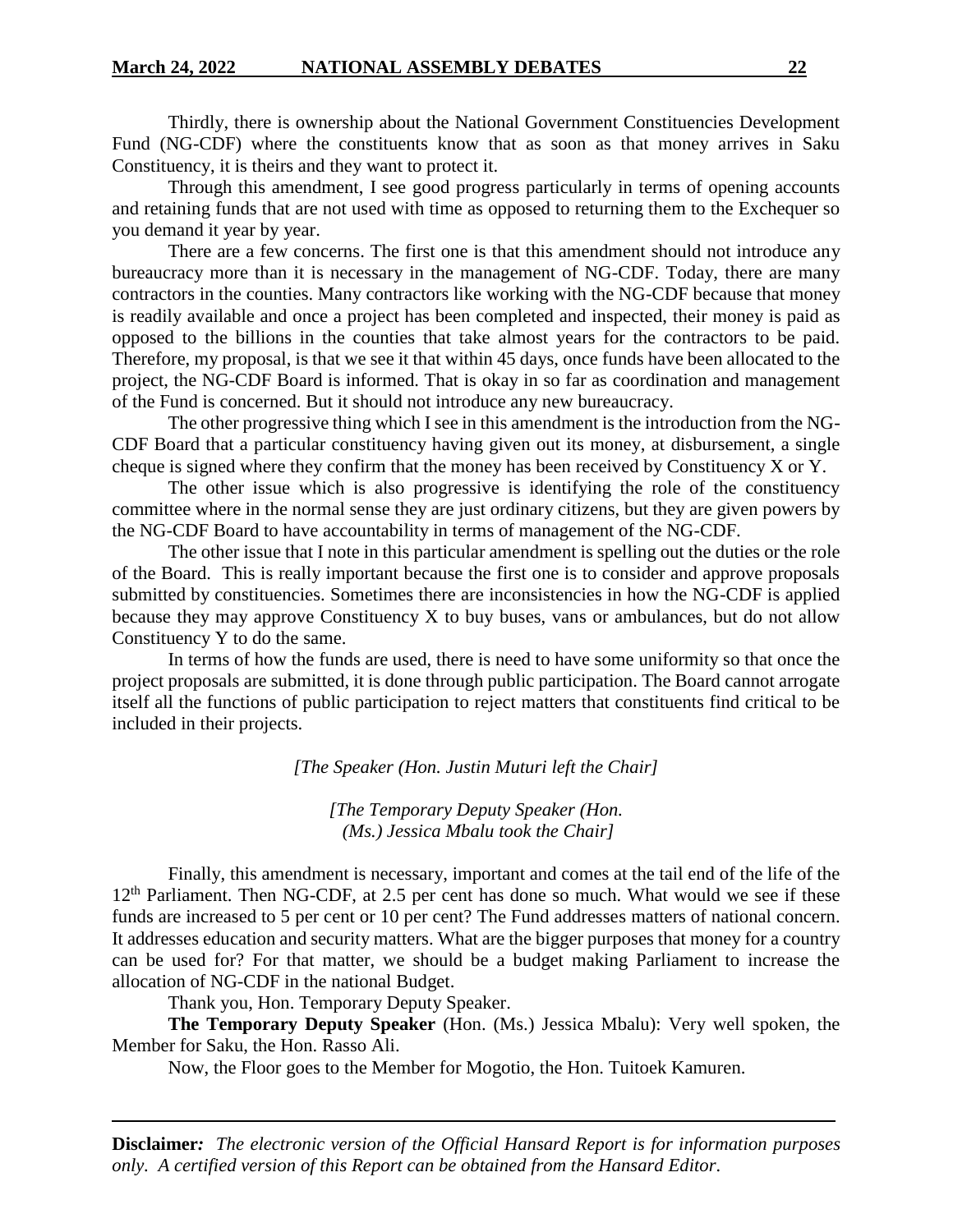**Hon. Daniel Tuitoek** (Mogotio, JP): Thank you, Hon. Temporary Deputy Speaker. I rise to support this particular amendment.

The role of the NG-CDF in the country' development has been great. We all know that since the introduction of this particular programme by the Government and management by Members of Parliament, we have seen a lot of great improvement especially in the education sector. In my Mogotio Constituency, in the last four years, we have been able to construct over 150 classrooms. So, the way this Fund has been managed on the ground has made great contribution. It has been one of the great changes. It has been the greatest thing because I remember before the introduction of the NG-CDF, many institutions could not even construct a classroom. People used to wait for a long time to get help from the ministries. But since the Fund was introduced, a lot of improvement has been done.

The current amendment which is geared at bringing in new accounts to attract other donors to chip into the Fund is welcome. It will go a long way in enhancing and improving the amount of money available to do more work in the constituencies. I know this particular Fund is managed by the project management committees at the school level and chief's level and this has allowed for ownership from various institutions, primary schools, secondary schools to chiefs. The project management committees have been very good. Also the fact that the national Board has been closely monitoring the way the funds are utilised has minimised their loss.

The idea to increase amount of money available through this amendment is highly welcome. If this particular Fund can be enhanced from the current 2 per cent of the Budget to 5 per cent, it will realise greater development. It could be the same way we are thinking about increasing money allocated to counties to 35 per cent and increase the amount allocated to NG-CDF because it makes a lot of contribution towards the development of education infrastructure on the ground. It has also made great contribution towards keeping students in school. I know very many families depend on this particular Fund for bursaries.

In my constituency, about 7,000 students benefit yearly from this Fund through bursaries. If this particular Fund could be enhanced by donors coming to give more contributions, it could improve the monies to students in schools. It has actually kept many students in school. Right now in my constituency, many parents like this particular Fund as it has kept many students in schools.

Right now like this year, in my constituency and after coming through the period of COVID-19, many parents are experiencing a serious drought. Lack of water is becoming serious. Hopefully, there will be rains very soon. Also, there was a bit of crop failure. To keep students in school, it will mean that funds from the National Government Constituencies Development Fund (NG-CDF) should be available in schools when we open in May. Therefore, this Fund is very crucial to many parents. It enables students to remain in school and also reduce the many times we do *harambees* for education purposes in the constituencies. Any amendment which can improve the availability of funds will go a long way to support this project.

Therefore, I stand to support.

**The Temporary Deputy Speaker** (Hon. (Ms.) Jessica Mbalu): Let me have the next Member to speak on this. Member for Mwingi North, the Hon. Nzengu Musyimi. You have the Floor.

**Hon. Paul Nzengu** (Mwingi North, WDM-K): Thank you, Hon. Temporary Deputy Speaker. I also rise to support this proposed amendment to the National Government Constituencies Development Fund Act.

In supporting, I appreciate that the NG-CDF is doing a commendable job back in our constituencies, compared to other Government monies that come to our constituencies or counties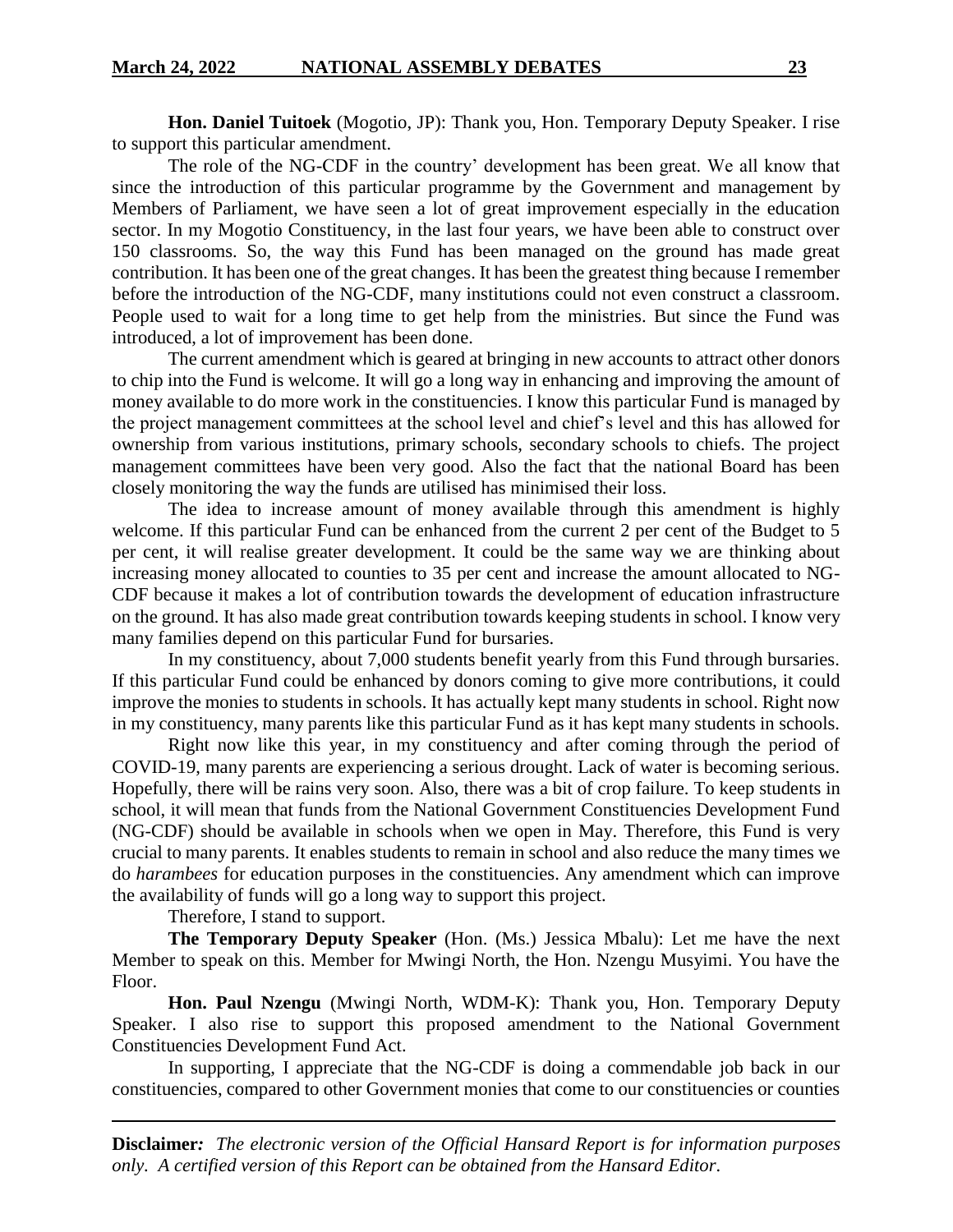through the county governments. If you look at the performance of most constituencies, you will realise that monies that come through the NG-CDF is the money that is helping most of the poor students from our constituencies, considering that a specific amount of money is usually allocated for bursaries.

As a matter of fact, the re-election of most of us who are first term MPs will largely depend on performance in bursaries. So, I support the proposal to increase the amount allocated for the NG-CDF to 5 per cent. I also appreciate the fact that NG-CDF funds are easily accesible or easily reach the people. Most of the procurement is done at the constituency level. Young contractors who are new in the profession usually get an opportunity. I think it plays a big role in empowering women and the youth.

I support.

**The Temporary Deputy Speaker** (Hon. (Ms.) Jessica Mbalu): Hon. Members, having no other Member interested to speak to this, I call on the next Order. I am aware that the Hon. Member for Butula has spoken to this. Hon. Member for Funyula, do you want to speak to this one or the other Order?

## *(Hon. (Dr.) Wilberforce Oundo gestured in the affirmative)*

Very well. Let us have the only Member for Funyula, Hon. Oundo Ojiambo.

**Hon. (Dr.) Wilberforce Oundo** (Funyula, ODM): Thank you, Hon. Temporary Deputy Speaker. I was getting worried how come my name had disappeared. I stand to support the National Government Constituencies Development Fund (Amendment) Bill (National Assembly Bill No. 4 of 2021). Just to put it on record, the Bill seeks to tidy up some loose ends that had existed in the Act since its operationalisation many years back. Essentially, it is just like putting on a dress then your body shape changes over time. You have to keep on taking it to the tailor to fix it so that you do not look out of place. Over time, the NG-CDF has done tremendous amount of work on the ground. On the contrary, there have been cases of operational challenges. I trust and believe the amendments contained in this Bill will address those challenges.

If you look at the various clauses in this Bill, when the NG-CDF committee at the constituency level receives money, it comes to the accounts of the committee either in lumpsum or in bits. Ordinarily, when you look at the allocation, we have money for administration, we have funds for monitoring and evaluation, and we have funds for projects. If it goes to one account, there are challenges in operation. I think it is the Committee's wisdom to propose in this Bill the opening of operations accounts. I believe, funds meant for administration and funds meant for monitoring and evaluation will be directed to that account. That ensures salaries are paid on time and statutory deductions are made on time. It ensures things like sitting allowances for committee members are paid on time. It allows basic things to be paid on time.

The second innovative provision in this account is what we are calling the deposit bank account. Funds that are supposed to be expended at a later date, for example gratuity, are paid on this account. I say so because, when I took over Funyula Constituency, the new committee was taken to court by employees and members of the former committee. They argued that gratuity had not been paid. When we sought advice from the Board here, we were told that by then there was no specific provision to set aside money for gratuity. Consequently, it made it difficult for us to use our funds to pay old debts and former employees. The provision that has been put here essentially addresses this issue. Many a times what we have been doing in the recent past is, by the end of each financial year, pay gratuity to these members of staff. It robs them that lumpsum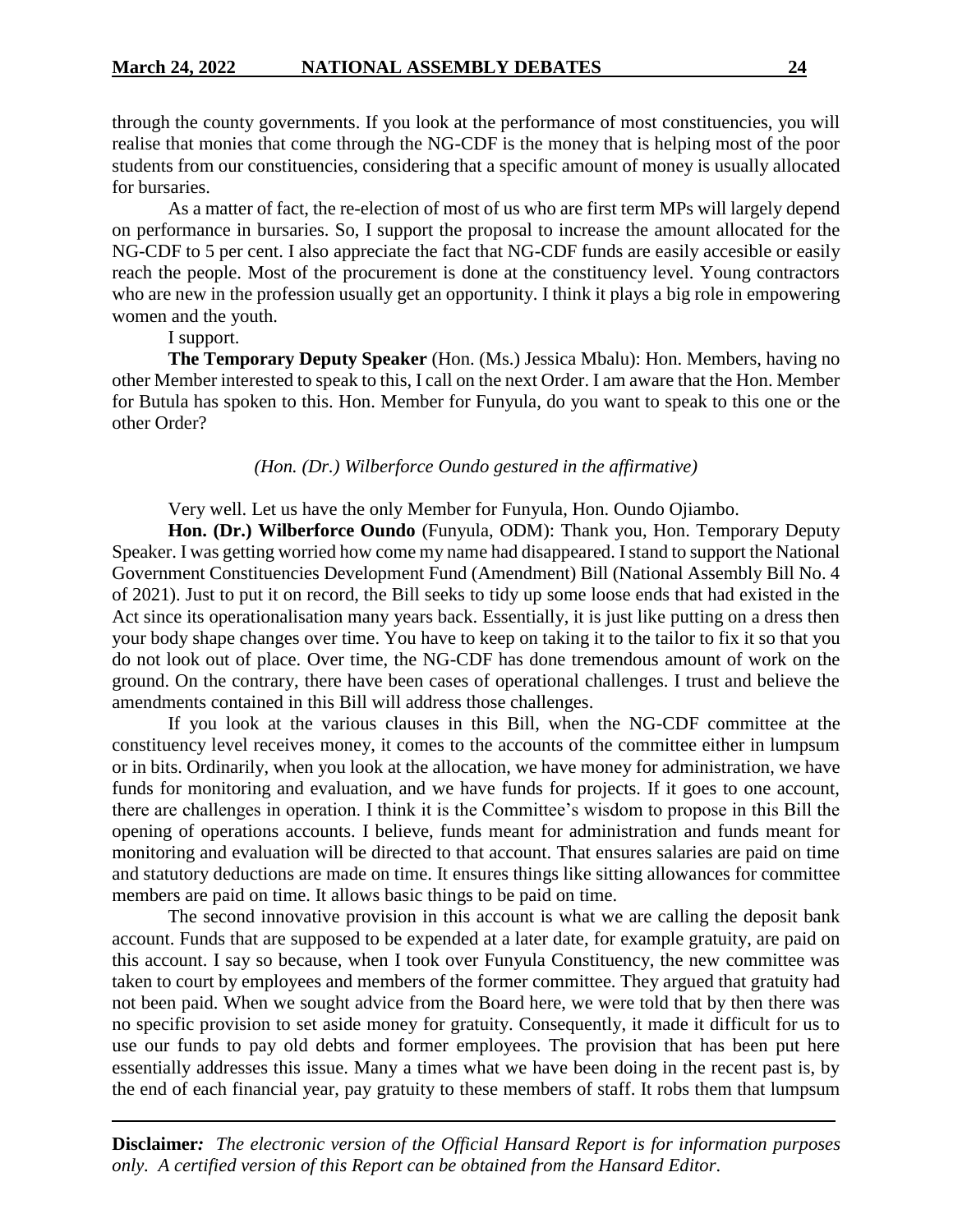payment they ought to get at the end of their term. Therefore, this is a very good provision to allow the amount to be put in a running account for them to be paid at the end of their term of five years so that they get some lumpsum amount. If they are re-appointed, they are in a position to start their lives well again.

In the deposit bank account, I have been informed and educated that we could use that bank account to deposit money that we collect, the money that the NG-CDF committee collects from charging to buy tender documents. You will have some running projects that probably bring in some revenue. Instead of that revenue disappearing in some places, we can deposit it in that account. Many constituencies have buses and NG-CDF vans which they occasionally tend to hire for some private functions. Since they had nowhere to deposit that amount, there was the possibility of that amount ending up in the hands of drivers or somebody else. It is not accounted for. Actually, it gives room for the constituencies to start having what we call Appropriation-in-Aid (A-in-A). It will become part of their income and they will put it somewhere else.

Again, the rest of Clause 5 basically deals with issues of the signing mandate and authentication instruments providing for a Fund Account Manager, a District Accountant and one of the Fund committee members. It ensures there is accountability and everybody is able to check each other in the event of any problem.

Again, Clause 7 talks about how we will manage projects. Indeed, that is okay. However, I have a challenge. I wish the Committee listens to me carefully. We will make arrangements to make changes on two accounts at the Committee of the whole House stage. The first one is in Clause 9 (1) which reads:

"Each constituency shall within three months, or such other time as may be determined by the Board, of the official release of the Budget ceilings for the constituencies, submit a list of the proposed constituency projects to the board".

There are operational challenges here. Many a times the ceiling comes much late in the year. We pass the budget in July and by the time the ceiling officially comes from the NG-CDF board, it is October. If you give us another three months, it means that the earliest the proposals can be submitted is December. We will have lost half a year. Therefore, there will be no value for money to the constituents for that particular financial year. I would suggest that since there was prior public participation that was done under the existing law, we make arrangements to reduce it to one month so that we do not lose more time on it.

Under Clause 10, we seek to make amendments to Section 32 that empowers the constituency committee to determine quantum of instalment for disbursement for projects within the constituency, taking into account the disbursement received and the project requirements. Again, there are operational challenges here. There could be a lot of mischief. We are going to have stalled projects. It is possible at any given time for the Board not to disburse the entire amount in full. So, if we allow piecemeal disbursement of funds to projects, it means that there will be many stalled projects in constituencies. It will beat the essence of the NG-CDF where projects are implemented expeditiously and to completion. I want the Committee to relook at it and delete this particular amendment because it is going to cause so many problems.

We are going for a changeover. There will be new MPs and there will be those of us who will retain their seats. With this arrangement, it means that future committees will starve ongoing projects funding on the argument that they are allowed to do quantum release. Clause 12 deals with amendments to Section 36. This is one of the best amendments. Many of the district quantity surveyors or sub-county architects are extremely busy and committed to so many projects at any given time. They do not give NG-CDF projects the attention they deserve. Many times when you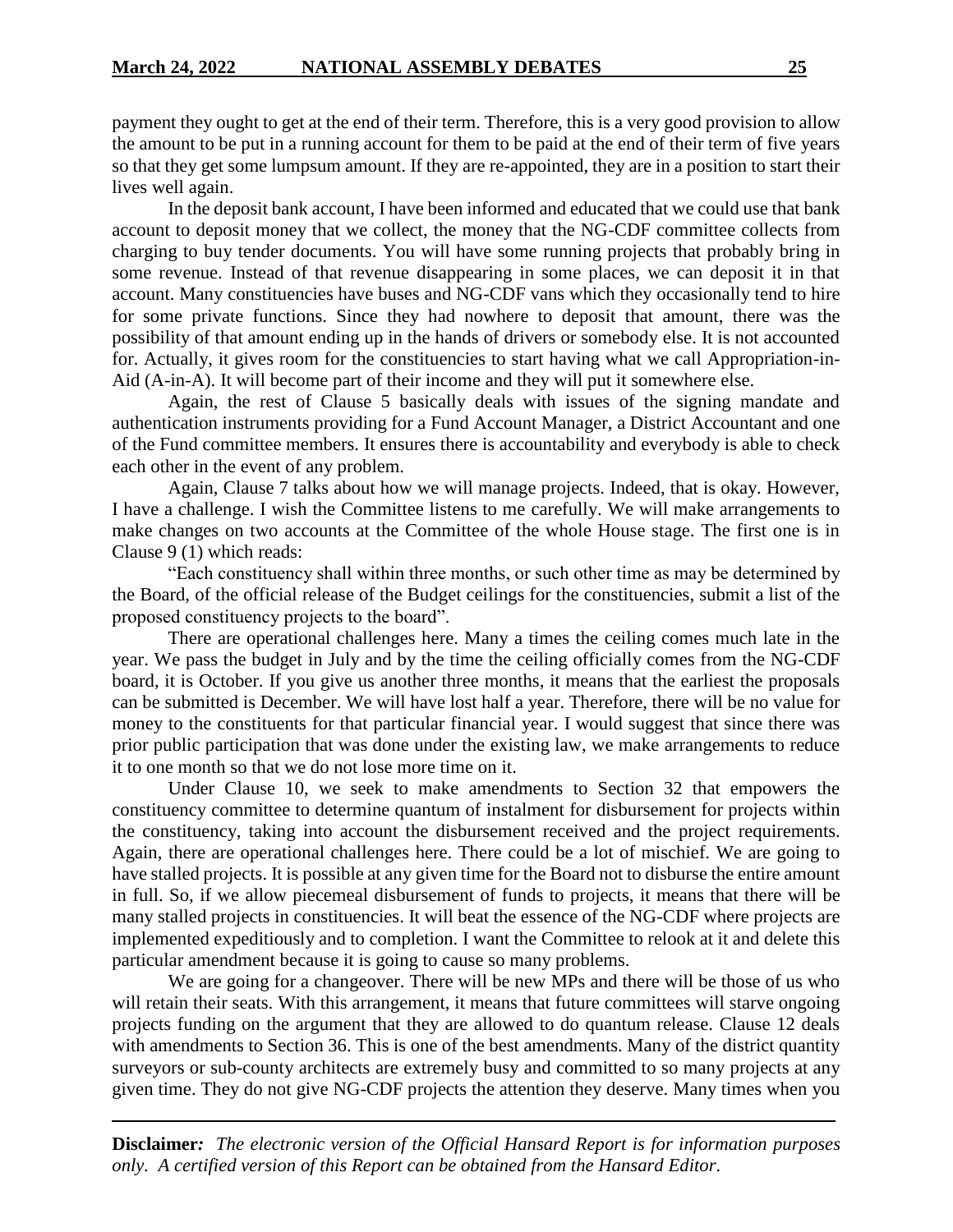call them to come to supervise and certify works, they take months to come. When you ask them to generate Bills of Quantities (BQs), they are rigid in their approach and they do not take cognisance of local circumstances. Therefore, allowing private practitioners to prepare documents and undertake the relevant process is a welcome approach even though there are no private practitioners registered by the Government or professionals registered by their respective professional organisations anchored in law.

Finally, Clause 15 allows the increase of money for bursary beyond 35 per cent. This may look good, but it may be abused. I request the Committee to relook at it, retain the current ceiling and allow payment of education from monetary or operational account.

Thank you. I support.

**The Temporary Deputy Speaker** (Hon. (Ms.) Jessica Mbalu): Very well. On my request list, we have the Member for Gatanga. We will have him then the Mover will reply. Hon. Nduati.

**Hon. Joseph Nduati** (Gatanga, JP): Thank you, Hon. Temporary Deputy Speaker for giving me a chance to make my contribution. I also support the amendment. Now, we will be able to undertake many projects in the constituencies. The National Government Constituencies Development Fund (NG-CDF) has really supported us, especially as MPs. We have said in the past that the visible projects in the constituencies are the ones we fund with the NG-CDF. Currently we are facing a big challenge because the NG-CDF Board has not disbursed all the funds. According to the reports we received recently, the price of steel, cement and other building materials…

**The Temporary Deputy Speaker** (Hon. (Ms.) Jessica Mbalu): Hon. Member for Gatanga, you were consulting and I am aware. We are on the National Government Constituencies Development Fund (Amendment) Bill (National Assembly Bill No. 4 of 2021). The object of the Bill is a proposal to introduce a separate account. I know we have so many Bills.

**Hon. Joseph Nduati** (Gatanga, JP): Sorry, Hon. Temporary Deputy Speaker. This is what I was interested in and I was contributing to the wrong Bill. I apologise.

**The Temporary Deputy Speaker** (Hon. (Ms.) Jessica Mbalu): It is still the same Bill but look at the objectives of the Bill. We are on the National Government Constituencies Development Fund (Amendment) Bill (National Assembly Bill No. 4 of 2021).

**Hon. Joseph Nduati** (Gatanga, JP): Thank you. I have picked the wrong Bill.

**The Temporary Deputy Speaker** (Hon. (Ms.) Jessica Mbalu): You have made good contributions on NG-CDF.

**Hon. Joseph Nduati** (Gatanga, JP): As Members, we are facing challenges, especially this year. This month prices have increased and I do not know what we are going to do. From the Board, I do not know if we are going to suspend some of these projects. The way the projects are formatted, I am sure most of the Members…

**The Temporary Deputy Speaker** (Hon. (Ms.) Jessica Mbalu): You have made your point. I am sure you will want to look at the National Government Constituencies Development Fund (Amendment) Bill (National Assembly Bill No. 4 of 2021). All of us support what the NG-CDF has done in our constituencies.

Hon. Members, there being no other Member interested to speak to the Bill, I call upon the Mover to reply. It has been officially communicated that Hon. Oyula, Member for Butula will reply on behalf of the Chairperson.

**Hon. Joseph Oyula** (Butula, ODM): Thank you, Hon. Temporary Deputy Speaker. I was asked by the Chair to reply on his behalf. I want to start by thanking all the Members who have contributed to this Bill. I am grateful that they have all supported the Bill. That is important for the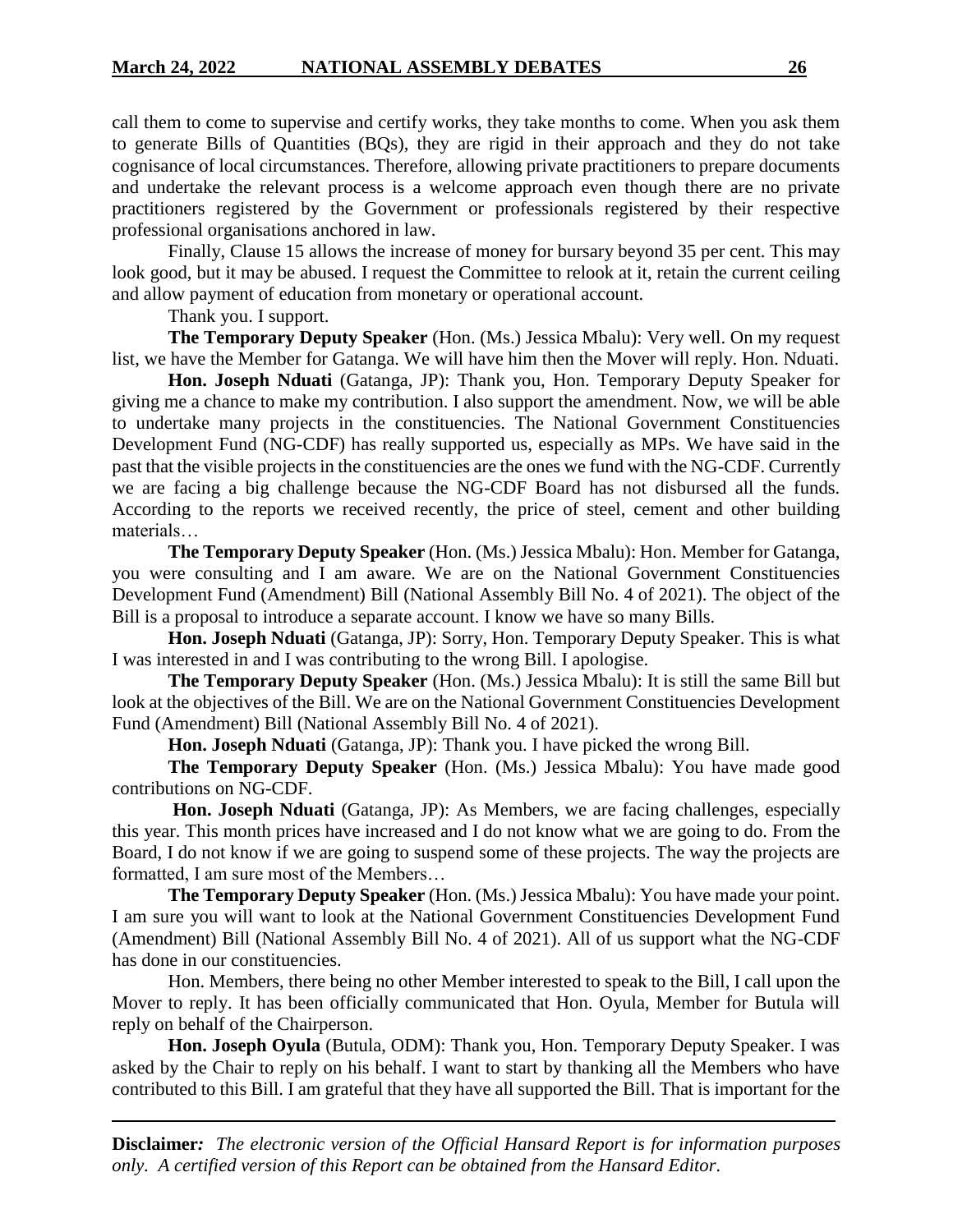constituencies. This Bill proposes operational accounts that will assist in the management of funds at the constituency level.

Therefore, I beg to reply. Thank you.

**The Temporary Deputy Speaker** (Hon. (Ms.) Jessica Mbalu): Very well. The Bill having been moved, debated and replied, I now procedurally direct that the putting of the Question on the National Government Constituencies Development Fund (Amendment) Bill (National Assembly Bill No. 4 of 2021) be deferred.

*(Putting of the Question deferred)*

Next Order.

# **BILLS**

## *Second Readings*

## THE ELECTIONS (AMENDMENT) BILL

**The Temporary Deputy Speaker** (Hon. (Ms.) Jessica Mbalu): The Leader of the Majority Party.

**Hon. Amos Kimunya** (Kipipiri, JP): Thank you, Hon. Temporary Deputy Speaker. I had discussed with the substantive Speaker about this Bill. The Departmental Committee on Justice and Legal Affairs has just finished its meeting on this Bill and they are agreeing on the format of the Report which can be tabled in the House on Tuesday next week. We agreed that in the interest of Members having the benefit of going through it, we move this Bill to next week. So, I request that it be stood down for now.

**The Temporary Deputy Speaker** (Hon. (Ms.) Jessica Mbalu): Very well. With that request from the Leader of the Majority Party and being aware of how far the Committee has gone with its Report, I order that the Elections (Amendment) Bill (National Assembly) No.3 of 2022) for Second Reading be deferred.

*(Putting of the Question deferred)*

THE PUBLIC FINANCE MANAGEMENT (AMENDMENT) (NO.3) BILL

**The Temporary Deputy Speaker** (Hon. (Ms.) Jessica Mbalu): I call upon the Chairperson, Departmental Committee on Finance and National Planning to move.

**Hon. David Mboni** (Kitui Rural, CCU): I am not the chairperson.

**The Temporary Deputy Speaker** (Hon. (Ms.) Jessica Mbalu): You are not the Chairperson, but he has communicated to us that the Member for Kitui Rural, Hon. Mboni Mwalika, will be moving.

**Hon. David Mboni** (Kitui Rural, CCU): Thank you, Hon. Temporary Deputy Speaker.

Public audit is an integral part of public finance management in Kenya. The Public Finance Management Act, 2012 provides a framework for effective management of public finances by the national and county governments.

**The Temporary Deputy Speaker** (Hon. (Ms.) Jessica Mbalu): Hon. Mboni Mwalika, for record, and as a matter of procedure, you need to move.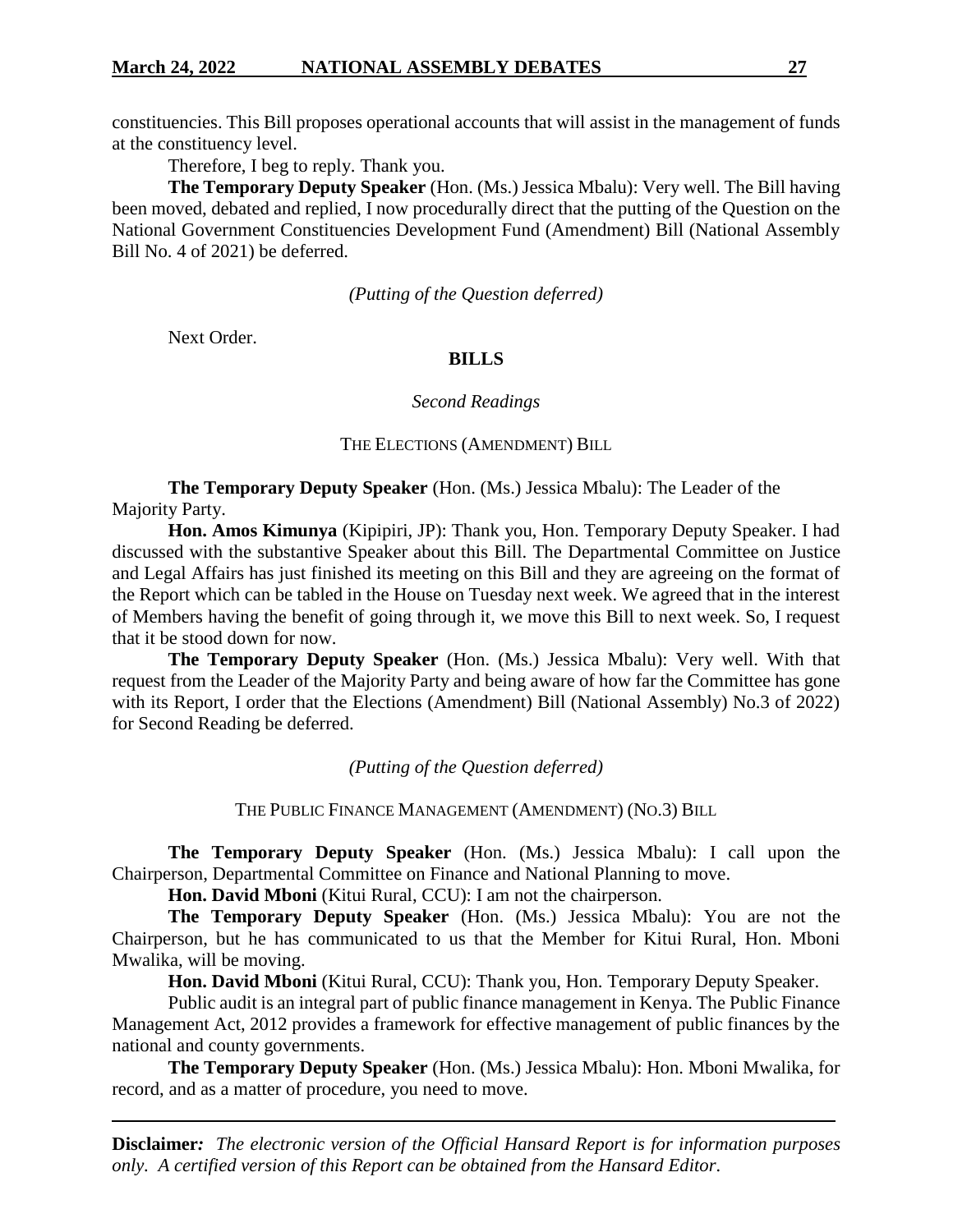**Hon. David Mboni** (Kitui Rural, CCU): Thank you, Hon. Temporary Deputy Speaker. I beg to move that the Public Finance Management (Amendment) Bill (National Assembly Bill No.39 of 2020) be now read a Second Time.

Public audit is an integral part of public finance management in Kenya. The Public Finance Management Act, 2012 provides a framework for effective management of public finances by the national and county governments and has spelt out the oversight responsibilities of Parliament and the county assemblies.

The Office of the Auditor-General is a critical office in that it ensures Parliament carries out effective oversight of our public resources. Therefore, the Office of the Auditor-General effectively plays its role. There is need to give that office sufficient time to carry out audit and prepare quality audit reports.

The main objective of the Public Finance Management Bill, National Assembly No.39 of 2020 is to amend the Public Finance Management Act, 2012 in order to review the time for submission of financial statements to the Auditor-General from three months to one month at the end of the financial year.

The Auditor-General is required to carry out the mandate of audit of public sector accounts within six months after the end of the financial year, pursuant to Article 229(4) of the Constitution. However, the PFM Act 2012 requires accounting officers for public funds to submit their financial statements to the Auditor-General within three months, and consolidate the financial statements within four months after the end of the financial year. This reduces the time the Auditor-General has to audit their accounts to three months; thus making it difficult for him to meet the constitutional timelines and effect the scope and quality of audit reports.

The Bill solves the above problem by ensuring that the Office of the Auditor General has adequate time to carry out required audits, and prepare required reports for submission to Parliament and county assemblies.

The PFM (Amendment) Bill No.39 of 2020 went through the First Reading on  $25<sup>th</sup>$  March 2021, and thereafter it was committed to the Departmental Committee on Finance and National Planning pursuant to Standing Order No.127. The Bill has 15 clauses and proposes the following Amendments:

Clauses 2, 3,  $4(b)$ , 6, 7, 8, 9, 10, 11, 13, 14 and 15 propose to reduce the time required to submit annual financial reports by the accounting officers of national and county funds from within three months to one month.

The clauses amend sections 23(1), 24(10)(b), 68(2)(k), 81(4), 82(3), 82(4), 84(3), 115(1), 116(7)(b), 149(2)(k), 164(4), 165(3) and 167(3).

Clause 5 of the Bill proposes to review the time required to submit consolidated annual financial statements by the national and county treasuries pursuant to Sections 80(4) and 163(4) from within four to two months.

Clause 4(b) of the Bill amends Sections 68(4) of the Act to include the Auditor- General in the list of those to whom the National Assembly should submit the report submitted to the Controller of Budget on the implementation of the Budget by the national Government.

Clause 4(c) of the Bill proposes to reduce sanctions from non-compliance by accounting officers with regard to implementation of recommendations made by Committee of the National Assembly in respect of our reports submitted by the Controller of Budget under Article 228(6).

Placement of adverts in the print media was done on 20<sup>th</sup> April 2021 requesting for comments on the Bill from members of the public and relevant stakeholders, pursuant to Article 118(1)(b) of the Constitution and Standing Order No.127(3). The Committee received 11 written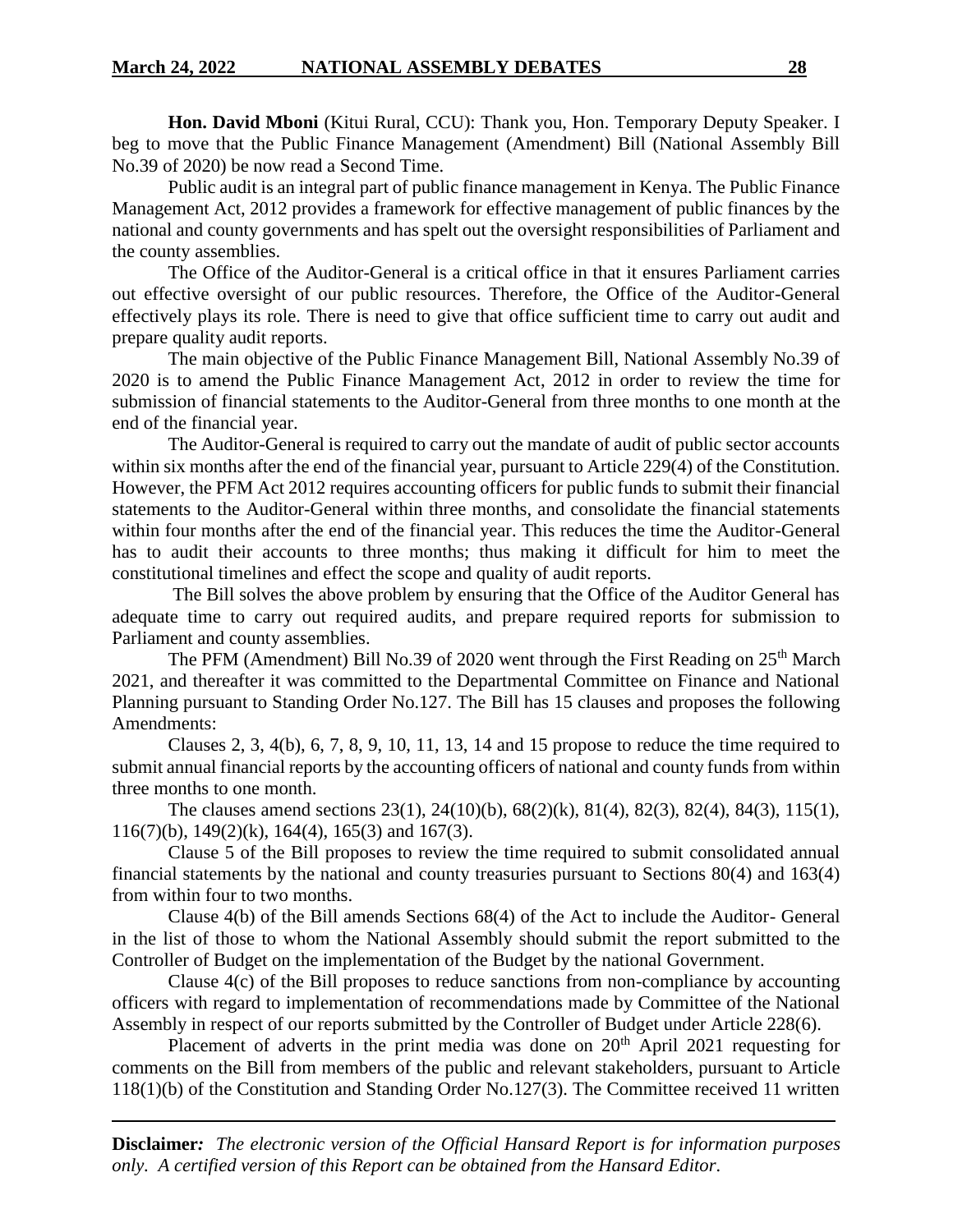Memoranda and further discussed the Bill with stakeholders on Thursday, 15<sup>th</sup> July 2021 at Emara Ole Sereni Hotel, Nairobi, to consider their contribution to the improvement of the Bill. The stakeholders included Institute of Certified Public Accountants (ICPAC), Kenya Ports Authority, Ministry of Foreign Affairs, Public Service Accounting and Standard Board, National Government Consolidated Development Fund Board, Kenya National Commission on Human Rights, heads of accounting and financing in the public sector, Kenya Rural Roads Authority, Office of the Auditor-General, the National Treasury and the State Department for Planning.

Most stakeholders were opposed to the amendment noting that it would be difficult to submit the reports within the new timelines for various reasons, including the late release of funds to public entities by the National Treasury. Some public entities are not connected to the Integrated Financial Management Information System (IFMIS). Some still use manual systems and hence, require time to feed information to the system. Some public entities have offices spread all over the country and hence, it takes time to collect data from the offices and prepare the reports. Most finance and accounting units in public entities are under-staffed among, other reasons.

The stakeholders proposed that the time should be revised from one to two months to enable accounting officers to prepare the reports and take them for quality review by the National Treasury before submitting them to the Office of the Auditor-General. Further, they propose that an accounting system should be implemented.

Additionally, the Office of the Auditor-General should be devolved, and adequately staffed to effectively discharge its mandate. Details of the stakeholders' submissions are contained in Part III of the Report. All the stakeholders' comments were put into consideration while preparing the proposed committee's amendments, while some of the proposals were adopted and formed part of the proposed Committee's amendments.

While considering the Bill, the Committee noted that issues raised by stakeholders were varied. We therefore reviewed the timeline for submission of financial statements to the Auditor-General from one month to two months. The Committee observed that there is need to put measures in place to ensure that the Office of the Auditor-General submit reports to Parliament and county assemblies within the constitutional timelines. This will make it possible for Parliament and county assemblies to have timely information on whether allocated funds have been used in compliance with the laws and regulations they have passed for the benefit of the people they represent. It will also enable legislators to make informed budget decisions.

As I conclude, allow me to express my special thanks to members of the Departmental Committee on Finance and National Planning and the staff of the Committee for their significant role towards the scrutiny of the Bill and production of the report. The Committee is grateful to the Offices of the Speaker and the Clerk of the National Assembly for the logistical and technical support during its sittings. The Committee further wishes to thank all stakeholders who participated in the consideration of the Bill. I call upon the House to support the Committee's amendments to the Bill during Committee of the Whole House stage.

I beg to move and request Hon. Kimunya, the Leader of the Majority Party, to second. Thank you, Hon. Temporary Deputy Speaker.

**The Temporary Deputy Speaker** (Hon. Jessica Mbalu): I call upon Hon. Amos Kimunya, the Leader of the Majority Party and the Member for Kipipiri, to second.

**Hon. Amos Kimunya** (Kipipiri, JP): Thank you, Hon. Temporary Deputy Speaker. I rise to second this Bill. I thank the Committee for the work they have done in trying to ensure that we speed up the processing of financial records and submission of the same to the Auditor-General so that we can enhance accountability.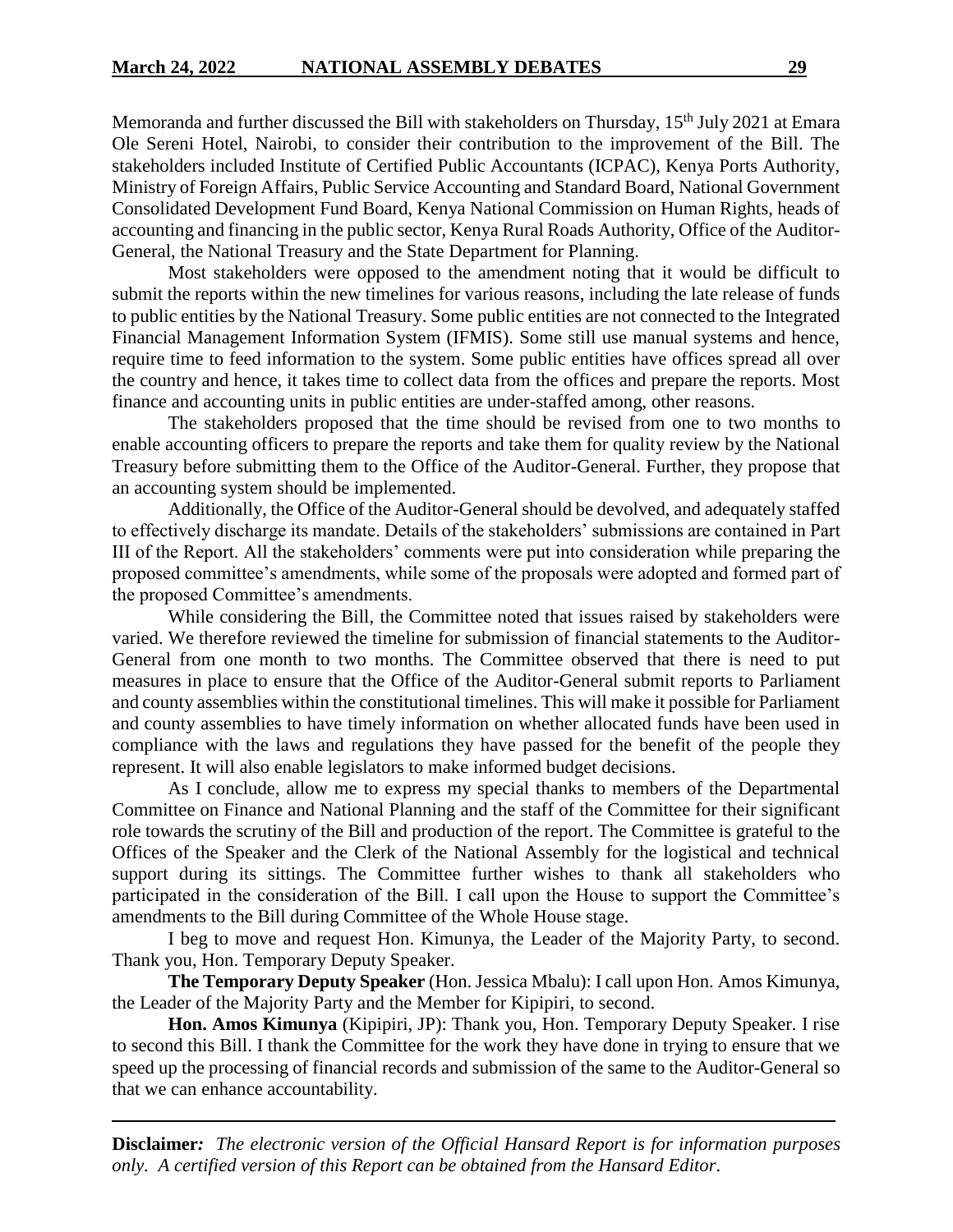Currently - and I think the Mover did mention it - accounting entities of recipients of public funds are allowed up to three months from the end of a financial year to submit financial statements to the Auditor-General for auditing. What the Committee has been considering is a very radical proposal to reduce the timeline from three months to one. In the course of public participation, it became clear that one month may be a bit ambitious. Hence the need to fix the timeline between the one month proposed by the Bill and the three months already contained in various pieces of legislation touching on various bodies. The Committee has agreed to put the timeline at two months, which is reasonable time in the age of electronic processing of records. It is not like the old days when we would collate information manually and start looking for reconciliations and bank statements. The bank statement would not be ready until two weeks after end of the year. By the time you finish, a month or two would be over. These days, you get everything online. It is actually possible to prepare records within one month. But since we also know that there are several documents to be attached, it is only fair that we allocate two months. Three months are certainly too much. So, I am in total agreement with the position that has been taken by the Committee to amend its own Bill. I am quite confident in seconding the Bill.

This is a very straightforward Bill. It is just about reducing the period within which to submit financial statements to the Auditor-General. I believe it is a good Bill. It will speed up, by one month, the pace at which records move from agencies to the Auditor-General and, eventually, to this House. That way, the Public Accounts Committee and the Special Funds Accounts Committee will have an extra month to look at the reports to ensure accountability to the Kenyan people. Eventually, we might have to get to one month when processes become neater after testing how two months will work out. The fact that ministries, departments and agencies will have two months should not mean they should wait. Those who are ready should be able to present their accounts even within five days. I would urge the Departmental Committee on Finance and National Planning and PIC to look at incentives that can be inbuilt within financial regulations for entities that are quick in accounting for their allocations. Some could well be administrative. Their budgets could be approved much faster. I used to do that when I was at the Treasury. When those who are able to implement the requirements faster come for budgetary negotiations, you listen to them immediately. Those who are lazy and give you headache come at the tail end of the queue. These carrot and stick incentives could be used. Even when we allow a two-month period, people can account for the money they receive as early as possible but not later than the two months. The two months will become the outer limit rather than the norm.

We do not need to belabour the point. This is a very straightforward matter. The report captures everything. There has been substantive public participation, including by the agencies themselves. The Public Sector Accounting and Standards Board also participated. It is a body that seeks to enhance accountability in the public sector. The Institute of Certified Public Accountants (ICPAK) which is mandated to look at accountability and accounting in public interest also did appear before the Committee. Everything has been agreed upon. I urge the House to pass the Bill as it is on the understanding that the one month proposed in the Bill will be enhanced to two months.

On that basis, I beg to second.

*(Question proposed)*

**The Temporary Deputy Speaker** (Hon. Jessica Mbalu): The Member for Funyula.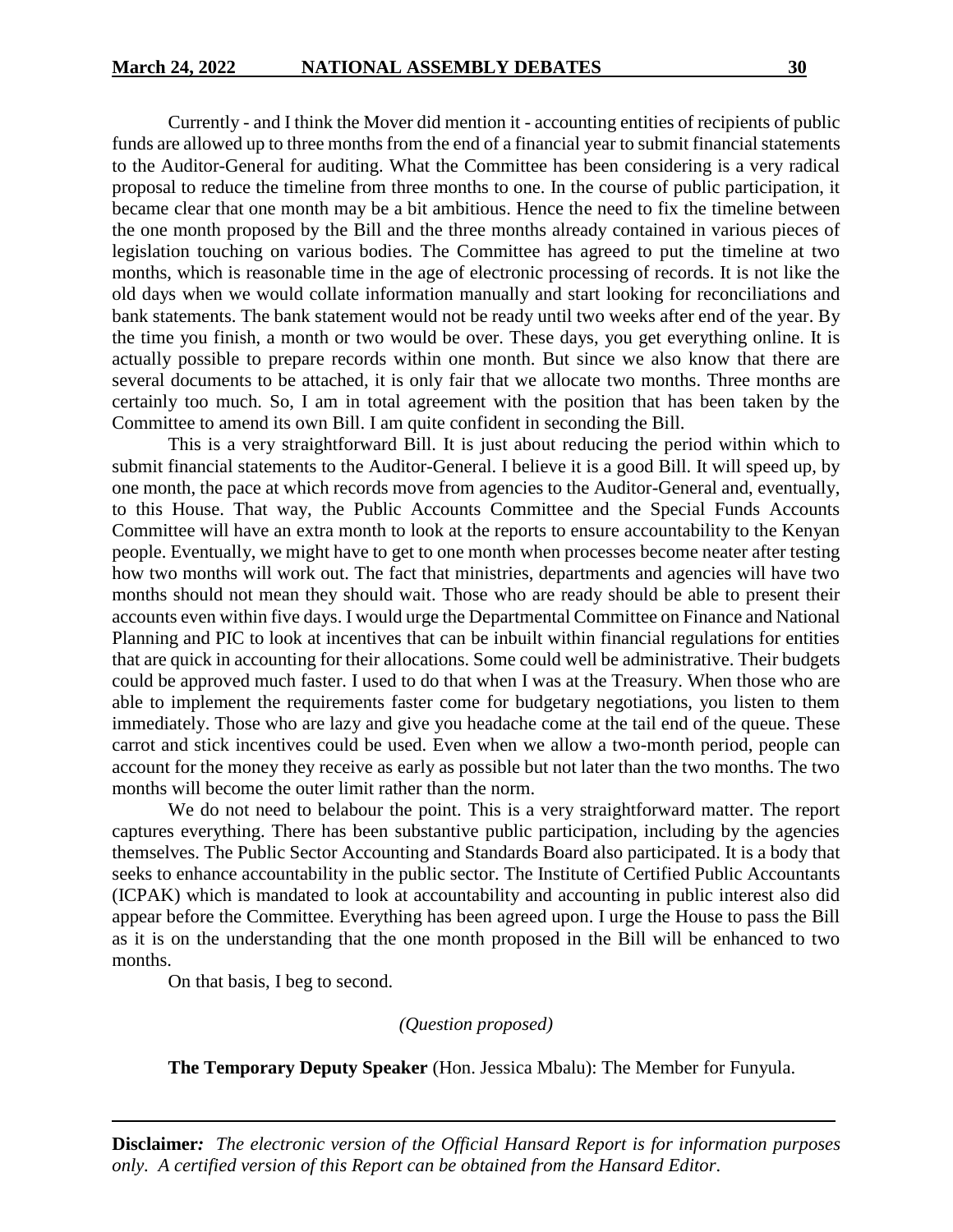**Hon. (Dr.) Wilberforce Oundo** (Funyula, ODM): Hon. Temporary Deputy Speaker, thank you for giving me this opportunity. I would have taken no interest in this matter were it not that I sit in the Public Account Committee (PAC). It would have been of no interest at all to me if I had not at one time managed an organisation where the Board wanted the audited accounts within a certain period of time, where it was necessary to file returns with the KRA within a given period of time. Due to that rich exposure and experience, it is right for me to put in a word or two. However, let me admit, at the outset, that I am not an accountant but a consumer of accounting services and products.

At the end of any financial year, Ministries, Departments and Agencies (MDAs) or organisations are required to prepare audited accounts. From my limited knowledge, at any given time, be it monthly or quarterly, any organisation must prepare management accounts which are necessary to compare budgets verses the reality, budgeted revenue versus received or accumulated realised revenue. So, it is necessary to compare budgeted expenditure versus actual expenditure. Ordinarily from my understanding - and I know there are senior accountants here of repute who can also correct me - those management accounts are accumulative so that after six months, you will have paid your taxes. There used to be advanced taxes to be paid. I do not know if it is still the case.

Therefore, at the close of the financial year, you have accumulated management accounts which can easily become the financial accounts for that particular year. So, I have never understood up to date why an accountant or a financial officer would want a whooping six months to prepare annual accounts. However, being a professional that I am, I respect professionals of whichever shade and we have reluctantly taken it.

Hon. Temporary Deputy Speaker, in the Public Finance Management Act for MDAs, the period allocated is three months and four months for the comprehensive accounts. We put the Office of the Auditor General in a very precarious position. First of all, the reports come. When you read the reports of the Auditor-General, they are just a litany of lamentations as to why MDAs never provided documents. Why MDAs never prepared even the basic things called bank reconciliations. The argument given is that they did not have time. We keep on asking where they were for a whooping six months to have prepared and continuously reconciled those statements, both whichever in the Integrated Finance Management Information Systems (IFMIS) of any other place. It is time the law puts the accounting officers to some leash and forces them to comply. I am also informed that, unlike the later days where the accounts used to be prepared manually, there are systems that can allow you to prepare and post your records on a daily basis.

I am also informed and aware through my small practice that now we have mobile banking or internet banking where you can get your bank statements even on hourly or daily basis. I do not understand why there should be inordinate delay in preparing the audited accounts. As the Committee of the whole House, we must have very explicit sanctions for those accounting officers who do not comply with the law. Let them appear before the Public Account Committee (PAC) and since there is very limited room in the law to punish them for failure to provide documents on time, the only thing you can do is to cite or reprimand them. I wish the Committee would also go further and impose very heavy sanctions, if they do not exist, to enable the public or whoever is responsible to punish heavily the lazy accounting officers. I believe the period of 2 months is probably for now adequate as the Hon. Leader of Majority Party has said. We must move it eventually once we automate all the departments and can link all the departments to their headquarters within one month because it can be done.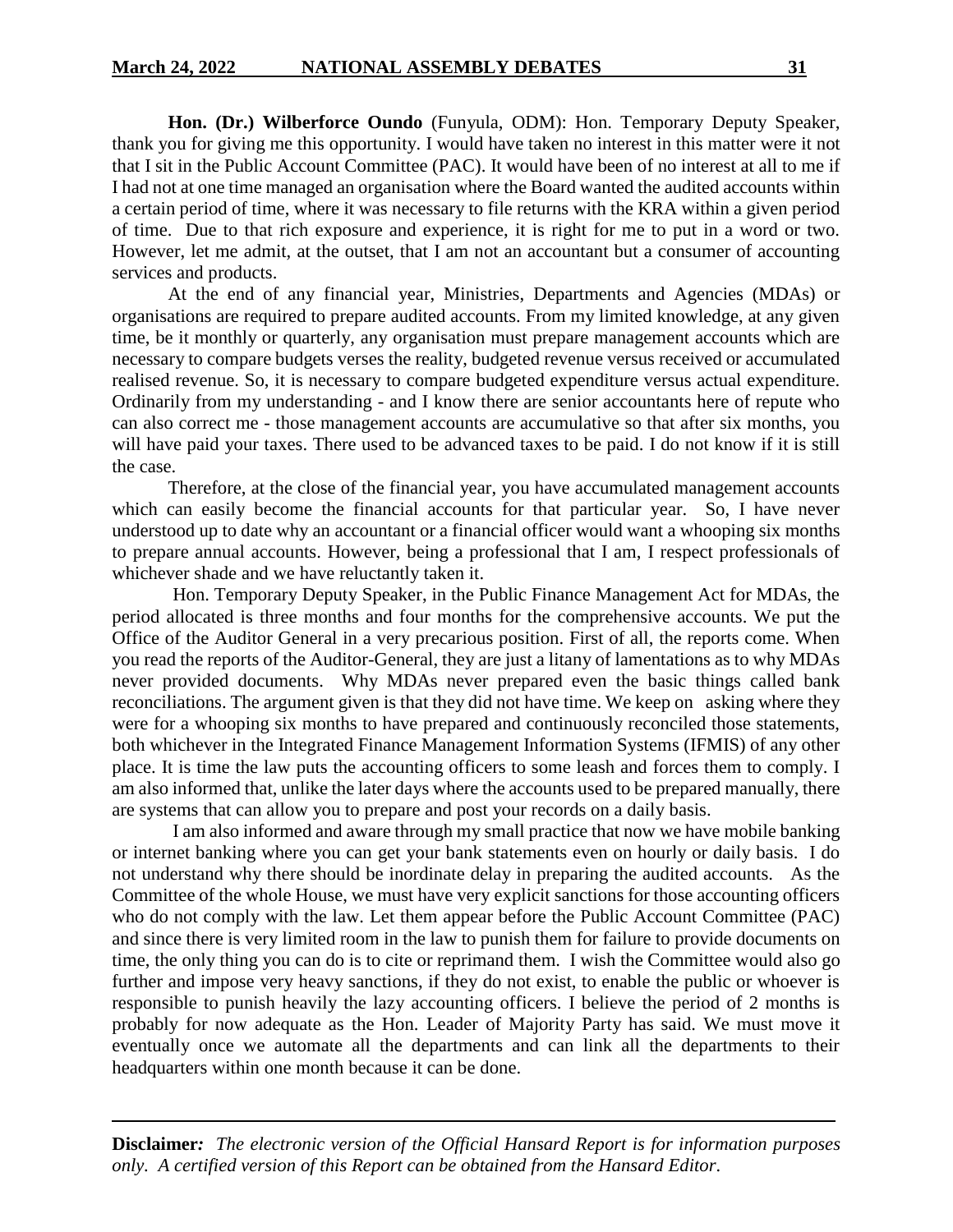As I conclude, it is, indeed, important that we clean up our books. Some of the reports we get at the Public Investments Committee (PIC) are so discouraging, annoying and so embarrassing; that an accounting officer cannot keep basic books of accounts.

Delayed audits also mean there is delay for PAC to process those reports and lay them before the House so that they can become the basis of Division of Revenue Bill. It is important that all the MDAs, wherever they are, expedite this process so that we can comply with the Constitution that requires us to share the revenue between the levels of government based on the latest audited accounts. Right now, we are still using 2017/2018 audited accounts to share revenue between the various levels of government. So, it is important that MDAs play their role as much as the Office of the Auditor General also plays its role. We must continuously give the Office of the Auditor-General powers to play its role. We must continuously give the Office of the Auditor General "teeth". We must give them the resources and capacity to process those reports and lay them before Parliament in good time so that we can comply with the Constitution.

With those few remarks, I support the Bill and the Committee's Report that is seeking to amend the time from one to two months.

I thank you, Hon. Temporary Deputy Speaker.

**The Temporary Deputy Speaker** (Hon. (Ms.) Jessica Mbalu): Very well Hon. (Dr.) Oundo. I can confirm that you are a member of the Public Accounts Committee and I am the Vice-Chairperson. Let us have the Member for Nyando, Hon. Okello Odoyo. Please, you can have the Floor.

**Hon. Jared Okelo** (Nyando, ODM): Thank you, Hon Temporary Deputy Speaker. I rise to support this Public Finance Management Bill for reasons that are known to many. There are very good reasons why the Committee has advanced these kind of amendments. It is usually very good for business to quickly know its position, whether it is making loses or profits. The declaration of the financial status by organisations helps them know how to reposition themselves in business. However, the accountants take forever - currently six months. That is a long period of time which becomes very difficult for a business to determine its actual position - financially speaking.

Therefore, I support this idea of doing it within two months. As the Hon. Leader of the Majority Party alluded; ultimately we will look at one month to have all the accounting books put in good shape. I know that large accounting firms tend to get more businesses. When they get more businesses, in retrospect, therefore, they experience inordinate delays to submit financial positions to their clients. If we are going to exert pressure by reduction of this period to two months, even the young professionals in the accounting field who are creating their own foot holds into the market with a view to enhancing their own niche in the accounting world will get jobs. Why wait for a big firm which will take forever to give you your financial position and yet, there are young qualified but little known professionals who can do the same job?

This will help young accountants to also have a stake within this competitive market, Hon. Temporary Deputy Speaker. I am a member of the Special Funds Account Committee. We look at various financial statuses of Ministries, Departments and Government Agencies (MDGs). The questions which emanate from the Auditor-General on financial probity are so common. We learn that many a time it is caused by the delay by organisations to submit certain critical documents to the Auditor-General. They take forever just because they know that they have a wiggly room where they wait for six months. Upon its lapse, they come up with excuses. This Bill will give everybody permissible pressure to present what is necessary within a set period of time. The Public Finance Management Act gives a specific period upon which documents should be submitted for audit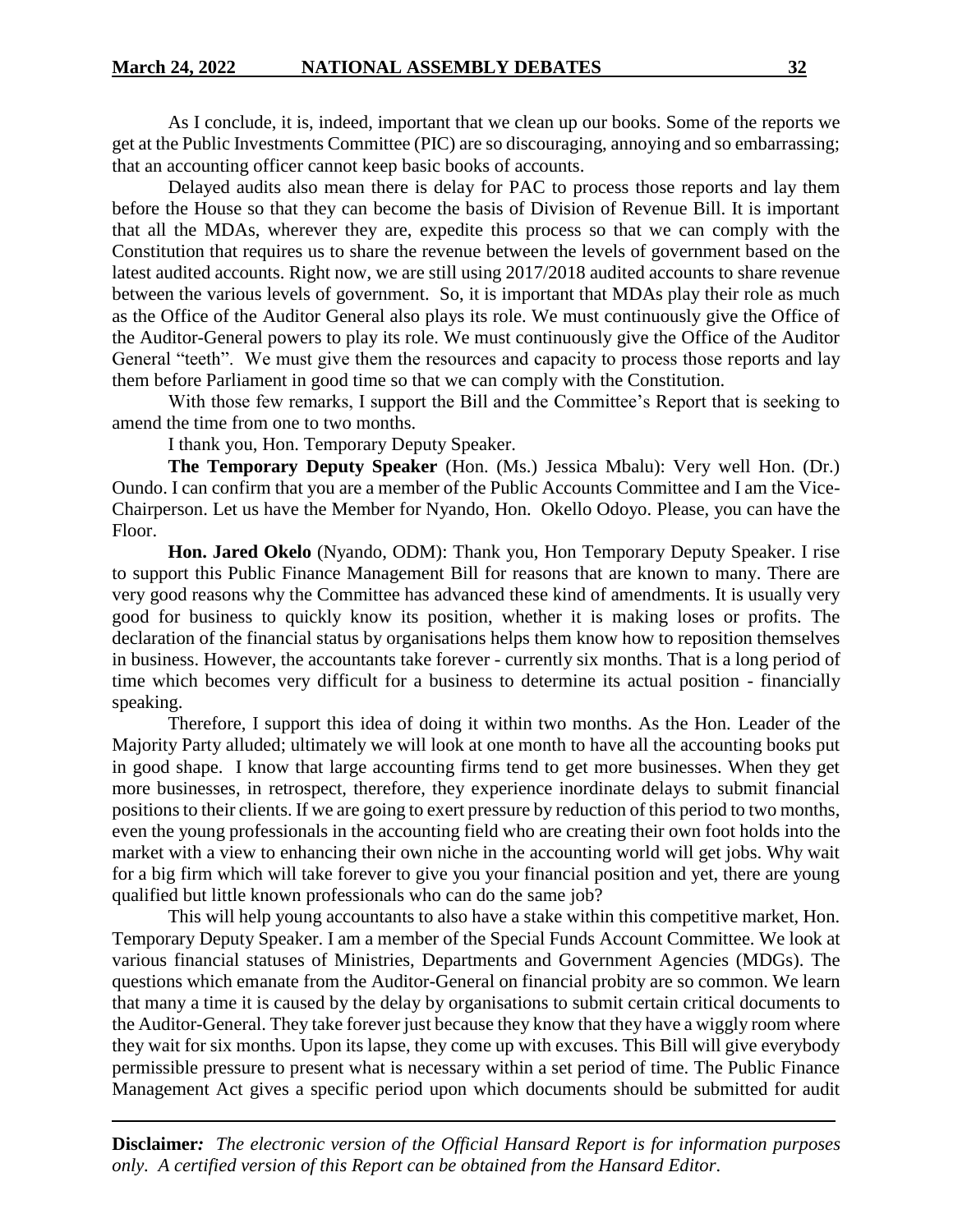purposes. However, at the end of the day, we continue to see these inordinate delays that have adverse effects on the financial preparedness of companies and organisations.

Therefore, I support this Bill. I know that there are a few amendments that will be cascaded to the Committee of the whole House to look into. However, this is a very good starting point. Companies will network and create linkages with their branches all the way to the national level, so that every document can be scrutinised in good time and the report given at the right time.

Hon. Temporary Deputy Speaker, I thank you for giving me the opportunity to contribute. I support the Bill.

**The Temporary Deputy Speaker** (Hon. (Ms.) Jessica Mbalu): Very well. Hon. Members, I have no other Member who is willing to contribute to this Bill. I, therefore, call upon the Mover to reply.

**Hon. David Mboni** (Kitui Rural, CCU): Thank you, Hon. Temporary Deputy Speaker. I would like to take this opportunity to thank all the Members who have contributed to the Bill which is straightforward.

With those few remarks, I beg to reply. Thank you very much.

**The Temporary Deputy Speaker** (Hon. (Ms.) Jessica Mbalu): Very well. Hon. Members, after the conclusion of the debate on the Public Finance Management (Amendment) (No. 3) Bill (National Assembly Bill No. 39 of 2020, I order that the putting of the Question be deferred.

*(Putting of the Question deferred)*

Next Order!

### **MOTION**

## ADOPTION OF REPORT ON THE IRRIGATION (GENERAL) REGULATIONS, 2021

**The Temporary Deputy Speaker** (Hon. (Ms.) Jessica Mbalu): Can we have the Chairperson of the Committee on Delegated Legislation?

**Hon. (Dr.) Wilberforce Oundo** (Funyula, ODM): Hon. Temporary Deputy Speaker, I have the pleasure to move the Motion, on behalf of the Chair of the Committee on Delegated Legislation.

**The Temporary Deputy Speaker** (Hon. (Ms.) Jessica Mbalu): Allow me to confirm that it has been communicated that you will move the Motion.

*(The Temporary Deputy Speaker consulted with the Clerk-at-the-Table)*

**Hon. (Dr.) Wilberforce Oundo** (Funyula, ODM): Hon. Temporary Deputy Speaker, can I proceed?

**The Temporary Deputy Speaker** (Hon. (Ms.) Jessica Mbalu): Yes. I have confirmed that you were given the opportunity, officially, to move the Motion. Thank you.

**Hon. (Dr.) Wilberforce Oundo** (Funyula, ODM): I feel greatly honoured to do it. Hon. Temporary Deputy Speaker, I beg to move the following Motion:

THAT, this House adopts the Report of the Committee on Delegated Legislation on its consideration of the Irrigation (General) Regulations, 2021, laid on the Table of the House on Wednesday, 23<sup>rd</sup> February 2022 and, pursuant to the provisions of Section 34(2) of the Irrigation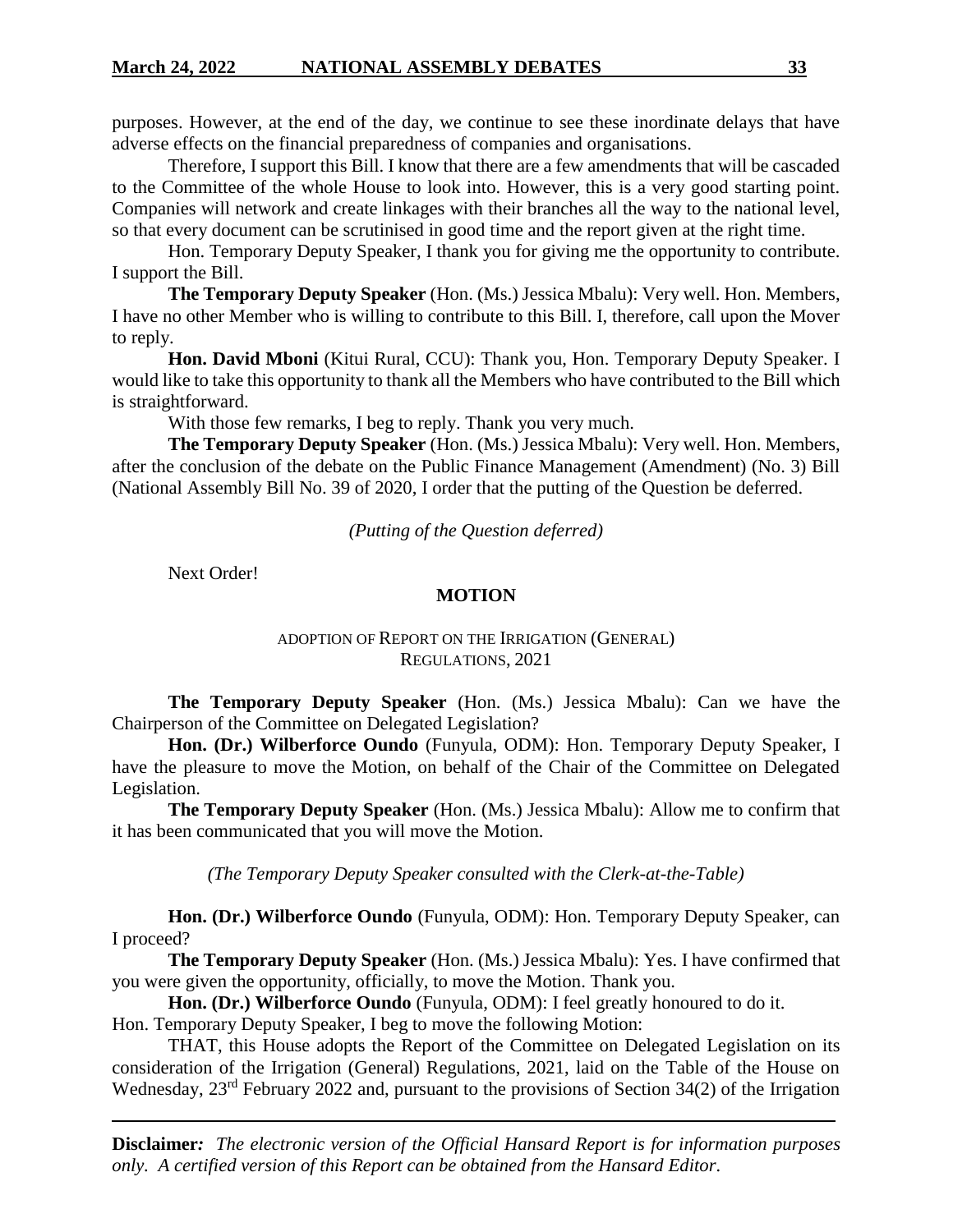Act, 2019, approves the Irrigation (General) Regulations, 2021 published as Legal Notice No. 199 of 2021.

The Irrigation (General) Regulations, Legal Notice No. 199 of 2021, were made by the Cabinet Secretary (CS) for Water, Sanitation and Irrigation pursuant to Section 34(1) of the Irrigation Act, 2019 and were published in the Gazette vide Legal Notice No.19 of 2021. Regulations were submitted to the Clerk of the National Assembly on 19<sup>th</sup> October 2021. They were laid in the House on  $10<sup>th</sup>$  November 2021. They were within the statutory timelines which are contemplated under Section 11(1) of the Statutory Instruments Act of 2013. Subsequently, they were referred to the Committee on Delegated Legislation for consideration. The primary objective of the Regulations is to facilitate better carrying out of the purposes and provisions of the Irrigation Act 2019 which was enacted in August 2019.

The purpose of the Regulations is to ensure: (i) Operationalisation of the Irrigation Act, 2019 in the spirit of the Irrigation Policy 2019; (ii) Sustainable development, management, financing, provision of support services and

effective regulation of the entire irrigation sector in Kenya; and

(iii) Compliance with the Constitution and laws of Kenya, international laws, treaties and agreements and other ratified instruments.

Pursuant to Section 16 of the Statutory Instruments Act, 2013, the Committee had a pre-publication scrutiny meeting with the Ministry of Water, Sanitation and Irrigation on the Regulations on  $17<sup>th</sup>$  December 2020. Subsequently, the meeting of the scrutiny of the published Regulations took into account the concerns made by the Committee during pre-publication engagement. They had met the requirements of the Constitution and other relevant laws in the development of the Regulations. The Committee held further consultation with the Ministry on the Regulations in a meeting held on  $17<sup>th</sup>$  February 2022. The Ministry confirmed that the various issues which were raised at the pre-publication scrutiny had been addressed as follows:

(a) There is clear delineation of responsibility between the national Government and county governments as provided for under Regulation six;

(b) The Regulations under  $7(1)$ , 19 $(3)$ , 15, 16, 26, 88, 87 and 110 provide an enabling regulatory environment to the irrigation sector;

(c) While Irrigation Act, 2019 explicitly say that the licensing of irrigation schemes is the function of the CS, the Act allows him to delegate this function. Therefore, the licensing of smallscale irrigation schemes will be undertaken at the counties through delegation under the framework of Intergovernmental Relations Act, 2012; and,

(d) Administratively, the CS had developed a guiding framework for the establishment of the county irrigation development units which provide for the licensing of small-scale schemes at the county level.

Having examined the Irrigation (General) Regulations, 2021 Legal Notice No. 199 of 2021, the Committee made the following observations:

(i) The Regulations were published in the Gazette on  $22<sup>nd</sup>$  September 2021 vide Legal Notice No. 19 of 2021 and submitted to the Clerk of the National Assembly on 19<sup>th</sup> October 2021. They were laid in the House on  $10<sup>th</sup>$  November 2021 which is within the statutory timeline set out in Section 11(1) of the Statutory Instruments Act, 2013.

(ii) Articles 10 and 18 of the Constitution of Kenya, 2010; Section 55(a) in Statutory Instruments Act read together with Standing Order No.210 requires the regulatory-making authority to conduct public participation and sufficient consultation with stakeholders and persons who are likely to be affected by the Regulations. The Ministry of Water, Sanitation and Irrigation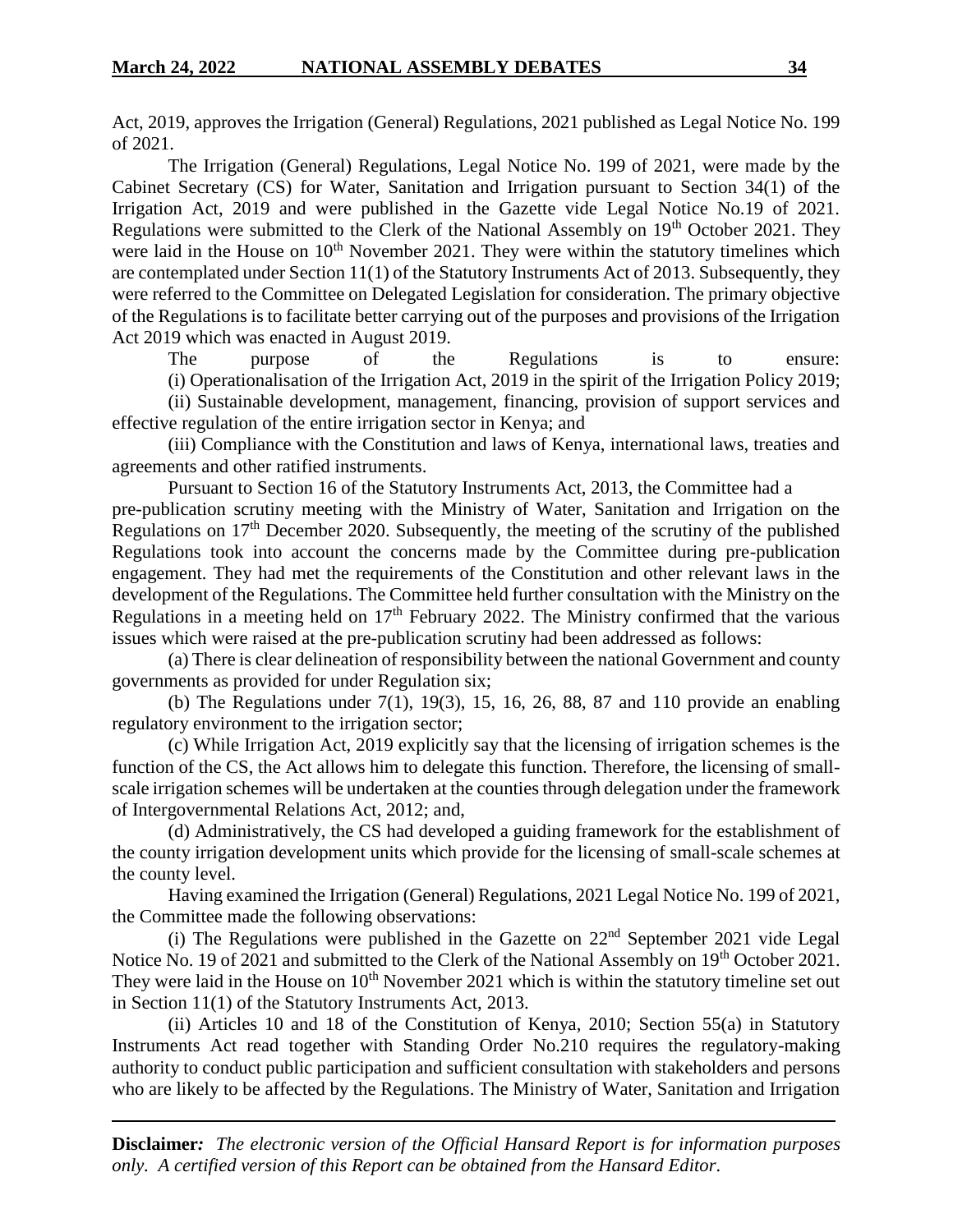demonstrated that it conducted sufficient public participation. It engaged various stakeholders on various dates between November 2019 and July 2021. The stakeholders included representatives of farmers and irrigation water users associations, Council of Governors, county governments, universities, development partners, Semi-Autonomous Government Agencies (SAGAs), Private Irrigation Practitioners, Region Development Agencies, ministries, national irrigation schemes, financial services providers, and the National Assembly and Senate Committees on Delegated Legislation.

The Ministry also conducted a national validation workshop which was held at the Kenya School of Monetary Studies on 23<sup>rd</sup> January 2020 and attended by key stakeholders who are likely to be affected by the Regulations.

We also noted in compliance with the Statutory Instruments Act on the requirements of a regulatory impact assessment, the Ministry conducted a regulatory impact assessment as admitted in the detailed regulatory statement. The purpose of the regulatory impact statement is to enable the Ministry, Parliament, stakeholders and the community to be informed of the environmental, social and economic implications of the implementation of the proposed Regulations.

Having examined the Irrigation (General) Regulations, 2021, Legal Notice No.199 of 2021 against the Constitution, the Interpretation and General provisions Act, Cap.2, Statutory Instruments No.23 of 2013 and the Irrigation Act No.14 of 2019, and pursuant to which they are made, the Committee recommends that the House approvals the Irrigation General Regulations 2021, Legal Notice No.199 of 2021 in accordance to Section 34 of the Irrigation Act.

Hon. Temporary Deputy Speaker, I beg to move and request Eng. Nduati, the MP for Gatanga, who is also a musical MP, to second the Report.

Thank you, Hon. Temporary Deputy Speaker.

**The Temporary Deputy Speaker** (Hon. (Ms.) Jessica Mbalu): Very well! The hon. Engineer represents the people of Gatanga, but he is not the musical MP.

**Hon. Joseph Nduati** (Gatanga, JP): Thank you very much, Hon. Temporary Deputy Speaker. I represent the great people of Gatanga. Gatanga is known to be the bastion of musicians from Central Kenya. Since we are going for campaigns, we have great musicians who we can make use of. We have people like Peter Kigia, Timona Mburu, Kariuki wa Kiarutara and Njeri wa Gatanga. All those people are great musicians. Hon. Temporary Deputy Speaker, we can give you a discount.

**The Temporary Deputy Speaker** (Hon. (Ms.) Jessica Mbalu): We hear you. We still have some in other areas.

**Hon. Jude Njomo** (Kiambu, JP): On a point of order, Hon. Temporary Deputy Speaker.

**The Temporary Deputy Speaker** (Hon. (Ms.) Jessica Mbalu): There is a point of order by Hon. Jude Njomo.

**Hon. Jude Njomo** (Kiambu, JP): Hon. Temporary Deputy Speaker, thank you. I am sorry to interrupt my good friend, Hon. Engineer Ngugi from Gatanga. But is it in order that he should use the platform of this august House to popularise his musicians? We know they have good music but I have challenged him every now and then that in five years' time, with the kind of structures that we have put in place, we shall be exporting music from Kiambu. It will no longer be imported from Gatanga. He should not use this platform to promote his musicians. It is not fair.

**The Temporary Deputy Speaker** (Hon. (Ms.) Jessica Mbalu): You have found the Temporary Deputy Speaker in good spirits because you are equally out of order!

**Hon. Joseph Nduati** (Gatanga, JP): Thank you very much, Hon. Temporary Deputy Speaker. I also ….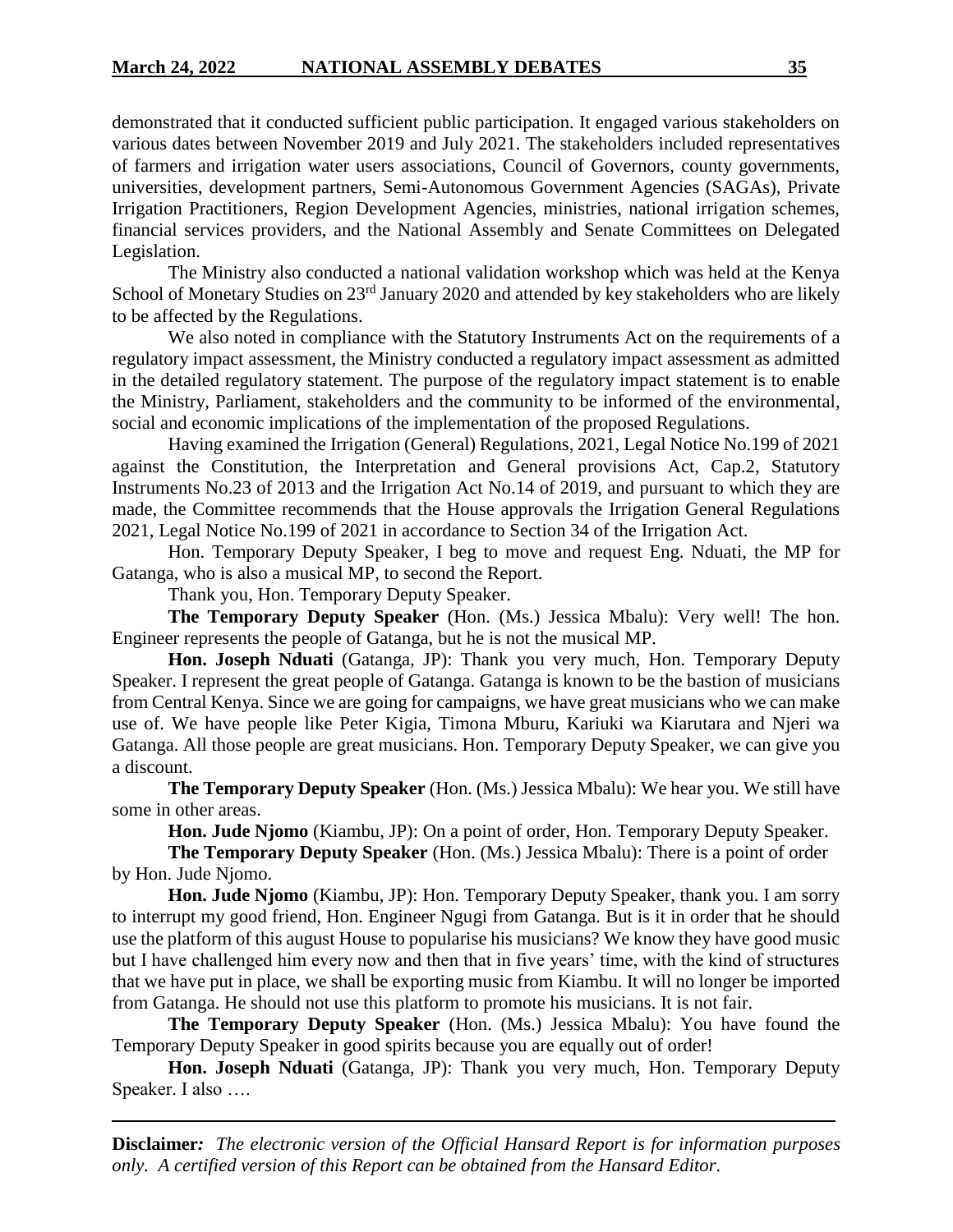**The Temporary Deputy Speaker** (Hon. (Ms.) Jessica Mbalu): Hon. Member for Gatanga, when the Temporary Deputy Speaker is speaking, you hold your horses.

**Hon. Joseph Nduati** (Gatanga, JP): Sorry, I did not hear you speaking Hon. Temporary Deputy Speaker.

**The Temporary Deputy Speaker** (Hon. (Ms.) Jessica Mbalu): The Hon. Member for Gatanga was replying to Hon. Oundo who described him as the Member for Parliament for musicians. That is why I said that there are also musicians from Makueni. We have musicians from everywhere.

**Hon. Joseph Nduati** (Gatanga, JP): Even from Nyandarua?

**The Temporary Deputy Speaker** (Hon. (Ms.) Jessica Mbalu): Even from Kipipiri. Let us get to the point and to the business. You were seconding.

**Hon. Joseph Nduati** (Gatanga, JP): Hon. Temporary Deputy Speaker, I beg to second Motion No.13.

I wish to congratulate Hon. Oundo for giving us a good Report. If there is a Member who has been consistent and who I think in the next term should be a chairman of a committee, it is Hon. Oundo. Many of us are not even in one committee, but Hon. Oundo is in three committees. He is a member of the Public Accounts Committee, Departmental Committee on Trade, Industry and Co-operatives and Committee on Delegated Legislation. He has done very well. On many occasions, when we have been in this Parliament, Hon. Oundo has been known to represent the absent chairmen of those committees. It is high time that when we come back… I know the Member from Funyula is a committed Member in Funyula and I am very sure that he is going to come back. I urge the people of Funyula to vote back this committed Member.

**The Temporary Deputy Speaker** (Hon. (Ms.) Jessica Mbalu): I am sure he has not sent you. Hon. Member for Gatanga, you were seconding. What are you seconding? Are you seconding the Member for Funyula for his re-election or are you campaigning for him? Please, be on record and tell us what you are seconding.

**Hon. Joseph Nduati** (Gatanga, JP): Hon. Temporary Deputy Speaker, I second the Report.

# *(Question proposed)*

**The Temporary Deputy Speaker** (Hon. (Ms.) Jessica Mbalu): The first request is from the Leader of the Majority Party and also the Member for Kipipiri, Hon. Amos Kimunya.

**Hon. Amos Kimunya** (Kipipiri, JP): Thank you, Hon. Temporary Deputy Speaker. I rise to support the Report of the Committee on the consideration of the Irrigation (General) Regulations, 2021, which were made pursuant to Legal Notice No.199 of 2021 as part of the operationalisation of the Irrigation Act of 2019. I am aware that we also have some amendments to the Irrigation Act that are pending before the Senate which will make it even better.

We are used to the Committee on Delegated Legislation coming here to annul most of the regulations that are taken to them for various reasons, including lack of public participation or the manner in which the regulations have been done. So, it is a welcome relief when the Committee gives us a Report that is positive to approve the Regulations that have been submitted to them. This is one of them and the ones we approved earlier on, on the tolling on our roads. I congratulate the Committee for proving that it is not just a Committee on annulment but also, when people do things the right way, they are happy to support them. We have done that on Finance Bills and others that are mandatory to come before the House.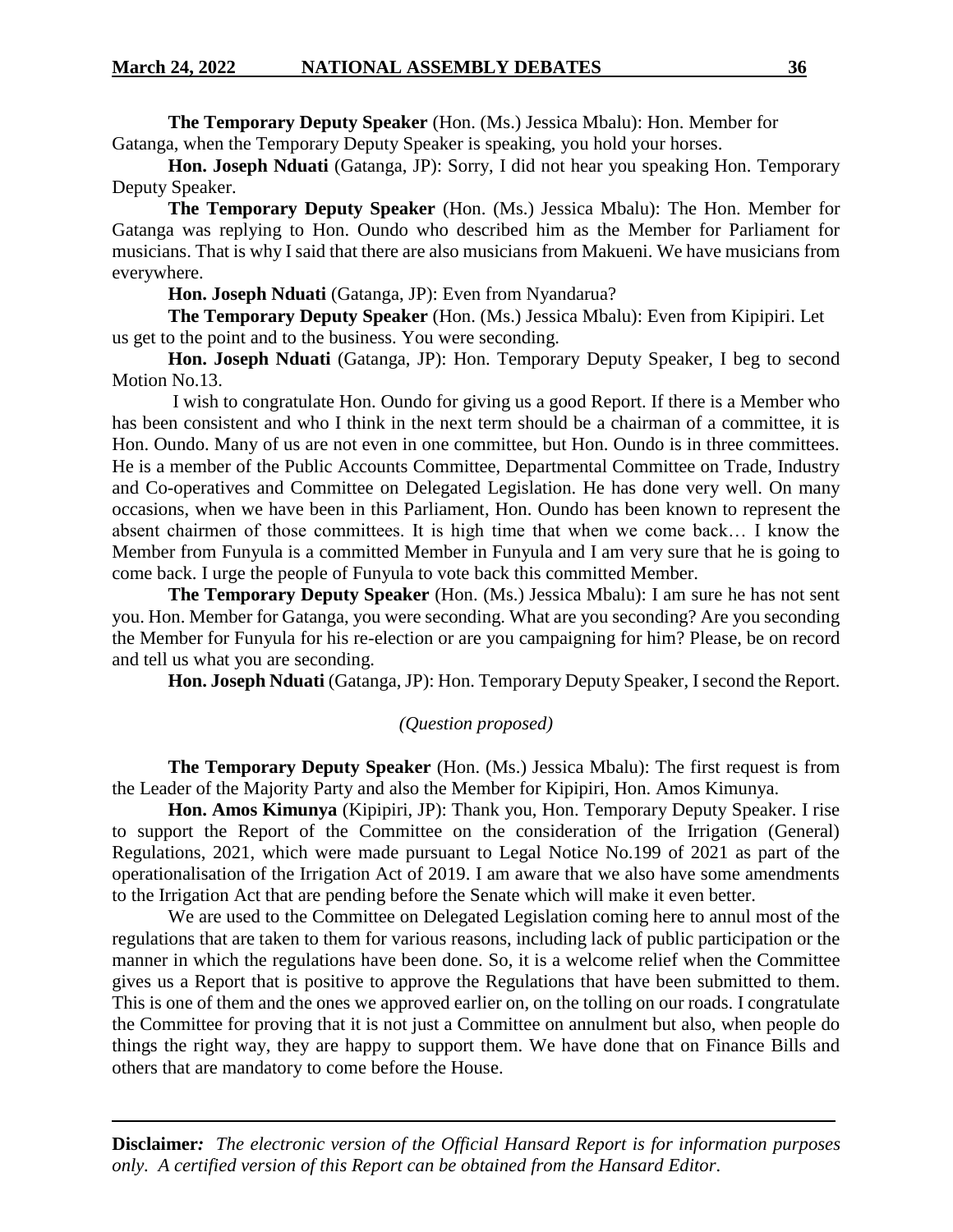The Mover has given us a very good background in terms of the rationale, the content of these Regulations and why they are necessary. I do not want to repeat. But I want to underscore that we are looking at these Regulations at a point when we are also crying for rains. Some parts of the country are suffering from the effects of drought and there is starvation and food scarcity and yet, we have waters flowing from our highlands and disappearing into the sea when we could be using most of it for irrigation so that we do not have to keep crying for rains when the water we have could also be used. We have countries in this world with little rain. In Dubai they do not get rains, but there is greenery all over. The UAE actually exports food grown within a desert. I know the legal reforms to unlock the potential for food sustainability, which was part of the Big Four Agenda. We know it is working although there are people who do not believe it. That is because they have been away from their duty stations campaigning without official leave.

This is part of the work that is being done by the Government to actualise the Big Four Agenda on food sustainability and food safety by ensuring that we provide the necessary legislation to help our irrigation schemes. Effort is being put towards irrigation and expanding the productive capacity of our land through legislation. It is one thing saying we are going to grow food. We will not do it if we do not have the right regulations.

When you look at these Regulations, they cut across from the development of irrigation schemes to how you license them; how to ensure you have the right standards to the conditions that are necessary within those schemes, and to the management of the irrigation schemes. We have seen success with some and failures with others like the Galana-Kulalu and all those. We have seen successes within the Mwea Irrigation Scheme. The standards and the quality control within them are so that we do not just put money on schemes without looking at their output. Can we get products that can get into international markets and our local market? How do we manage our water so that we do not do it in unsustainable ways? The whole issue of research and innovation that is necessary to sustain the inputs into the irrigation is there. How do we finance, the modalities for funding, cost sharing and the cost recovery measures within those schemes, social equity, affirmative action within irrigation development and the standards for irrigation farmers and all that?

Most important is also the monitoring of performance, audit and reporting within the schemes and the various instruments that will be used, the standards, the SOPs, and the forms and formats of reports. All these are part of the issues that are contained within these general Regulations. All are to support irrigation agriculture as opposed to rain-fed agriculture. It is important, especially when we know that one third of our country is arable. We need these kinds of interventions to help the other two thirds.

When you look at public participation, the Committee has outlined for us all the people who appeared. We are quite convinced that adequate public participation has been held on these Regulations. When they are put in place, we should have no one doubting how they were generated. This is a very straightforward matter. We know that we are an agricultural country. We know that we have set upon ourselves that agriculture and food security is part of our objectives in the Big Four Agenda.

We have invested big monies in opening up irrigation schemes and putting up dams. The Karimenu Dam has just been completed in Kiambu. It will help in boosting irrigation schemes. Unfortunately, the Kimwarer and Arror dams would have boosted irrigation in that part of the world. We also know that some people decided to irrigate their pockets with the monies rather than irrigating the land. Hence, we suffer that corruption. Communities in that area will continue suffering because of some of those deeds. I am told that some of that money is trickling back into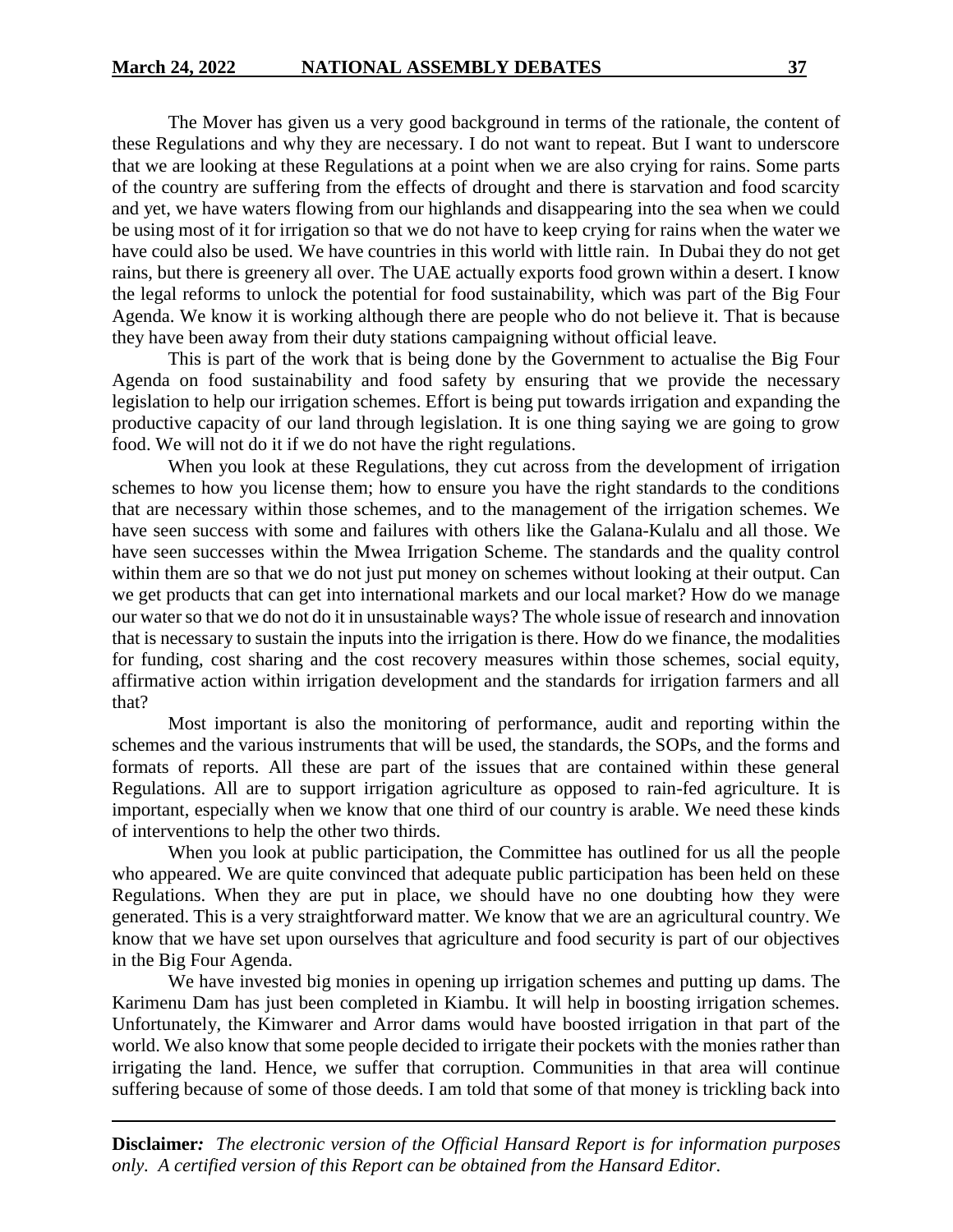the economy as part of the campaigns. Unfortunately, it will not go to Kimwarer and Arror. The matter is still in court. We will not discuss much about it.

There was an intention of opening up all areas where there is aridity. We have seen the Thwake Dam. It is operating and it will open up that area. We have the Aberdares in my constituency. The water flows from the Aberdares into Nairobi. We do not want to fight with the people of Nairobi. We do not want to fight with the people of Nakuru who are tapping the water from the Malewa Dam. We have also decided to open up our traditional dams and create lots of water pans on the farms. This will help us increase the area under irrigation. It helps boost food production. I am sure it can work. Whether we are looking at this within the formal schemes or general irrigation, these Regulations will help in ensuring that irrigation is done properly.

I see my time is getting up. I would have wanted to talk and talk about this but, I want to support the Committee and ask the House to support this Report.

**The Temporary Deputy Speaker** (Hon. (Ms.) Jessica Mbalu): Member for Bahati, Hon. Ngunjiri Kimani, you have the Floor.

**Hon. Kimani Ngunjiri** (Bahati, JP): Thank you, Hon. Temporary Deputy Speaker. I rise to support the Motion. The issue of water is so important.

When we talk about Regulations which have been passed by the Committee, we appreciate them. They have worked so hard to make sure we collect water. We as MPs know very well that everywhere we are today and every Member everywhere is crying about water. Even in my Bahati Constituency, I agree that the issue of harvesting water is everywhere. When the rain comes, all the water goes to waste because we do not collect it the way it is supposed to be done. The Committee has done a good job. We should support this. It is late. We should have done it before but, we always say that good time is the time of God. This thing has come now so that we can help all of us and support it; especially this time when the cry for water is all over. Donkeys are on the roads everywhere trying to get water. We need to expand our dams which are supposed to be harvesting water. I am supporting these Regulations. The Committee has done good work.

I will add something small. When we are discussing serious issues like this, the Leader of the Majority Party should not bring politics. When we start talking about Kimwarer Dam, we can also talk about the Kenya Medical Supplies Authority (KEMSA). People in this House were involved. Let us not put politics in it. When we have serious issues and we are supporting you, Leader of the Majority Party, do not add anything. Let us talk about the issue that is ahead of us. This Bill is so important to all Members. When we divert into politics, we might dilute it and fail to do the job that is supposed to be done. Leader of the Majority Party, my friend, I will be there when you say something good. So, let us continue supporting it and make sure that we harvest water in a good way. I am saying this because my Bahati Constituency has a big problem. I have seen wastage of water. Nobody harvests water after the rains. We cannot leave this to county governments. We want the national Government to get involved so that we do irrigation and have enough water everywhere.

I want to persuade the Leader of the Majority Party, because Bahati is under Nyandarua. I want to make a good relationship with Nyandarua, so that we can have enough water from your forests into Bahati. I assure you that we will make sure that the Dundori Dam and the other about four dams I have there are expanded. That is why I am supporting. We are going to talk about this so that you can help me save the forests of Nyandarua so that Bahati can have water.

Hon. Temporary Deputy Speaker, I support.

**The Temporary Deputy Speaker** (Hon. (Ms.) Jessica Mbalu): Very well. Thank you, Member for Bahati. I can see you know the procedures. You can talk out there. I am sure the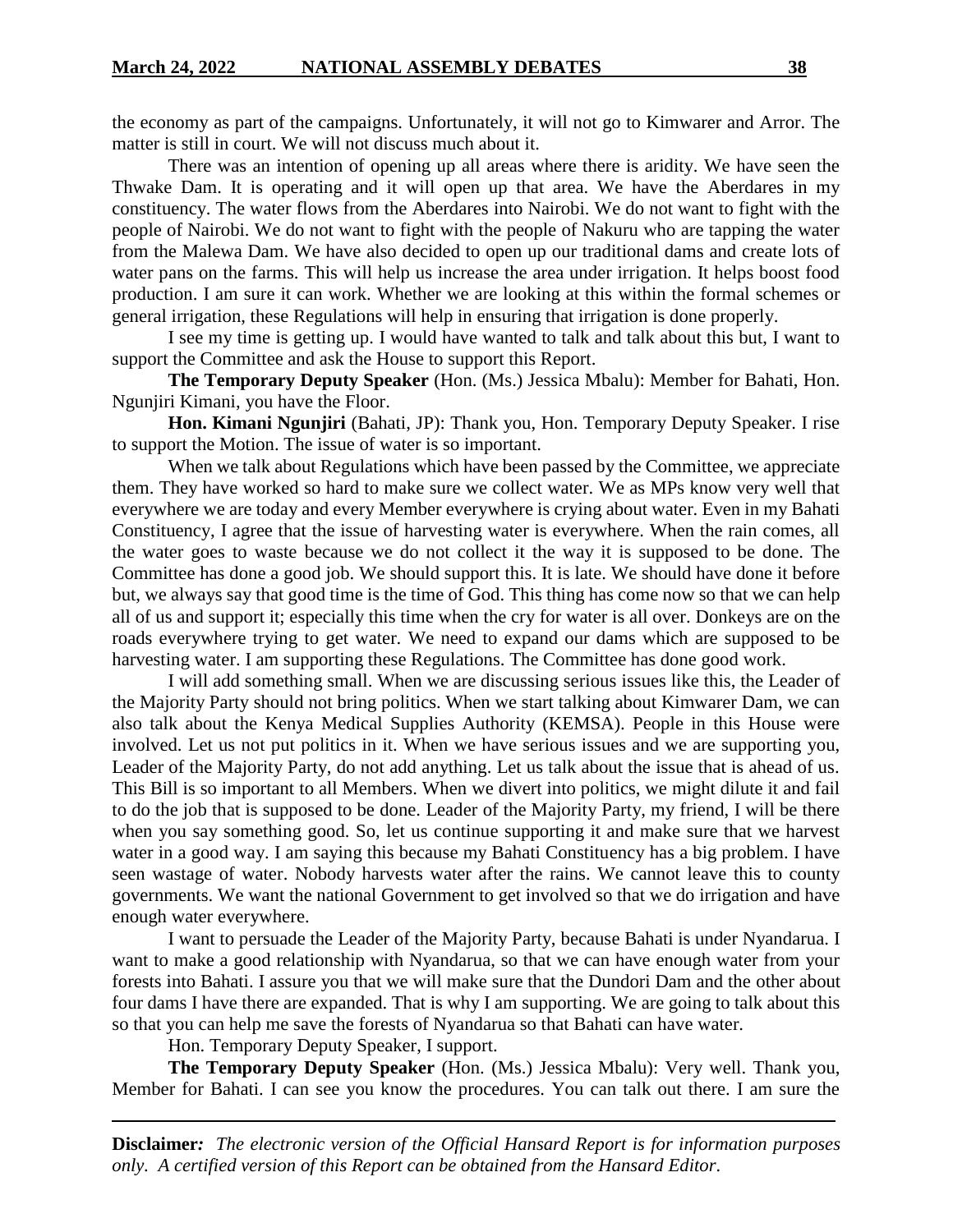Leader of the Majority Party will listen to you. I am sure that is when you step out of the Chamber. That was a good contribution.

Let me have the Member for Kiambu, Hon. Njomo Kang'ethe.

**Hon. Jude Njomo** (Kiambu, JP): Thank you, Hon. Temporary Deputy Speaker.

As we speak, we have a country that is blessed with very fertile soils and very arable land which can be very productive. We are also blessed with people who are very hardworking! They can till the land and make it very productive and make our country self-sufficient on food. The only missing link is water. We have relied on heavens since time immemorial to supply us with water for our farming. We have refused to embrace technology and modernisation to improve our farming. The pretense that happened in terms of irrigation was after we were colonised. After colonisation, our colonisers took huge chunks of land, developed dams in them and started irrigation to enable them do farming of coffee and other crops. When we took over after Independence, we did not go ahead to do more irrigation to make us more self-reliant on food production. That is why I support this Bill. We have a responsibility. We have a mandate that is vested on us by the people who voted us to this House to look for ways and means to budget and to make provisions that can improve their livelihoods. There is no better way to improve the livelihoods of our people than to provide them with water for irrigation. We have seen that in the few areas where irrigation has been done. A good example is the Mwea Irrigation Scheme. If I am not wrong, the canals that were done in Mwea were done during the Mau Mau war. It was the prisoners of war who were arrested that did the canals. Today, that area supplies us with a lot of rice. How many other such schemes can we do as a country to provide us with adequate food so that we stop relying on natural rain?

We have not exhausted the use of bore holes in our country. We are in a tropical area where we can sink bore holes and connect then to solar pumps to deliver water without incurring power bills. This is water that can be used for domestic consumption and irrigation. We have so many ways we can improve our water supply if we think outside the box. It is unfortunate that when you fly to Mombasa, you see all our rivers flowing into the Indian Ocean. Yes, it is good to replenish the ocean but we can replenish the ocean after we have replenished our land by using that water for irrigation to grow our maize, wheat and vegetables. We will get nutrition from the food from our land. I have visited Israel. It is a desert country and it has made use of the little water that it has to do irrigation. I was amazed to see that their sewage water does not go to the ocean before it is recycled and used for irrigation. We have more water than Israel but we do not exploit it fully.

It is sad that we have the second biggest lake in the world, Lake Victoria, and we are unable to exploit the resources of that lake because of the treaties that we signed during the colonial period. Time has come to re-negotiate those treaties so that as we preserve our forests to help us get enough rains for the lake to be replenished, we also make use of the lake by doing irrigation farming to feed our people. We have a good country and we have a lot of water. It is only irrigation that we need to do so that we convert this country to…

**The Temporary Deputy Speaker** (Hon. (Ms.) Jessica Mbalu): Very well spoken. Hon. Members, there being no other Member interested to speak on the Report, I will call upon the Mover to Reply. Hon. Oundo Ojiambo, Member for Funyula.

**Hon. (Dr.) Wilberforce Oundo** (Funyula, ODM): Thank you, Hon. Temporary Deputy Speaker. At the outset, let me take this opportunity to thank the Ministry for Water, Sanitation and Irrigation plus all the agencies that are involved for having gone out of their way to prepare progressive regulations that will govern the operations of this sector. Let me also thank the Members of the Committee on Delegated Legislation for diligently engaging the regulatory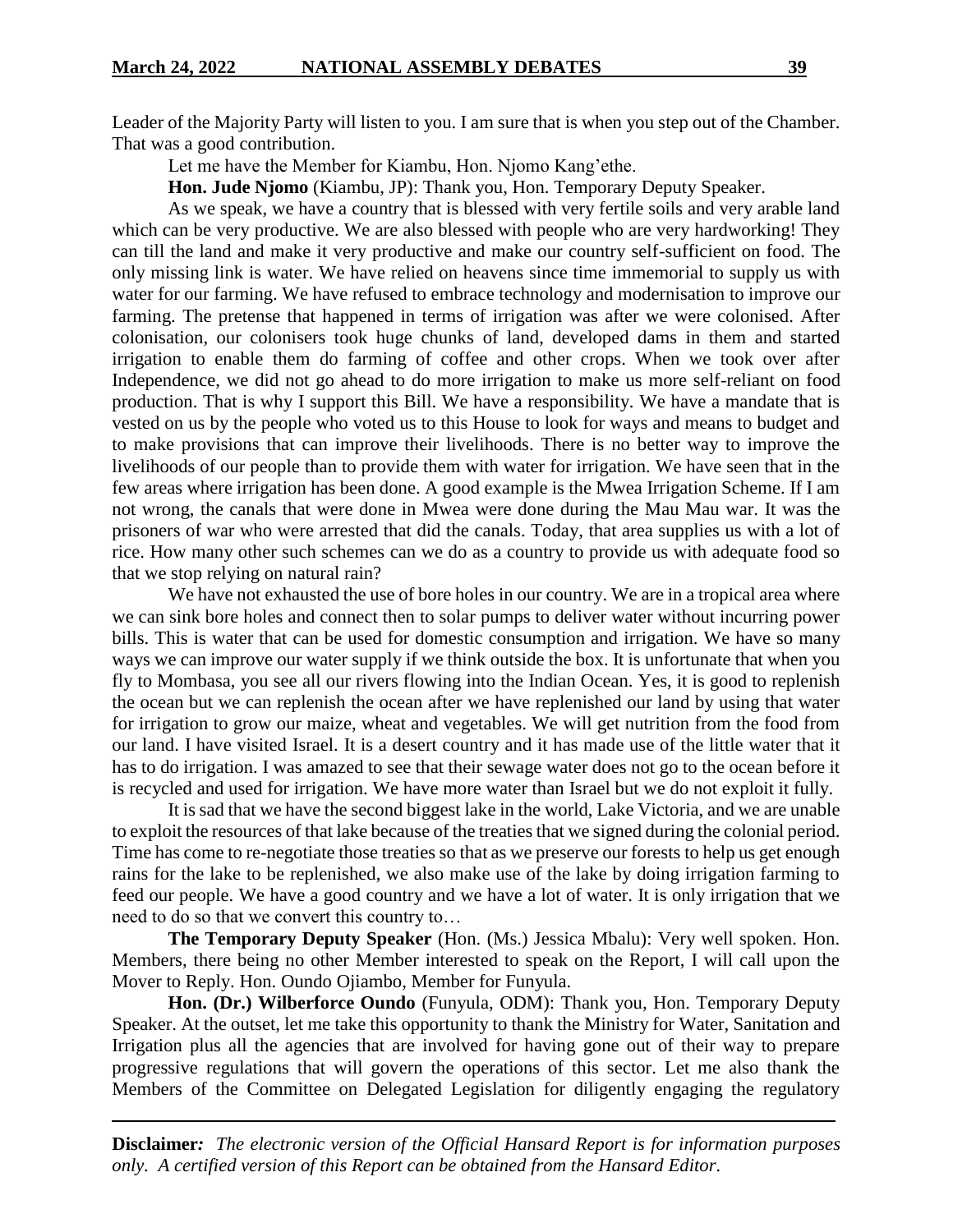making authorities to ensure the regulations that were presented today meet the statutory requirements and the expectations of the public. I also take this opportunity to sincerely thank the Members who have contributed to these Regulations today and for their overwhelming support. Without belabouring the point, they have underscored the importance of irrigation in this country.

As we know, we have erratic rainfalls that are caused by climatic changes. Things are going to progressively get bad. We can no longer continue to rely on rain-fed agriculture if we want to solve the issue of perpetual food insecurity and drought in this country. Irrigation at whatever level is the way to go. We hope these Regulations will support the attainment of the goal of food security through irrigation. We pray that, as we pump more funds in the irrigation sector, they are not going to be stolen, siphoned or embezzled so that we continue to have problems that we are having in this country.

We those few remarks, I beg to reply. Thank you.

**The Temporary Deputy Speaker** (Hon. (Ms.) Jessica Mbalu): Very well. Hon. Members, on Order No. 13 on the Motion on the Report on Irrigation (General) Regulations, 2021, I order that the putting of the Question on the same be deferred.

*(Putting of the Question deferred)*

Next Order!

## **BILL**

## *Second Reading*

## THE PUBLIC PROCUREMENT AND ASSET DISPOSAL (AMENDMENT) (NO. 2) BILL

**The Temporary Deputy Speaker** (Hon. (Ms.) Jessica Mbalu): The Chairperson, Departmental Committee on Finance and National Planning to move. Hon. Members, the Chairperson is not present to move the Second Reading of the Public Procurement and Asset Disposal (Amendment) (No. 2) Bill (National Assembly Bill No. 36 of 2021). I order that the Bill be deferred.

*(Bill deferred)*

Next Order!

#### **MOTIONS**

#### ADOPTION OF REPORT ON NG-CDF STALLED PROJECTS

THAT, this House adopts the Report of the Select Committee on National Government Constituencies Development Fund on stalled and/or incomplete projects initiated through the NG-CDF but falling under the County Government functions, laid on the Table of the House on Tuesday, August 17, 2021.

**The Temporary Deputy Speaker** (Hon. (Ms.) Jessica Mbalu): The Chairperson, Select Committee on National Government Constituencies Development Fund is not present to move the Second Reading on the Report of the Select Committee on National Government Constituencies